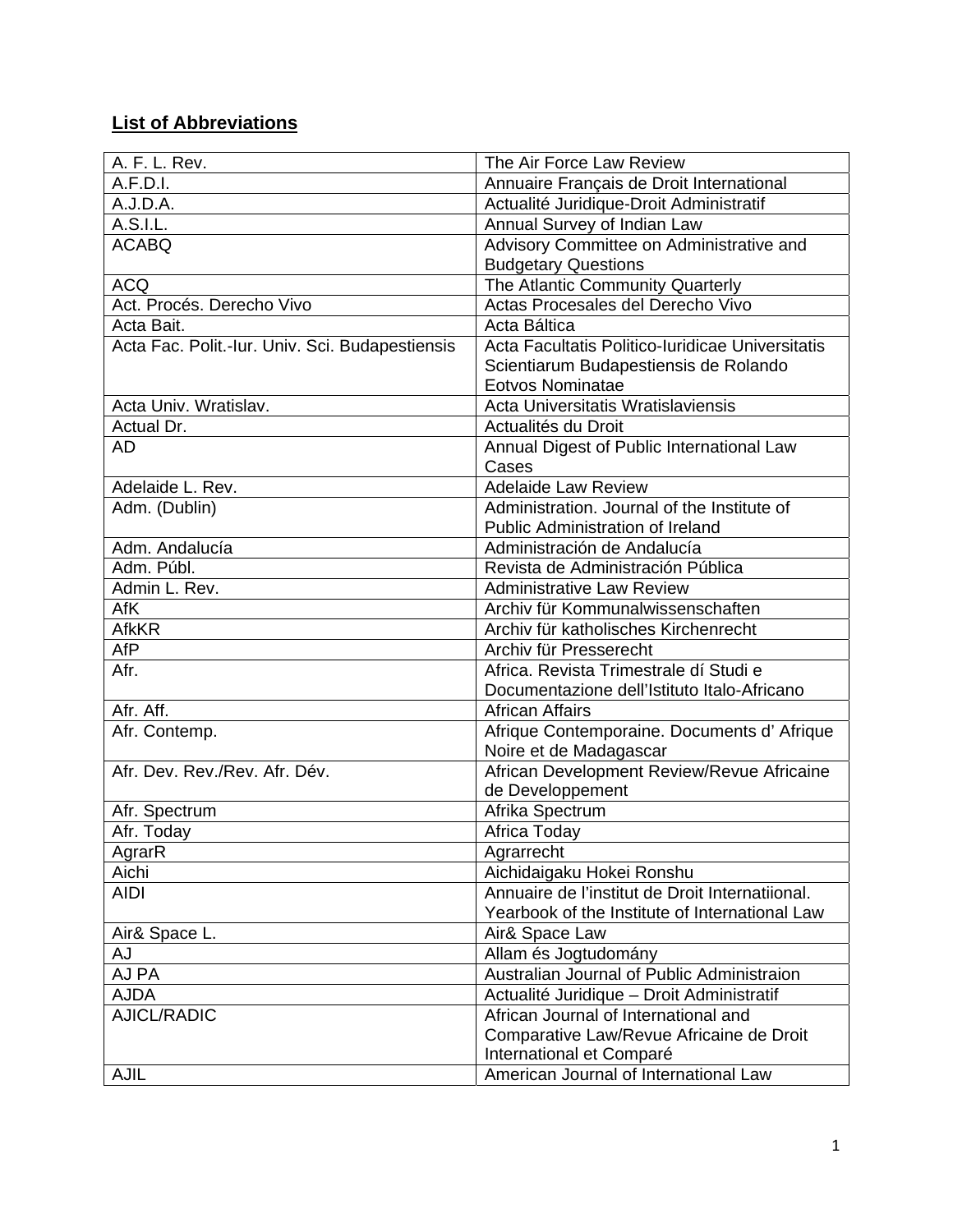| AJP/PJA                                | Aktuelle Juristische Praxis/Pratique Juridique    |
|----------------------------------------|---------------------------------------------------|
|                                        | Actuelle                                          |
| <b>AJPH</b>                            | The Australian Journal of Politics and History    |
| AJPIL/ÖzöRV                            | Austrian Journal of Public and International      |
|                                        | Law/Österreichische Zeitschrift für öffentliches  |
|                                        | Recht und Völkerrecht                             |
| <b>AJPS</b>                            | American Journal of Political Science             |
| Akron L. Rev.                          | <b>Akron Law Review</b>                           |
| Ala. L. Rev.                           | Alabama Law Review                                |
| Ala. Lawyer                            | The Alabama Lawyer                                |
| Alaska L. Rev.                         | <b>Alaska Law Review</b>                          |
| Alb. L. Rev.                           | <b>Albany Law Review</b>                          |
| Alberta L. Rev.                        | <b>Alberta Law Review</b>                         |
| <b>ALJ</b>                             | The Australian Law Journal                        |
| Allam és Igazgatás                     | Allam és Igazgatás                                |
| <b>ALQ</b>                             | <b>Arab Law Quarterly</b>                         |
| Am. Indian L. Rev.                     | American Indian Law Review                        |
| Am. J. Comp. L.                        | The American Journal of Comparative Law           |
| Am. J. Juris                           | The American Journal of Jurisprudence             |
| Am. J. Legal Hist.                     | The American Journal of Legal History             |
| Am. Polit. Sei. Rev.                   | The American Political Science Review             |
| Am. Rev. Int'l Arbitration             | The American Review of International              |
|                                        | Arbitration                                       |
| Am. U. Int'l L. Rev.                   | American University International Law Review      |
| Am. U. J. Int'l L. & Pol'y             | American University Journal of International      |
|                                        | Law and Policy                                    |
| Am. U.L. Rev.                          | The American University Journal of                |
|                                        | International Law and Policy                      |
| Ambio                                  | Ambio                                             |
| Amministrare                           | Amministrare                                      |
| An. Pravnog Fak. Beogradu              | Anali Pravnog Fakulteta u Beogradu                |
| An. Real Acad. Cienc. Morales y Polit. | Anales de la Real Academia de Ciencias            |
|                                        | Morales y Políticas                               |
| An. Univ. Bucurecti                    | Analele Universitatii Bucurecti. Stiinte Juridice |
| Anglo-Amer. L. Rev.                    | The Anglo-American Law Review                     |
| Ann. Afr.                              | Année Africaine                                   |
| Ann. Air & Space L.                    | Annals of Air and Space Law                       |
| Ann. Canonique                         | L'Année Canonique                                 |
| Ann. d'Et. Int'l                       | Annales d'Etudes Internationales                  |
| Ann. Dé Droit Int'l Méd.               | Annales de Droit International Médical            |
| Ann. Dr. Louvain                       | Annales de Droit de Louvain                       |
| Ann. Fac. Dr. Econ. Sci. Soc. Liège    | Annales de la Faculté de Droit d'Economie et      |
|                                        | de Sciences Sociales de Liège                     |
| Ann. Fac. Dr. Sci. Polit.              | Annales de la Faculté de Droit et de Science      |
|                                        | Politique (Université de Clermont)                |
| Ann. Fac. Sci. Pol. Cagliari           | Annali della Facoltà di Scienze Politiche         |
|                                        | (Université dk Cagliari)                          |
| Ann. Polit. Suisse                     | Année Politique Suisse/Schweizerische Politik     |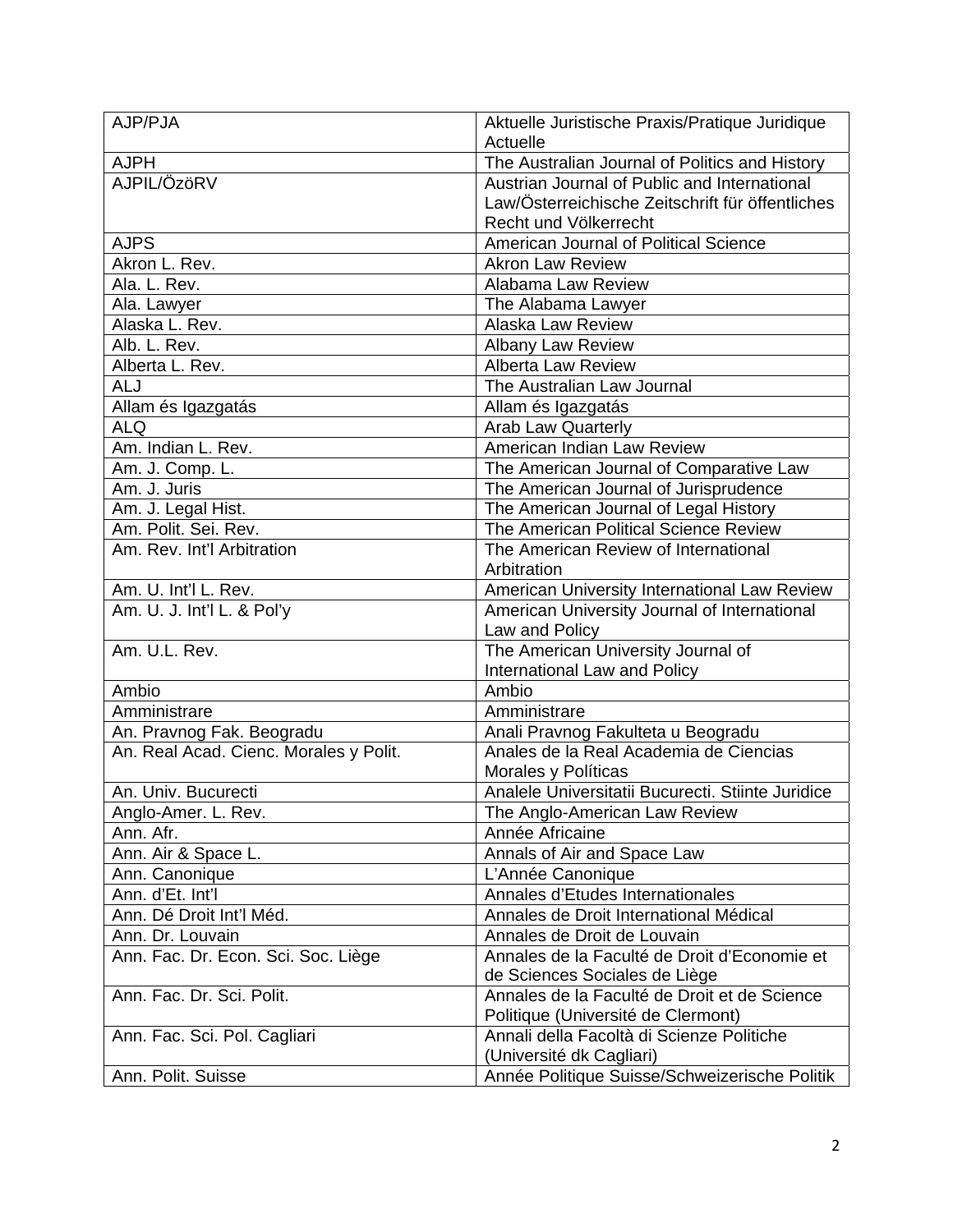| Ann. Surv. Int'l & Comp. L         | Annual Survey of International & Comparative     |
|------------------------------------|--------------------------------------------------|
|                                    | Law                                              |
| Ann. Univ. Mariae Curie-Sklodowska | Annales Universitatis Mariae Curie-Sklodowsk     |
| Ann. Univ. Sci. Budapestinensis    | Annales Universitatis Scientiarum                |
|                                    | Budapestinensis de Tolando Eotvos                |
|                                    | Nominatae                                        |
| Ann. Univ. Sci. Soc. Toulouse      | Annales de l'Université des Sciences Sociales    |
|                                    | de Toulouse                                      |
| Annali. I.S.E.-A. De Gasperi       | Annali. Instituto di Studi Europei A. de Gasperi |
| <b>Annals AAPSS</b>                | The Annals of the American Academy of            |
|                                    | <b>Political and Social Science</b>              |
| Annu. de l' Afr. Du Nord           | Annuaire de l' Afrique du Nord                   |
| Annu. Des Pays de l' Océan Indien  | Annuaire des Pays de l'Océan Indien              |
| Annu. Dir. Comp, e di Stud. Legis  | Annuario di Diritto Comparato e di Sutid         |
|                                    | Legislative                                      |
| Annu. Eur.                         | Annuaire Européen/European Yearbook              |
| Annu. Eur. D' Adm. Publ.           | Annuaire Européen d' Administration Publique     |
| Annu. Fr. Marit. et Aéro-Spatial   | Annuaire de Droit Maritime et Aéro-Spatial       |
| Annu. Int'l Just. Const.           | Annuaire International de Justice                |
|                                    | Constitutionnelle                                |
| Annu. Legis. Franc, et Etr.        | Annuaire de Législation Francaise et             |
|                                    | Etrangere                                        |
| Annu. Rev. UN Aff.                 | <b>Annual Review of United Nations Affairs</b>   |
| Annu. Surv. Amer. L.               | Annual Survey of American Law                    |
| Annu. Surv. SA L.                  | Annual Survey of South African Law               |
| Anu. Argentino Der. Internac.      | Anuario Argentino de Derecho International       |
| Anu. Der. Internac.                | Anuario de Derecho Internacional                 |
| Anu. Der. Internac. (Navarra)      | Anuario de Derecho Internacional                 |
| Anu. Filos. Der.                   | Anuario de Filosofía del Derecho                 |
| Anu. Filos. Jur. y Soc.            | Anuario de Filosofía Jurídica y Social           |
| Anu. Jur.                          | Anuario Jurídico. Instituto de Investigaciones   |
|                                    | Jurídicas de la Universidad Nacional             |
|                                    | Autónoma de México (UNAM)                        |
| Anu. Jur. Interam.                 | Anuario Jurídico Interamericano (Organización    |
|                                    | de los Estados Americanos)                       |
| AnwBl                              | Anwaltsblatt                                     |
| AöR                                | Archiv des öffentlichen Rechts                   |
| AP                                 | Administration Publique. Revue du Droit Public   |
|                                    | et des Sciences Administratives                  |
| AQ                                 | The Australian Quarterly                         |
| Arbeitsrecht Gegenw.               | Das Arbeitsrecht der Gegenwart. Jahrbuch f.d.    |
|                                    | gesamte Arbeitsrecht u. d.                       |
|                                    | Arbeitsgerichtsgesetz. Nachschlagewerk f.        |
|                                    | <b>Wissenschaft und Praxis</b>                   |
| Arch, de Philos, du Droit          | Archives de Philosophie du Droit                 |
| Arch. de Philos. du Droit          | Archives de Philosophie du Droit                 |
| Arch. Europ. Sociol.               | Archives Européennes de Sociologie               |
| Arch. Iur. Cracoviense             | Archivum Iuridicum Cracoviense                   |
|                                    |                                                  |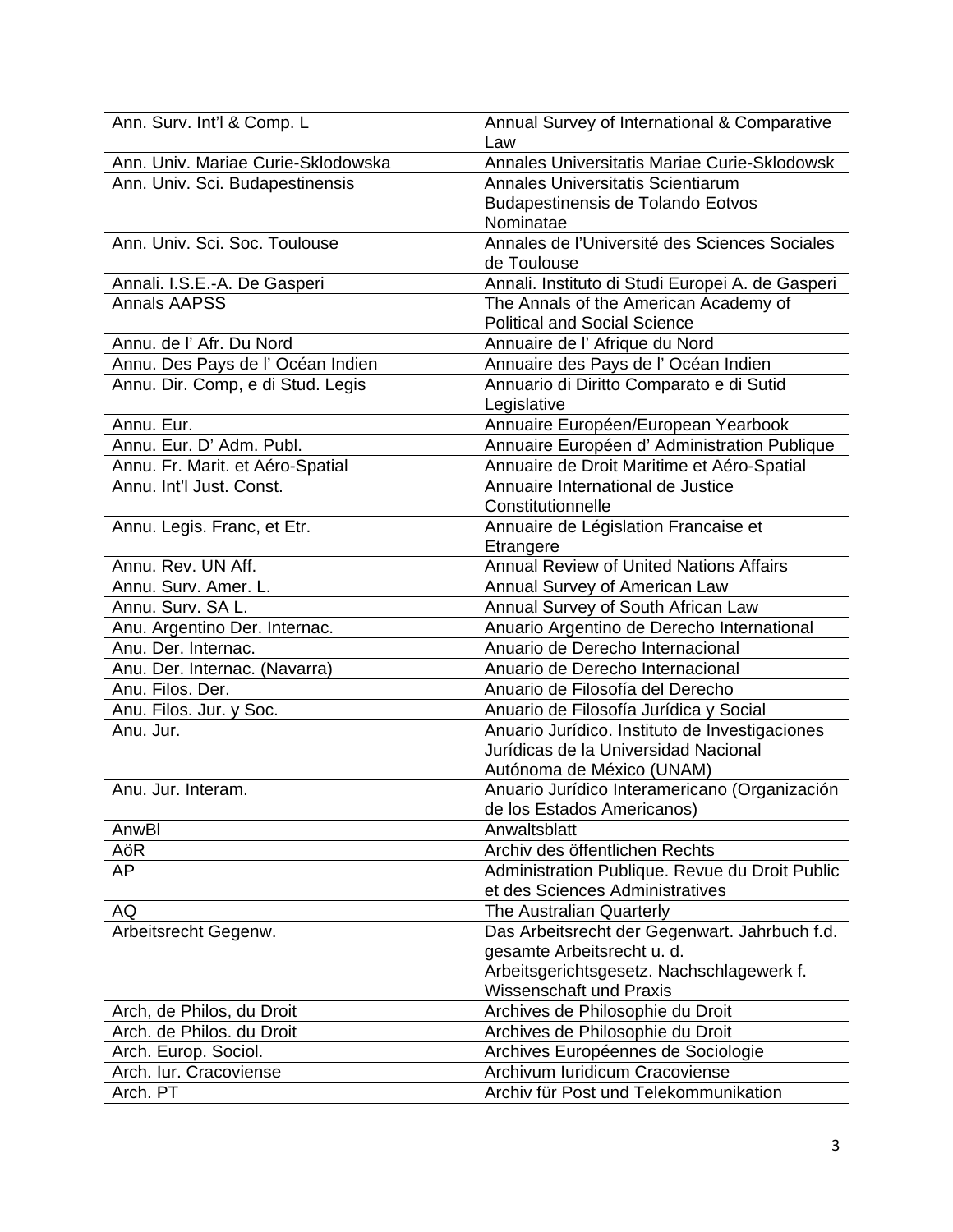| Arh. Prav. Drust. Nauke      | Arhiv za Pravne I Drustvene Nauke              |
|------------------------------|------------------------------------------------|
| Ari. L. Rev.                 | <b>Arizona Law Review</b>                      |
| Ariz. J. Int'l & Comp. L.    | Arizona Journal of International and           |
|                              | Comparative Law                                |
| Ariz. St. L. J.              | Arizona State Law Journal                      |
| Ark. L. Rev.                 | <b>Arkansas Law Review</b>                     |
| <b>Arms Control</b>          | Arms Control. Contemporary Security Policy     |
| <b>Arms Control Today</b>    | <b>Arms Control Today</b>                      |
| Arq. Minist, da Just.        | Arquivos do Ministério da Justica              |
| <b>ARSP</b>                  | Archiv für Rechts-und Sozialphilosophie        |
| <b>ASDA/SVLR</b>             | Association Suisse de Droit Aérien et          |
|                              | Spatial/Schweizerische Vereinigung für Luft-   |
|                              | und Raumrecht                                  |
| <b>ASDA/SVLR Bull</b>        | Association Suisse de Droit Aérien et          |
|                              | Spatial/Schweizerische Vereinigung für Luft-   |
|                              | und Raumrecht Bulletin                         |
| Asian Surv.                  | <b>Asian Survey</b>                            |
| Asien                        | Asien. Deutsche Zeitschrift für Politik,       |
|                              | Wirtschaft und Kultur                          |
| Asien, Afr., Lateinam.       | Asien, Afrika, Lateinamerika                   |
| <b>ASIL</b>                  | American Society of International Law          |
| <b>ASIL Proc.</b>            | American Society of Internatiional Law.        |
|                              | Proceedings                                    |
| Aslan Thought & Soc.         | Asian Thought & Society                        |
| Ass. Eur.                    | <b>Assuntos Europeus</b>                       |
| <b>ASSP</b>                  | Annuarie Suisse de Science Politique.          |
|                              | Schweizerisches Jahrbuch für Politische        |
|                              | Wissenschaft                                   |
| <b>AsYIL</b>                 | Asian Yearbook of International Law            |
| Asyl                         | Asyl. Schweizerische Zeitschrift für Asylrecht |
|                              | und -praxis                                    |
| Ateneo L. J.                 | Ateneo Law Journal                             |
| Auckland Univ. L. Rev.       | <b>Auckland University Law Review</b>          |
| AuR                          | Arbeit und Recht                               |
| Aus Pol. & Zeitgesch.        | Aus Politik und Zeitgeschichte, Beilage zur    |
|                              | Wochenzeitung "Das Parlament"                  |
| Aussenpol.                   | Aussenpolitik                                  |
| Aussenwirt.                  | Aussenwirtschaft, Schweizerische Zeitschrift   |
|                              | für Internationale Wirtschaftsbeziehungen/The  |
|                              | Swiss Review of International Economic         |
|                              | <b>Relations</b>                               |
| Aust. J. Int' I Aff.         | Australian Journal of International Affairs    |
| Austr. Yb. Int'l L.          | The Australian Year Book of International Law  |
| Austrian J. Publ. Int' I Law | Austrian Journal of Public International Law   |
| Ausw. D.                     | Auswärtiger Dienst                             |
| Autonomies                   | Autonomies. Revista Batalana de Dret Públic    |
| <b>AVR</b>                   | Archiv des Völkerrechts                        |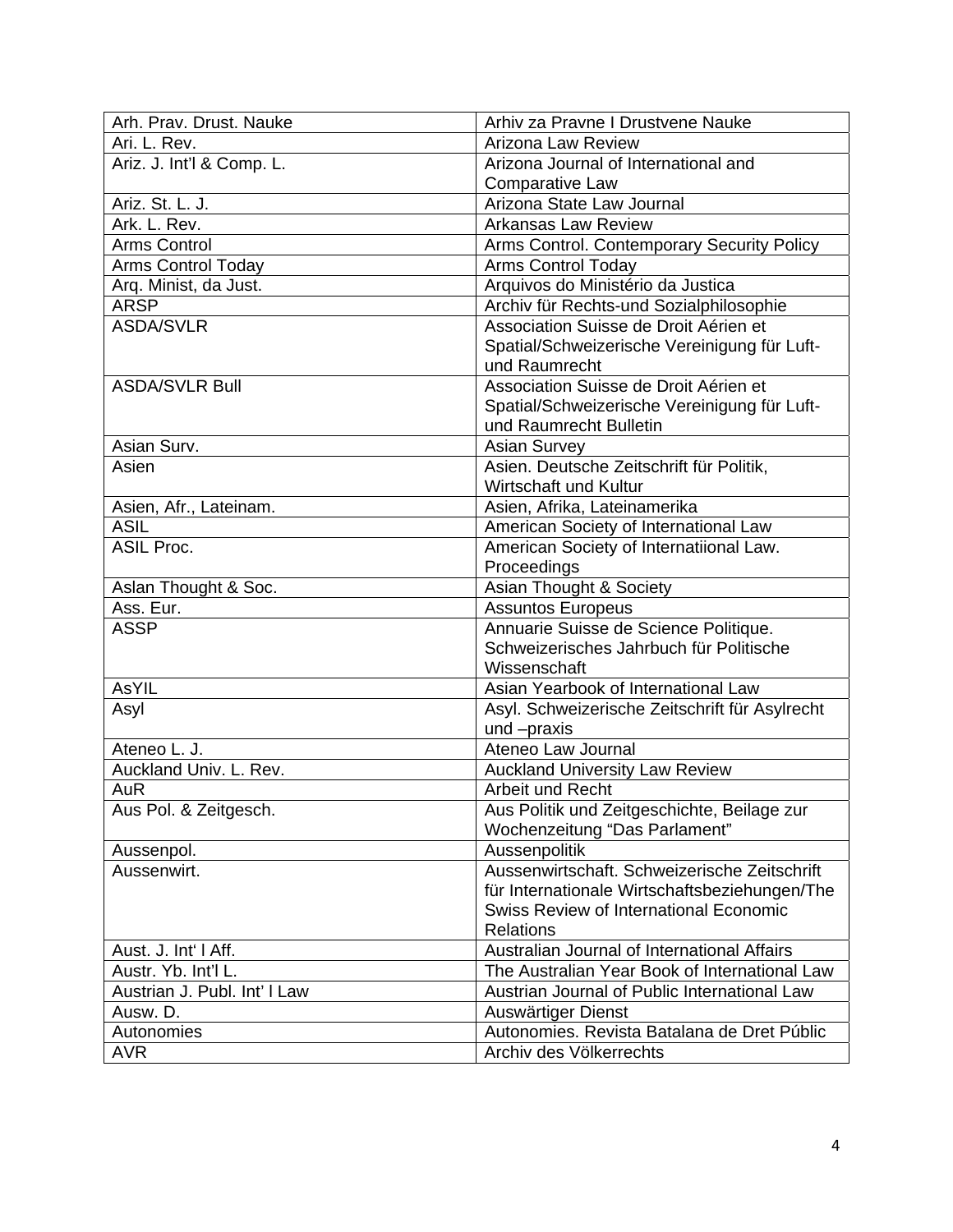| AWR Bull.                          | AWR Bulletin (Association for the Study of the  |
|------------------------------------|-------------------------------------------------|
|                                    | World Refugee Problem/Forschungsgesell-         |
|                                    | schaft für das Weltflüchtlingsproblem)          |
| <b>AYIL</b>                        | African Yearbook of International Law           |
| B. C. Int' I & Comp. L. Rev.       | Boston College International and Comparative    |
|                                    | <b>Law Review</b>                               |
| B. C. Third Wld. L. J.             | Boston College Third World Law Journal          |
| <b>B. J. Pol. S.</b>               | <b>British Journal of Political Science</b>     |
| <b>B. T. R.</b>                    | <b>British Tax Review</b>                       |
| B. U. Int' I L. J.                 | Boston University International Law Journal     |
| B. U. Int'l L. J.                  | Boston University International Law Journal     |
| B. U.L. Rev.                       | <b>Boston University Law Review</b>             |
| B.C.Envtl. Aff. L. Rev.            | <b>Boston College Environmental Affairs Law</b> |
|                                    | <b>Review</b>                                   |
| <b>BArBI</b>                       | Bundesarbeitsblatt                              |
| <b>BauR</b>                        | <b>Baurecht</b>                                 |
| Baylor L. Rev.                     | <b>Baylor Law Review</b>                        |
| BayVBI.                            | Bayerische Verwaltungsblätter                   |
| <b>BB</b>                          | <b>Betriebs-Berater</b>                         |
| Beijing Daxue Xuebao               | Beijing Daxue Xuebao                            |
| Beijing Rdsch.                     | Beijing Rundschau.                              |
| Beitr. Z. Konfliktforschung        | Beiträge zur Konfliktforschung                  |
| Ber. d. Dt. Gesell, f. Völkerrecht | Berichte der Deutschen Gesellschaft für         |
|                                    | Völkerrecht                                     |
| Berkeley J. Int' I L.              | Berkeley Journal of International Law           |
| Berl. Debatte                      | Berliner Debatte Initial, Zeitschrift für       |
|                                    | sozialwissenschaftlichen Diskurs                |
| Bestuursw.                         | Bestuurswetensschappen                          |
| Bfai-Rechtsinform.                 | Bundesstelle für Aussenhandelsinformation -     |
|                                    | Rechtsinformation                               |
| <b>BFD</b>                         | Boletim da Faculdade de Direito                 |
| <b>BH</b>                          | Bíróságl Határozatok                            |
| Bitburger Gespr. - Jb.             | Bitburger Gespräche - Jahrbuch                  |
| <b>BJM</b>                         | Basler Juristische Mitteilungen                 |
| Bl. Dt. & Internat. Pol.           | Blätter für deutsche und internationale Politik |
| <b>BLE</b>                         | Boletín de Legislación Extranjera               |
| <b>Bohemia</b>                     | Bohemia. Zeitschrift für Geschichte und Kultur  |
|                                    | der bömischen Länder/A Journal of History       |
|                                    | and Civilisation in East Central Europe         |
| Bol. Mex. De Derecho Comp.         | Boletín Mexicano de Derecho Comparado           |
| Bol. Minist. Just.                 | Boletim do Ministerio da Justica                |
| Boll. Infor. Cost. e Parlamentan   | Bollettino di Informauioni Constituzionali e    |
|                                    | Parlamentari                                    |
| <b>Bond LR</b>                     | <b>Bond Law Review</b>                          |
| Boundary & Sec. Bull.              | <b>Boundary &amp; Security Bulletin</b>         |
| Bridgeport L. Rev.                 | <b>Bridgeport Law Review</b>                    |
| Brook J. Int'l L.                  | Brooklyn Journal of International Law           |
| Brooklyn L. Rev.                   | <b>Brooklyn Law Review</b>                      |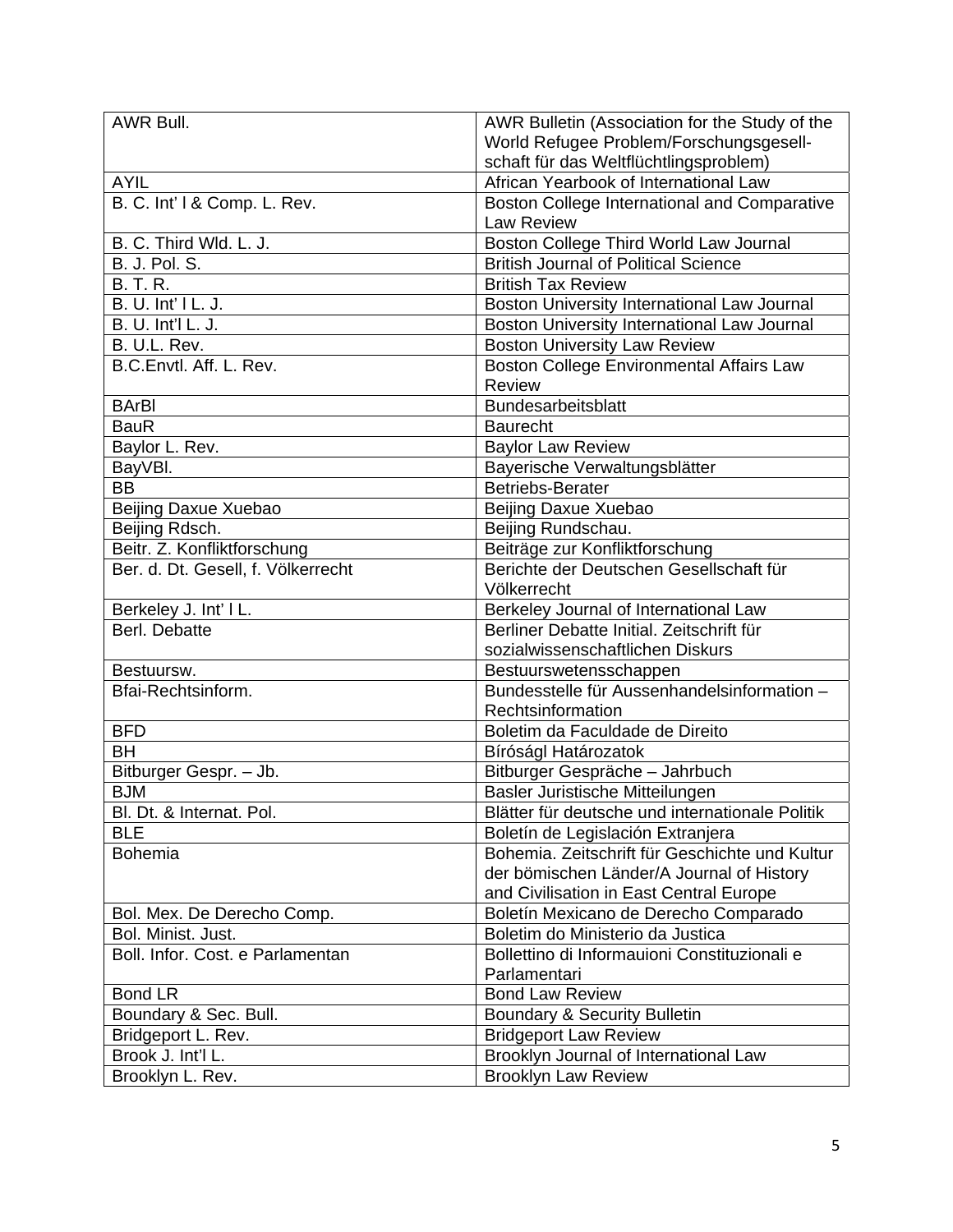| Buff. Envtl. L. J.                       | <b>Buffalo Environmental Law Journal</b>               |
|------------------------------------------|--------------------------------------------------------|
| Buff. J. Int'l L.                        | <b>Buffalo Journal of International Law</b>            |
| Buff. L. Rev.                            | <b>Buffalo Law Review</b>                              |
| <b>Bull Int' I Fiscal Docum</b>          | <b>Bulletin for International Fiscal Documentation</b> |
| Bull, de Droit Tchécoslovaque            | Bulletin de Droit Tchécoslovaque                       |
| <b>Bull, on Narcotics</b>                | <b>Bulletin on Narcotics (UN)</b>                      |
| <b>Bull. CEDEJ</b>                       | <b>Bulletin du CEDEJ</b>                               |
| Bull. Czech. L.                          | <b>Bulletin of Czechoslovak Law</b>                    |
| Bull. Dr. H.                             | Bulletin des Droits de l'Homme                         |
| <b>Bull. EG</b>                          | Bulletin der Europäischen Gemeinschaften               |
| Bull. Hum. Rts. (UN)                     | Bulletin of Human Rights (United Nations)              |
| Bull. Interparl.                         | Bulletin Interparlementaire. Organe Officiel de        |
|                                          | l'Union Interparlementaire                             |
| Bull. Transp. Int. /ZintEisenb           | Bulletin des Transports Internationaux                 |
|                                          | Ferroviaires. Zeitschrift für den internationalen      |
|                                          | Einsenbahnverkehr                                      |
| BverfGE (Decisions of the German Federal | Entscheidungen des BverfG                              |
| <b>Constitutional Court)</b>             |                                                        |
| <b>BWV</b>                               | Bundeswehrverwaltung. Fachzeitschrift für              |
|                                          | Administration                                         |
| <b>BWVP</b>                              | Baden-Württembergische Verwaltungspraxis               |
| <b>BYIL</b>                              | British Yearbook of International Law                  |
| <b>BYIL</b>                              | The British Year Book of International Law             |
| C.a.                                     | China aktuell                                          |
| $\overline{C}$ .D.E.                     | Cahiers de Droit Européen                              |
| C.J.L.J.                                 | Canadian Journal of Law and Jurisprudence              |
| C.L.J.                                   | The Cambridge Law Journal                              |
| Cah. De Droit (Quebec)                   | Les Cahiers de Droit                                   |
| Cah. Franc                               | <b>Cahiers Français</b>                                |
| Cal. L. Rev.                             | California Law Review                                  |
| Cal. W. Int'l L. J.                      | California Western International Law Journal           |
| Cal. W.L. Rev.                           | California Western Law Review                          |
| Calabar L. J.                            | Calabar Law Journal                                    |
| Calif. L. Rev.                           | <b>California Law Review</b>                           |
| Cambrian L. Rev.                         | <b>Cambrian Law Review</b>                             |
| Can. - U.S.L.J.                          | <b>Canada-United States Law Journal</b>                |
| Can. Ann. Rev. Pol. & Pub. Aff.          | Canadian Annual Review of Politics and Public          |
|                                          | <b>Affairs</b>                                         |
| Can. Bar Rev.                            | The Canadian Bar Review/La Revue du                    |
|                                          | <b>Barreau Canadien</b>                                |
| Can. Hum. Rts. Yb.                       | Canadian Human Rights Yearbook                         |
| Can. Publ. Adm.                          | Canadian Public Administration                         |
|                                          | /Administration Publique du Canada                     |
| Can. Yb. Int'l L.                        | The Canadian Yearbook of international Law.            |
|                                          | Annuaire Canadien de Droit International               |
| Canterbury L. Rev.                       | The Canterbury Law Review                              |
| Cap. U.L. Rev.                           | <b>Capital University Law Review</b>                   |
| Cardozo L. Rev.                          | Cardozo Law Review                                     |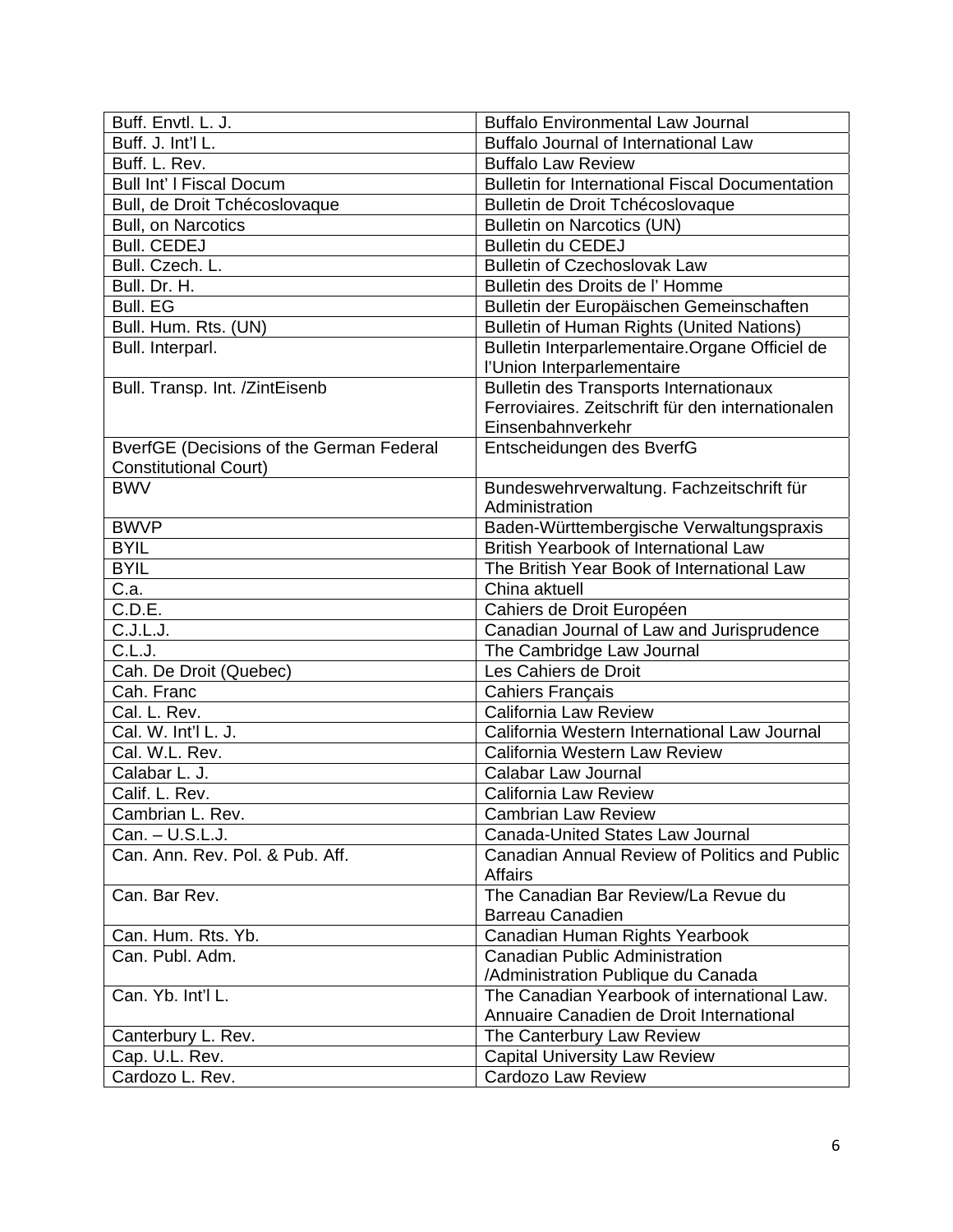| Case W. Res. J. Int'l L.                  | Case Western Reserve Journal of                |
|-------------------------------------------|------------------------------------------------|
|                                           | International Law                              |
| Case W. Res. L. Rev.                      | Case Western Reserve Law Review                |
| CEPAL Rev.                                | <b>CEPAL Review. Chicago</b>                   |
| Chi. J. Int'l L.                          | Chicago Journal of International Law           |
| Chicano L. Rev.                           | Chicano-Latino-Review                          |
| Chin. L. & Gov.                           | <b>Chinese Law and Government</b>              |
| Chin. Yb. Int'l L. & Aff.                 | Chinese Yearbook of Internaitonal Law and      |
|                                           | <b>Affairs</b>                                 |
| China L. Rep.                             | China Law Reporter                             |
| China Q.                                  | The China Quarterly                            |
| China Rep.                                | China Report                                   |
| Chinese Legal Sci.                        | Chinese Legal Science (China Law Society)      |
| Chukyo Hogaku                             | Chukyo Hogaku (Chukyo Law Review)              |
| Chula. L. Rev.                            | Chulalongkorn Law Review                       |
| Ciev. St. L. Rev.                         | <b>Cleveland State Law Review</b>              |
| <b>CiLSA</b>                              | The Comparative and International Law          |
|                                           | Journal of Southern Africa                     |
| Civ. & Mil. L. J.                         | Civil and Military Law Journal                 |
| Civ. Cattol.                              | La Civilità Cattolica                          |
| Civis.                                    | <b>Civilisations</b>                           |
| Civitas (Madrid)                          | Civitas. Revista Española de Derecho           |
|                                           | Administrativo                                 |
| <b>CJPS/RCSP</b>                          | Canadian Journal of Political Science/Revue    |
|                                           | Canadienne de Science Politique                |
| <b>CLB</b>                                | <b>Commonwealth Law Bulletin</b>               |
| <b>CLJ</b>                                | Cambridge Law Journal                          |
| CML Rev.                                  | <b>Common Market Law Review</b>                |
| Codicilius                                | Codicillus (Faculty of Law - University of     |
|                                           | South Africa)                                  |
| Coexist.                                  | Coexistence                                    |
| Colo. J. Int' I Envtl. L. & Pol'y         | Colorado Journal of International              |
|                                           | <b>Environmental Law and Policy</b>            |
| Colombo L. Rev.                           | The Colombo Law Review                         |
| Colum. Hum. Rts. L. Rev.                  | Columbia Human Rights Law Review               |
| Colum. J. Envtl. L.                       | Columbia Journal of Environmental Law          |
| Colum. J. L. & Soc. Probs.                | Columbia Journal of Law and Social Problems    |
| Colum. J. Transnat'l L.                   | Columbia Journal of Translnational Law         |
| Colum. L. Rev.                            | <b>Columbia Law Review</b>                     |
| Communist & Post-Communist Stud.          | <b>Communist and Post-Communist Studies</b>    |
| Comp. L. Rev. (Nicolaus Copernicus Univ.) | <b>Comparative Law Review</b>                  |
| Comp. L. Rev. (Waseda Univ.)              | <b>Comparative Law Review</b>                  |
| Comp. L.Y.B. Int'l Bus.                   | Comparative Law Yearbook of International      |
|                                           | <b>Business</b>                                |
| Computer L. J.                            | <b>Computer Law</b>                            |
| Común, e Stud.                            | Comunicazioni e Studi (Instituto di Diritto    |
|                                           | Internazionale e Straniero della Università di |
|                                           | Milano)                                        |
| Comunità Internaz.                        | La Comunità Internazionale                     |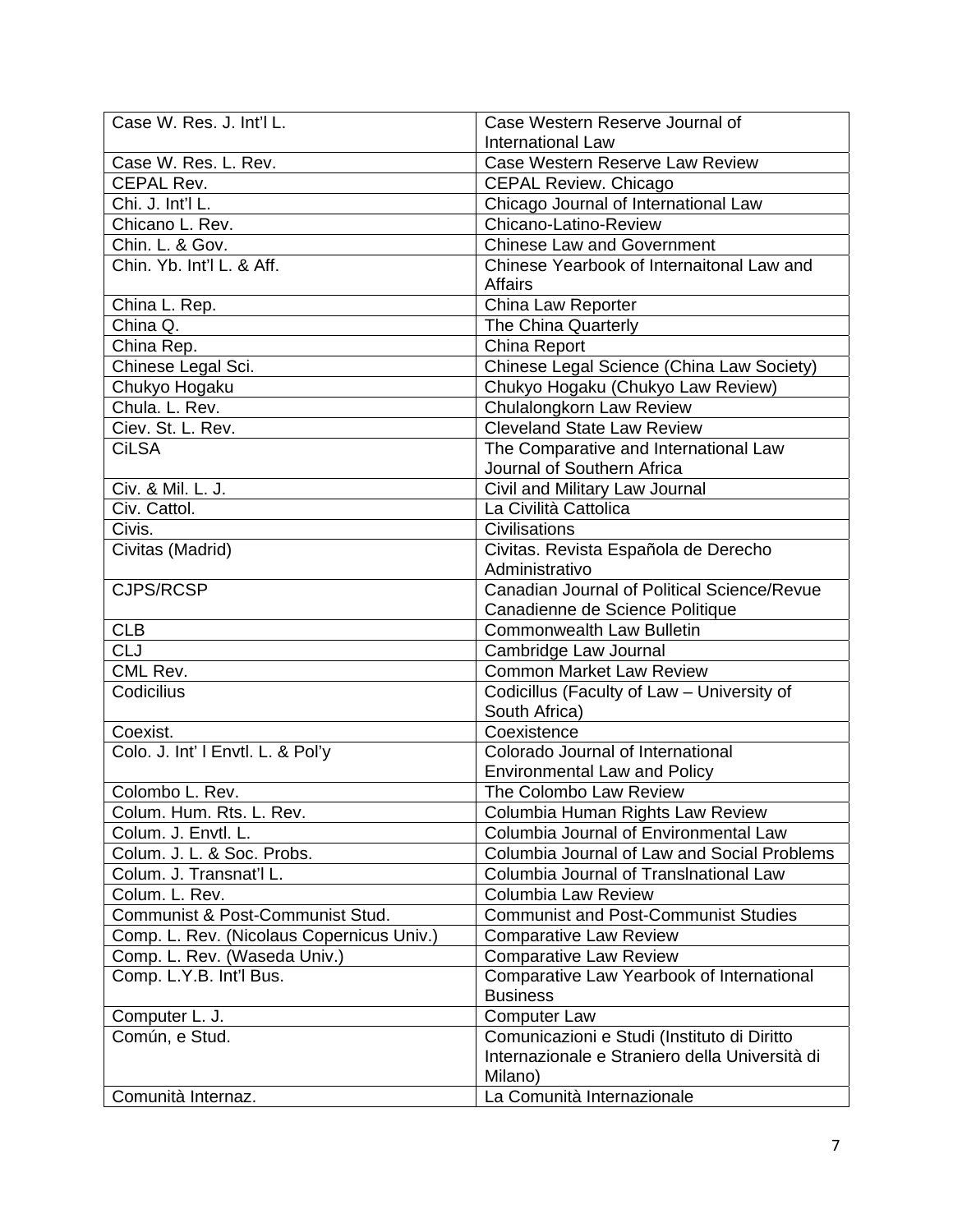| Cong. Dig.                              | The Congressional Digest                       |
|-----------------------------------------|------------------------------------------------|
| Conn. J. Int'l L.                       | Connecticut Journal of International Law       |
| Conn. L. Rev.                           | <b>Connecticut Law Review</b>                  |
| Cons. Stato                             | Il Consiglio di Stato                          |
| Contemp. Sec. Pol'y                     | <b>Contemporary Securtiy Policy</b>            |
| Coop. & Conflict                        | <b>Cooperation and Conflict</b>                |
| Copyright Bull.                         | Copyright Bulletin (UNESCO)                    |
| Cornell Int'l. L. J.                    | <b>Cornell International Law Journal</b>       |
| Cour.                                   | The Courier. Africa-Caribbean-Pacific-         |
|                                         | <b>European Community</b>                      |
| Courr. Pays de l'Est                    | Le Courrier des Pays de l'Est                  |
| <b>CR</b>                               | <b>Computer und Recht</b>                      |
| Creighton L. Rev.                       | <b>Creighton Law Review</b>                    |
| <b>CSSH</b>                             | Comparative Studies in Society and History     |
| CTC Rep.                                | The CTC Reporter. Centre on Transnational      |
|                                         | Corporations (UN)                              |
| <b>CTS</b>                              | <b>Consolidated Treaty Series</b>              |
| Cuad. Del Inst. De Invest. Jur.         | Cuadernos del Instituto de Investigaciones     |
|                                         | Jurídicas                                      |
| Cumb. L. Rev.                           | <b>Cumberland Law Review</b>                   |
| <b>Current Hist.</b>                    | <b>Current History</b>                         |
| <b>Current Legal Probs.</b>             | <b>Current Legal Problems</b>                  |
| Curso de Derecho Internac.              | Curso de Derecho Internacional                 |
| Cursos de Derecho Internac. De Vitoria- | Cursos de Derecho Internacional de Vitoria-    |
| Gasteiz                                 | Gasteiz                                        |
| <b>CYIL</b>                             | Canadian Yearbook of International Law         |
| Czas. Praw.-Hist.                       | Czasopismo Prawno-Historyczne                  |
| D. S. Jur.                              | <b>Recueil Dalloz Sirey</b>                    |
| DA (Cologne)                            | Deutschland Archiv. Zeitschrift für das        |
|                                         | vereinigte Deutschland                         |
| DA (Madrid)                             | Documentación Administrativa                   |
| Dalhousie L. J.                         | The Dalhousie Law Journal                      |
| Dansk Udenrigspoiit. Árbog              | Dansk Udenrigspolitisk Arbog                   |
| Def. Legis                              | Defensor Legis                                 |
| Déf. Nat.                               | Défense Nationale. Problémes Politiques,       |
|                                         | Economiques, Scientifiques, Militaires         |
| <b>DELPF</b>                            | Duke Environmental Law & Policy Forum          |
| Democr. E Liberdade                     | Democracia e Liberdade                         |
| Den. J. Int' I L. & Pol'y               | Denever Journal of International Law and       |
|                                         | Policy                                         |
| Den. J. Int'l L. & Pol'y                | Denver Journal of International Law and Policy |
| Denning L. J.                           | The Denning Law Journal                        |
| Dep't St. Bull.                         | Department of State Bulletin                   |
| DePaul L. Rev.                          | <b>DePaul Law Review</b>                       |
| Derecho Comparado                       | Derecho Comparado. Revista de la Asociación    |
|                                         | Argentina de Derecho Comparado                 |
| Derecho-Jurispr. Gen.                   | El Derecho-Jursisprudencia General             |
| Det. C. L. Rev.                         | Detroit College of Law Refview                 |
| Dev. Dialogue                           | Development Dialogue                           |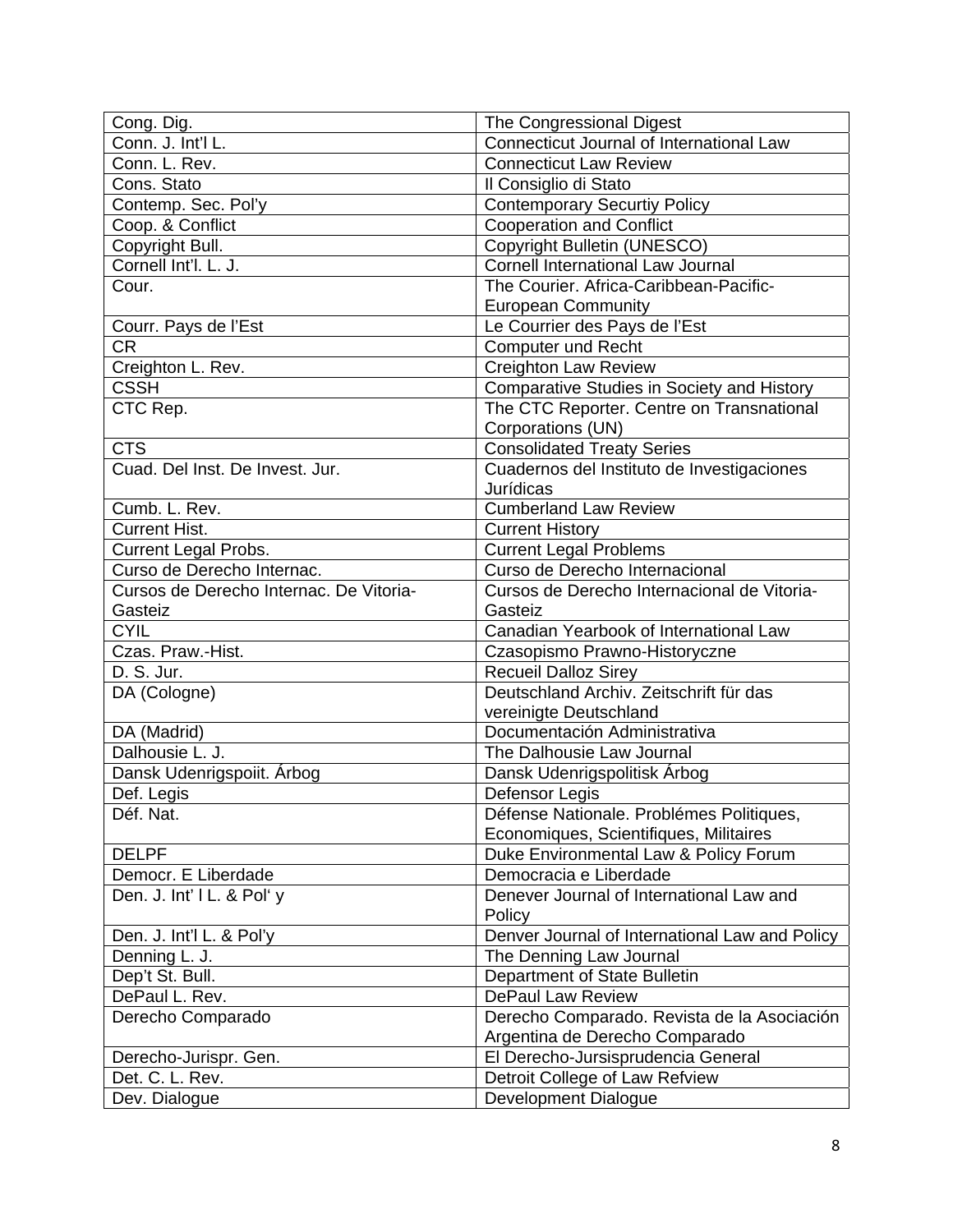| <b>DGVR</b>                             | Deutsche Gesellschaft für Völkerrecht          |
|-----------------------------------------|------------------------------------------------|
| Dick. J. Envtl. L. & Pol'y              | Dickinson Journal of Environmental Law &       |
|                                         | Policy                                         |
| Dick. J. Int'l L.                       | Dickinson Journal of International Law         |
| Dick. L. Rev.                           | <b>Dickinson Law Review</b>                    |
| <b>Direito</b>                          | O Direito                                      |
| Direito e Just.                         | Direito e Justica                              |
| Diritto Común, e degli Scambi Internaz. | Diritto Comunitario e degli Scambi             |
|                                         | Internazionali                                 |
| Diritto e Soc.                          | Diritto e Société                              |
| Diritto Ecclesiastico                   | Il Diritto Ecclesiastico                       |
| Disarmament                             | <b>Disarmament (United Nations)</b>            |
| Doc. D' Et. Droit Const.                | Documents d' Estudes. Droit consitutionnel et  |
|                                         | <b>Institutions Politiques</b>                 |
| Docum. Jur.                             | Documentación Jurídica                         |
| Documenta                               | Documenta                                      |
| DÖD                                     | Der öffentliche Dienst                         |
| Dok. (Cologne)                          | Dokumente. Zeitschrift für den deutsch-        |
|                                         | französischen Dialog                           |
| <b>DokOst</b>                           | Dokumentation Ostmitteleuropa.                 |
|                                         | Wissenschaftlicher Dienst für Ostmitteleuropa, |
|                                         | N.F.                                           |
| Dolgozatok                              | Dolgozatok az állam-és jogtudományok           |
|                                         | köréböl                                        |
| Donauraum                               | Der Donauraum. Zeitschrift des Instituts für   |
|                                         | den Donauraum und Mitteleuropa                 |
| Doshisha Hogaku                         | Doshisha Hogaku (Doshisha Law Review)          |
| <b>DÖV</b>                              | Die öffentliche Verwaltung                     |
| Drake L. Rev.                           | <b>Drake Law Review</b>                        |
| Drejtesia                               | Drejtesia. Reviste e Organeve te Drejtèsise/La |
|                                         | Justice. Revue des Organes de la Justice       |
| <b>Dreptul</b>                          | Dreptul. Uniunea Jurictilor Democrat din       |
|                                         | Romania. Séria a III-a                         |
| DriZ                                    | Deutsche Richterzeitung                        |
| Droit Bulg.                             | <b>Droit Bulgare</b>                           |
| Droit et Soc.                           | Droit et Société                               |
| Droit Pol. Contemp.                     | Droit Polonaise Contemporain. Polish           |
|                                         | Contemparary Law                               |
| Droit Soc.                              | <b>Droit Social</b>                            |
| <b>DStR</b>                             | <b>Deutsches Steuerrecht</b>                   |
| <b>DSWR</b>                             | Datenverarbeitung-Steuer-Wirtschaft-Recht      |
| DtZ                                     | Deutsch-Deutsche Rechts-Zeitschrift            |
| <b>DuD</b>                              | Datenschutz und Datensicherung                 |
| Duke J. Comp. & Int'l L.                | Duke Journal of Comparative & International    |
|                                         | Law                                            |
| Duke K. Comp. & Int' I L.               | Duke Journal of Comparative and International  |
|                                         | Law                                            |
| Duq. L. Rev.                            | Duquesne Law Review                            |
| <b>DVBI</b>                             | Deutsches Verwaltungsblatt                     |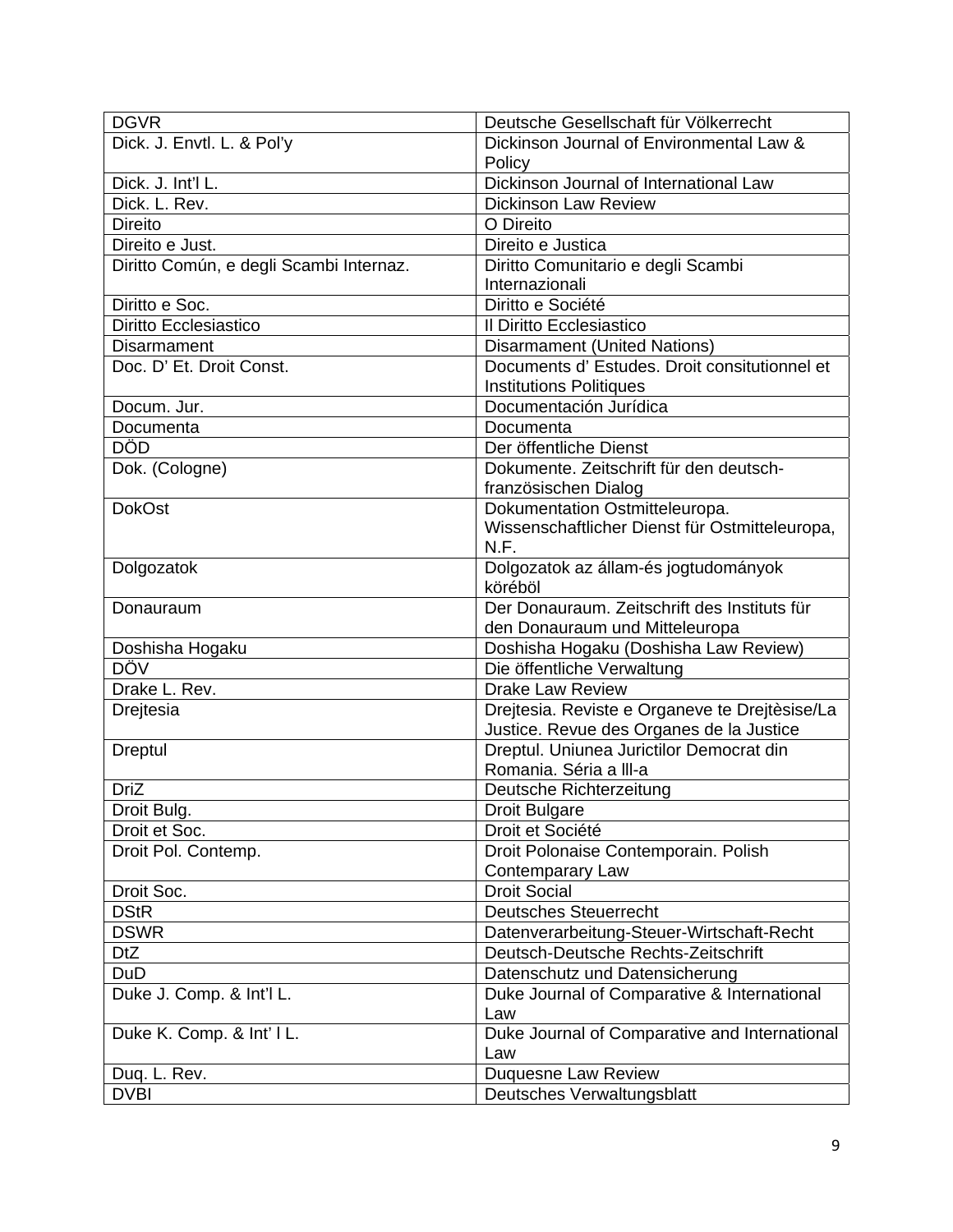| $E + Z$                      | Entwicklung und Zusammenarbeit                |
|------------------------------|-----------------------------------------------|
| E. Afr. J. Peace & Hum. Rts. | East African Journal of Peace & Human Rights  |
| E. Afr. L. Rev.              | <b>Eastern Africa Law Review</b>              |
| E. Eur. Jew. Aff.            | East European Jewish Affairs                  |
| E. L. Rev.                   | European Law Review                           |
| E.P.L.J.                     | Environmental and Planning Law Journal        |
| EA                           | Europa-Archiv,                                |
| EC Tax Rev.                  | <b>Ex Tax Review</b>                          |
| Ecology L. Q.                | <b>Ecology Law Quarterly</b>                  |
| ECOSOC                       | <b>Economic and Social Council</b>            |
| <b>ECU</b>                   | <b>European Currency Unit</b>                 |
| Ecumenical Rev.              | The Ecumenical Review (World Council of       |
|                              | Churches)                                     |
| EG-Mag.                      | EG-Magazin                                    |
| <b>EHRLR</b>                 | European Human Rights Law Review              |
| EJIL/JEDI                    | European Journal of International Law/Journal |
|                              | Européen de Droit International               |
| <b>ELJ</b>                   | European Law Journal                          |
| <b>ELRev</b>                 | European Law Review                           |
| Emory Int'. L. Rev.          | <b>Emory International Law Review</b>         |
| Emory L. J.                  | Emory Law Journal                             |
| <b>EMP</b>                   | Evropska a Mezianarodni Pravo                 |
| Energy L.J.                  | Energy Law Journal                            |
| Env. Policy & Law            | <b>Environmental Policy and Law</b>           |
| Envtl. L.                    | Environmental Law. Northwestern School of     |
|                              | Law of Lewis and Clark College                |
| Envtl. L. Rep.               | <b>Environmental Law Reports</b>              |
| Envtl. Pol'y & L.            | <b>Environmental Policy and Law</b>           |
| Ephem.                       | Ephemerides Iuris Canonici                    |
| <b>EPIL</b>                  | Encyclopedia of Public International Law      |
| Estado & Direito             | Estado & Direito                              |
| <b>ET</b>                    | <b>European Taxation</b>                      |
| Et. & Doc.                   | <b>Etudes &amp; Documentation Francaise</b>   |
| Et. Balkaniques              | <b>Etudes Balkaniques</b>                     |
| Et. Int'l. (Laval/Quebec)    | <b>Etudes Internationales</b>                 |
| Et. Int'l. (Tunis)           | <b>Etudes Internationales</b>                 |
| Ethics & Int'l. Aff.         | <b>Ethics and International Affairs</b>       |
| Eu Const. L. Rev.            | <b>European Constitutional Law Review</b>     |
| <b>EuGRZ</b>                 | Europäische Grundrechte-Zeitschrift           |
| EuR                          | Europarecht                                   |
| Eur.                         | Europa. Die europäische Zeitschrift für die   |
|                              | <b>Schweiz</b>                                |
| Eur.-Asia Stud.              | Europe-Asia Studies                           |
| Eur. Envtl. L. Rev.          | European Environmental Law Review             |
| Eur. Ethnica                 | Europa Ethnica                                |
| Eur. J. Pol. Res.            | European Journal of Political Research        |
| Eur. Rdsch.                  | Europäische Rundschau                         |
| Eur. Transp. L-              | European Transport Law                        |
| Eur. Z. Verbraucherrecht     | Europäische Zeitschrift für Verbraucherrecht  |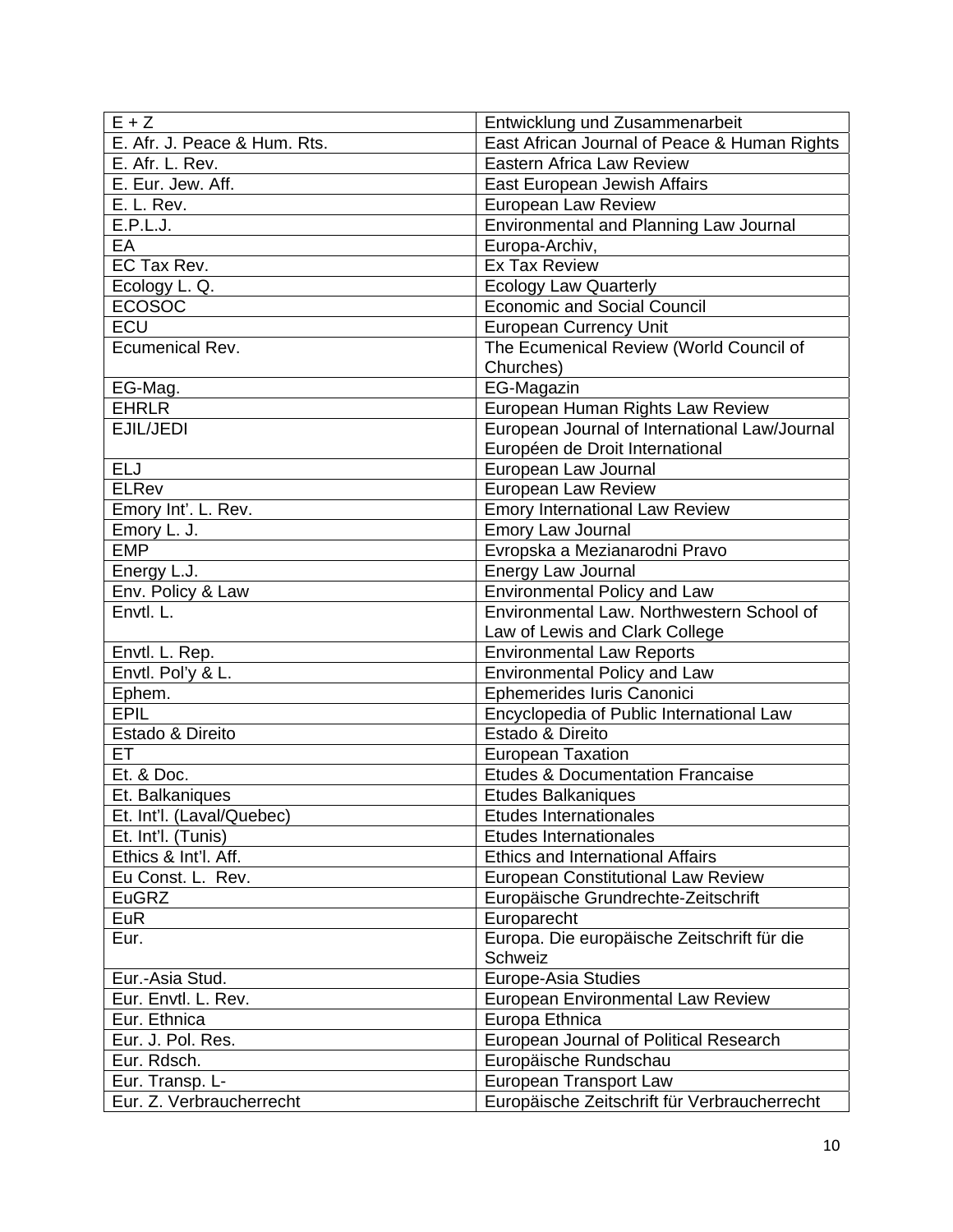| EurUm                     | Europäische Umwelt                               |
|---------------------------|--------------------------------------------------|
| EuZW                      | Europäische Zeitschrift für                      |
|                           | Wirtschaftsrecht/European Journal of             |
|                           | Business Law/Revue Européenne de Droit           |
|                           | Economique                                       |
| <b>EWS</b>                | Europäisches Wirtschafts- & Steuerrecht.         |
|                           | Betriebs-Berater für Europarecht,                |
| F. L. Rev.                | Federal Law Review                               |
| FamRZ                     | Zeitschrift für das gesamte Familienrecht        |
| <b>FAO</b>                | Food and Agriculture Organization                |
| FAO Plant Prot. Bull.     | <b>FAO Plant Protection Bulletin/Bulletin</b>    |
|                           | Phytosanitaire/Boletín Fitosanitario             |
| Faxue Yanjiu              | Faxue Yanjiu                                     |
| Fin. & Dev.               | Finance & Development                            |
| Finanzarch.               | Finanzarchiv                                     |
| Fla. J. Int'l. L. J.      | Florida Journal of International Law             |
| Fla. St. U. L. Rev.       | Florida State University Law Review              |
| Fletcher F. Wld. Aff.     | The Fletcher Forum of Word Affairs               |
| <b>FNA/ANA</b>            | Food, Nutrition and Agriculture/Alimentation,    |
|                           | Nutrition et Agriculture/Alimentación, Nutrición |
|                           | y Agricultura (FAO)                              |
| Fordham Int'l L. J.       | Fordham International Law Journal                |
| Fordham L. Rev.           | Fordham Law Review                               |
| Fordham Urb. L. J.        | The Fordham Urban Law Journal                    |
| Foreign Aff.              | Journal of International Law and Foreign         |
|                           | <b>Affairs</b>                                   |
| Foreign Aff.              | <b>Foreign Affairs</b>                           |
| Foreign Aff. Rep.         | <b>Foreign Affairs Reports</b>                   |
| Foreign Pol'y             | Foreign Policy                                   |
| Foreign Pol'y             | <b>Foreign Policy</b>                            |
| Foro Amm.                 | Il Foro Amministrativo                           |
| Foro Internac.            | Foro Internacional. El Colegio de Mexico         |
| Foro It. Fl.              | Foro Italian                                     |
| Friedens-Warte            | Die Friedens-Warte                               |
| FТ                        | Förvaltningsrättslig Tidskrift                   |
| Fukuoka                   | Fukuoka Daigaku Hogaku Ronshu (Fukuoka           |
|                           | University Law Review)                           |
| <b>FYBIL</b>              | The Finnish Yearbook of International Law        |
| Ga. J. Int' I & Comp. L.  | Georgia Journal of International and             |
|                           | Comparative Law                                  |
| Ga. J. Int'l & Comp. L.   | Georgia Journal of International and             |
|                           | Comparative Law                                  |
| Ga. L. Rev                | Georgia Law Review                               |
| Gaz. L. Soc. Upper Can.   | Gazette. The Law Society of Upper Canada         |
| Geo. Immigr. L. J.        | Georgetown Immigration Law Journal               |
| Geo. Int'l Envt'l.L. Rev. | Georgetown International Environmental Law       |
|                           | <b>Review</b>                                    |
| Geo. J. Int' I L.         | Georgetown Journal of International Law          |
| Geo. J. Legal Ethics      | The Georgetown Journal of Legal Ethics           |
|                           |                                                  |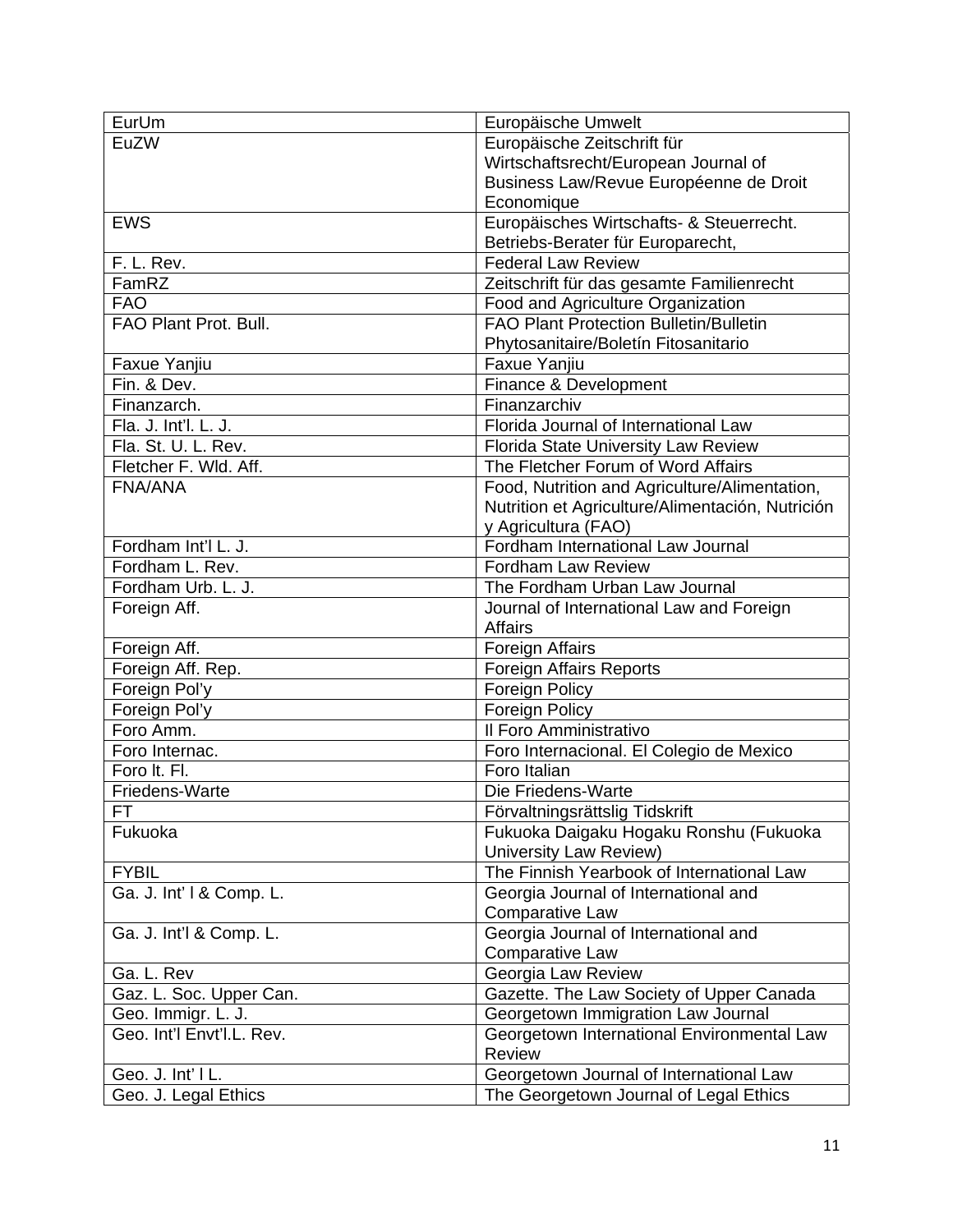| Geo. L. J.                         | Georgetown Law Journal                                                                          |
|------------------------------------|-------------------------------------------------------------------------------------------------|
| Geo. Mason L. Rev.                 | George Mason University Law Review                                                              |
| Geo. Wash. J. Int'l L. & Econ.     | The George Washington Journal of                                                                |
|                                    | <b>International Law and Economics</b>                                                          |
| Geo. Wash. L. Rev.                 | The George Washington Law Review                                                                |
| GewArch                            | Gewerbearchiv. Zeitschrift für Gewerbe-und                                                      |
|                                    | Wirtschaftsverwaltungsrecht                                                                     |
| Gewissen & Freiheit                | Gewissen und Freiheit                                                                           |
| GiP                                | Gosudarstvo i Pravo                                                                             |
| Giur. Cost.                        | Giurisprudenza Constituzionale                                                                  |
| Giur. Ital.                        | Giruisprudenza Italiana                                                                         |
| Glendale L. Rev.                   | <b>Glendale Law Review</b>                                                                      |
| GLJ                                | German Law Journal                                                                              |
| God. Na Pravniot Fak. Vo Skopje    | Godishnik na Pravnoit Fakultet vo Skopje.<br>Annuaire de la Faculté de Droit de Skopje          |
| God. Pravnog Fak. Sarajevu         | Godisnjak. Pravnog Fakulteta u Sarajevu                                                         |
| God. Sofijskija Univ.              | Godisnik na Sofijskija Universitet. Juridiceski<br>Fakultet. Annuaire de l' Université de Sofia |
| GoJIL                              | Göttingen Journal of International Law                                                          |
| Golden Gate U. L. Rev.             | <b>Golden Gate University Law Review</b>                                                        |
| Gonz. L. Rev.                      | Gonzada Law Review                                                                              |
| Gov't & Oppos.                     | Government and Oppsosition                                                                      |
| Grotiana                           | Grotiana, Assen                                                                                 |
| <b>GRUR Int.</b>                   | Gewerblicher Rechtsschutz und Urheberrecht                                                      |
| <b>GTZ</b>                         | Gesellschaft für Technische Zusammenarbeit                                                      |
| <b>Guerres Mondiales</b>           | Guerres Mondiales et Conflicts contemporains                                                    |
| Guoji Maoyi                        | Guoji Maoyi                                                                                     |
| Guoji Maoyi Wenti                  | Guoji Maoyi Wenti                                                                               |
| Guoji Wenti Yanjiu                 | Guoji Wenti Yanjiu                                                                              |
| <b>GYIL</b>                        | German Yearbook of International Law                                                            |
| Hague Y.B. Int'l. L.               | Hague Yearbook of International Law.                                                            |
|                                    | Annuaire de La Haye de Droit International                                                      |
| Hamlien J. Pub. L. & Pol.          | Hamline Journal of Public Law and Policy                                                        |
| Hamline L. Rev.                    | <b>Hamline Law Review</b>                                                                       |
| Handai Hogaku                      | Handai Hogaku (Osaka Law Review)                                                                |
| Harv. C.R.-C.L.L. Rev.             | Harvard Civil Rights-Civil Liberties Law                                                        |
|                                    | Review                                                                                          |
| Harv. Int'l. L.J.                  | Harvard International Law Journal                                                               |
| Harv. J. L. & Pub. Pol'y           | Harvard Journal of Law and Public Policy                                                        |
| Harv. J. on Legis.                 | Harvard Journal on Legislation                                                                  |
| Harv. L. Rev.                      | <b>Harvard Law Review</b>                                                                       |
| Hastings Const. L. Q.              | <b>Hastings Constitutional Law Quarterly</b>                                                    |
| Hastings Int' I L. & Comp. L. Rev. | Hastings International and Comparative Law<br><b>Review</b>                                     |
| Hastings L. J.                     | The Hastings Law Journal                                                                        |
| Hawaii Bar J.                      | Hawaii Bar Journal                                                                              |
| Headline Ser.                      | <b>Headline Series</b>                                                                          |
| Headlines                          | <b>Behind the Headlines</b>                                                                     |
| <b>HELR</b>                        | The Harvard Environmental Law Review                                                            |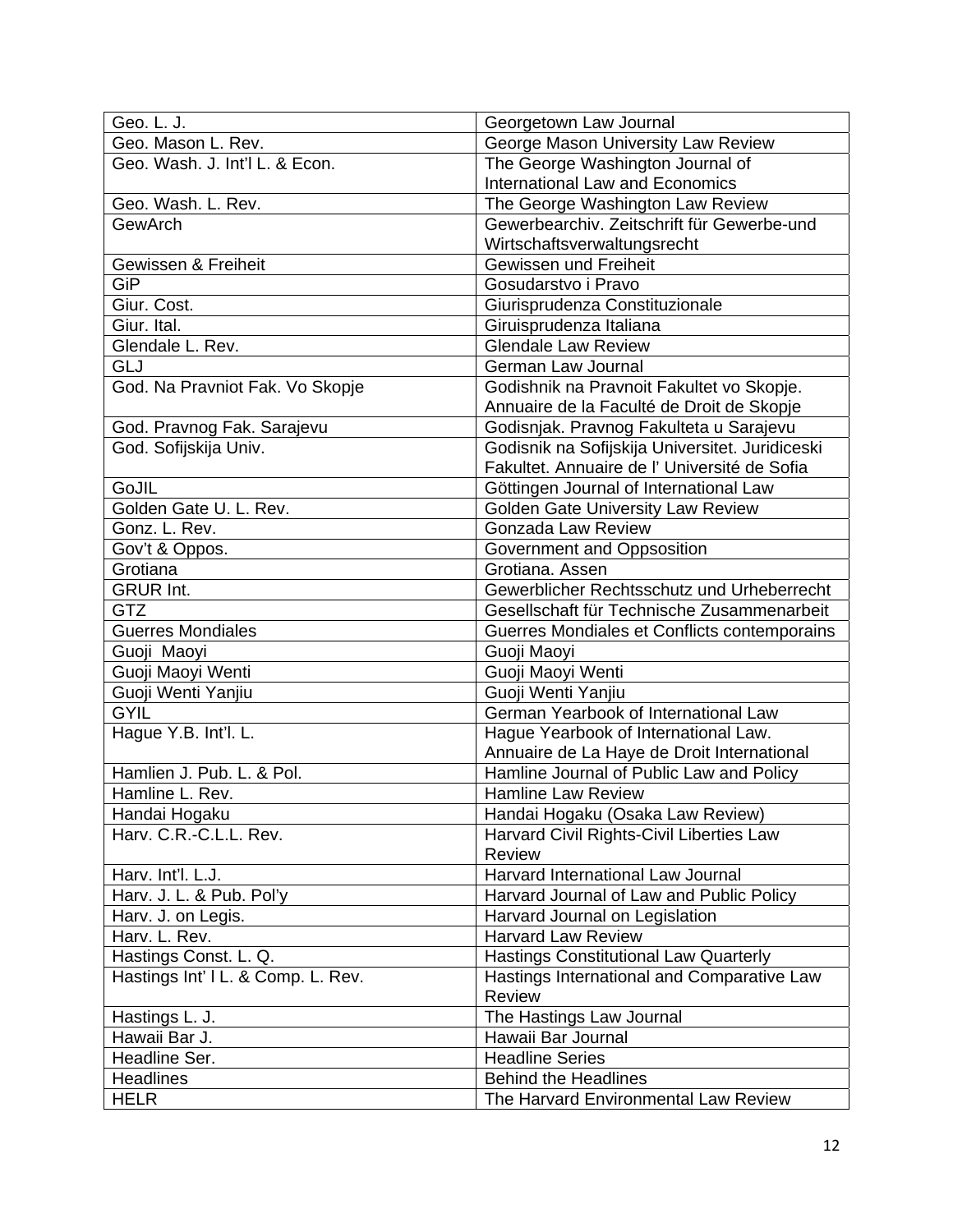| Helsinki Monit.                       | Helsinki Monitor (Nederlands Helsinki Comité)      |
|---------------------------------------|----------------------------------------------------|
| High Tech. L.J.                       | High Technology Law Journal                        |
| Hikakuho Toyo                         | Hikakuho Toyo                                      |
| Hiroshima Heiwa Kagaku                | Hiroshima Heiwa Kagaku                             |
| Hist. Jb.                             | Historisches Jahrbuch                              |
| Hitotsubashi Hogaku                   | Hitotsubashi Hogaku                                |
| Hitotsubashi J.L. & Polit.            | Hitotsubashi Journal of Law & Politics             |
| Hitotsubashi Ronso                    | Hitotsubashi Ronso                                 |
| Hogaku                                | Soka Hogaku (Soka Law Review)                      |
| Hogaku Seijigaku Ronkyu               | Hogaku Seijigaku Ronkyu. Journal of Law and        |
|                                       | <b>Political Studies</b>                           |
| Hosei Kenkyu                          | Hosei Kenkyu (Kyushu Journal of Law and            |
|                                       | Politics)                                          |
| Hous. J. Int'l. L.                    | Houston Journal of International Law               |
| Hous. L. Rev.                         | <b>Houston Law Review</b>                          |
| How. L. J.                            | <b>Howard Law Journal</b>                          |
| <b>HRIR</b>                           | <b>Hellenic Review of International Relations</b>  |
| <b>HRLJ</b>                           | Human Rights Law Journal                           |
| <b>HRLR</b>                           | Human Rights Law Review                            |
| <b>HRQ</b>                            | <b>Human Rights Quarterly</b>                      |
| Hum Rts. Teaching                     | Human Rights Teaching (UNESCO)                     |
| Hum. Rts. In Dev. Countries Y.B.      | Human Rights in Developing Countries               |
|                                       | Yearbook                                           |
| Hum. Rts. Q.                          | <b>Human Rights Quarterly</b>                      |
| HuV-I                                 | Humanitäres Völkerrecht - Informationsschrift.     |
|                                       | Generalsekretariat des Deutschen Roten             |
|                                       | <b>Kreuzes</b>                                     |
| HZ                                    | Historische Zeitschrift                            |
| <b>1&amp; NL &amp; P</b>              | Tolley's Immigration and Nationality Law &         |
|                                       | Practice                                           |
| I.CON                                 | International Journal of Constitutional Law        |
| I.J.I.L.                              | Indian Journal of International Law                |
| <b>IAEA</b>                           | <b>International Atomic Energy Agency</b>          |
| <b>IAEA Bull.</b>                     | International Atomic Energy Agency Bulletin        |
| <b>IASF</b>                           | Internationales Asienforum                         |
| <b>IBRD</b>                           | International Bank for Reconstruction and          |
|                                       | Development                                        |
| <b>IBRU Boundary &amp; Sec. Bull.</b> | International Boundaries Research Unit.            |
|                                       | <b>Boundary and Security Bulletin</b>              |
| <b>ICAO</b>                           | International Civil Aviation Organization          |
| ICAO J.                               | International Civil Aviation Organziation. ICAO    |
|                                       | Journal. Official Magazine of International Civil  |
|                                       | Aviation                                           |
| ICC                                   | <b>International Crime Court</b>                   |
| ICC Int'l Ct. Arb. Bull.              | The International Chamber of Commerce              |
|                                       | <b>International Court of Arbitration Bulletin</b> |
| <b>ICJ</b>                            | <b>International Court of Justice</b>              |
| ICJ Rev.                              | The Review. International Commissions of           |
|                                       | <b>Jurists</b>                                     |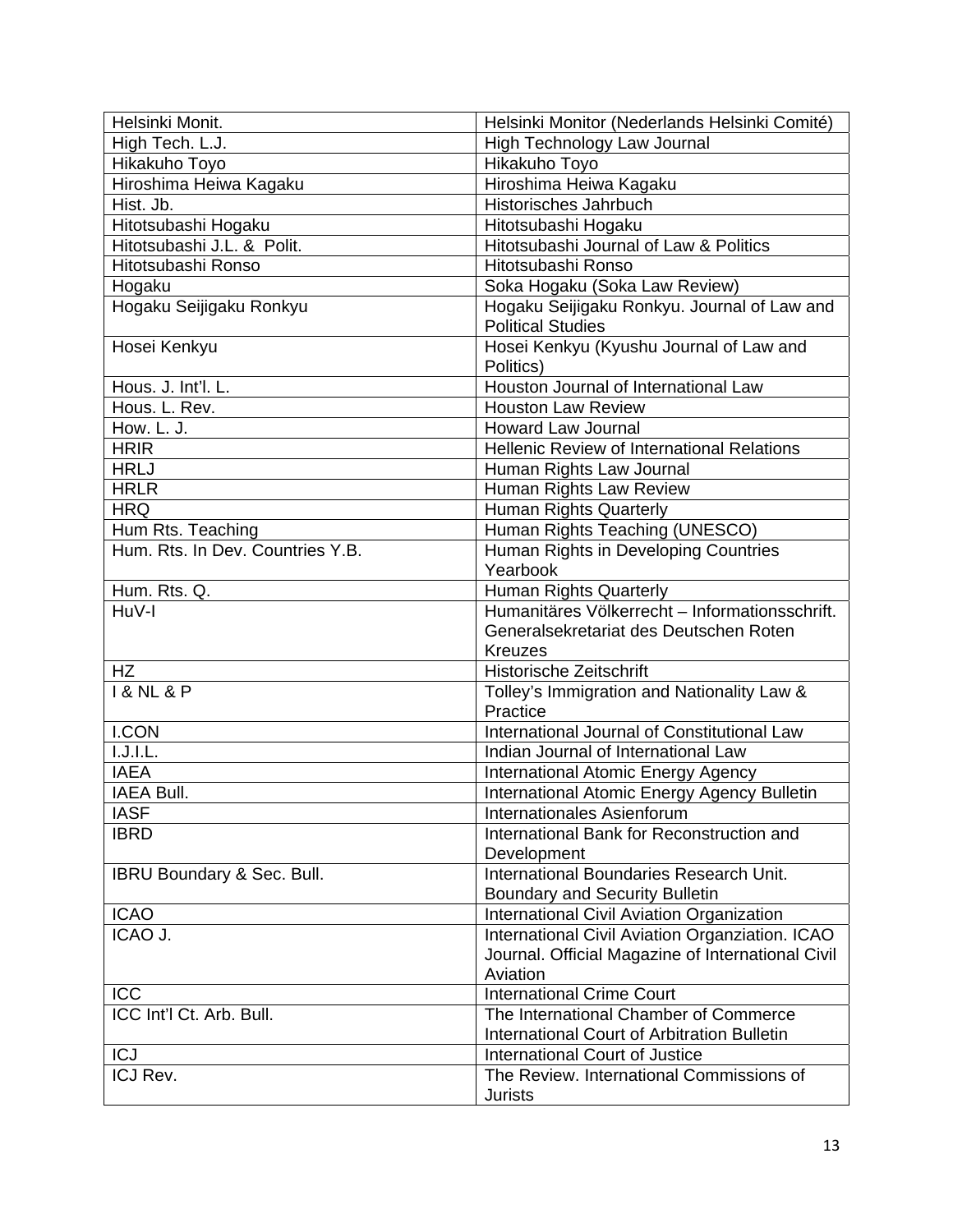| <b>ICLQ</b><br>International and Comparative Law Quarterly                           |  |
|--------------------------------------------------------------------------------------|--|
| <b>ICLR</b><br><b>International Common Law Review</b>                                |  |
| <b>ICSID</b><br>International Centre for Settlement of                               |  |
| <b>Investment Disputes</b>                                                           |  |
| <b>ICSID Review-Foreign investment Law</b><br>ICSID Rev. - Foreign Invest. L.J.      |  |
| Journal. (International Centre for Settlement of                                     |  |
| <b>Investment Disputes)</b>                                                          |  |
| <b>International Development Association</b><br><b>IDA</b>                           |  |
| Idaho L. Rev.<br><b>Idaho Law Review</b>                                             |  |
| International Fund for Agricultural<br><b>IFAD</b>                                   |  |
| Development                                                                          |  |
| Indian Journal of International Law<br><b>IJIL</b>                                   |  |
| <b>IJLI</b><br>International Journal of Legal Information                            |  |
| <b>IJMCL</b><br>International Journal of Marine and Coastal                          |  |
| Law                                                                                  |  |
| <b>ILA</b><br><b>International Law Association</b>                                   |  |
| ILA Rep.<br>The International Law Association. Report of                             |  |
| the Conference held at                                                               |  |
| <b>International Law Commission</b><br><b>ILC</b>                                    |  |
| <b>ILCYB</b><br>Yearbook of the International Law Commission                         |  |
| ILJ<br>The Industrial Law Journal                                                    |  |
| <b>ILM</b><br><b>International Legal Materials</b>                                   |  |
| <b>ILO</b><br>International Labour Organization                                      |  |
| <b>ILR</b><br><b>International Law Reports</b>                                       |  |
| ILSA J. Inf I L.<br><b>ILSA Journal of International Law</b>                         |  |
| (International Law Students Association)                                             |  |
| ILSA Journal of International & Comparative<br>ILSA J. Int'l & Comp. L.              |  |
| Law (International Law Students Association)                                         |  |
| <b>ILT</b><br>The Irish Law Times                                                    |  |
| Im. & Nat. L. Rev.<br>Immigration and Nationality Law Review                         |  |
| <b>IMF</b><br><b>International Monetary Fund</b>                                     |  |
| <b>IMO</b><br><b>International Maritime Organization</b>                             |  |
| <b>IMO News</b><br>IMO News. The Magazine of the International                       |  |
| <b>Maritime Organization</b>                                                         |  |
| Impact of Science on Society (UNESCO)<br>Impact of Sei. On Soc'y                     |  |
| <b>IMS Newsl.</b><br><b>IMS Newsletter. International Marine Society</b><br>(UNESCO) |  |
| Indiana International & Comparative Law<br>Ind. Int'l & Comp. L. Rev.                |  |
| Review                                                                               |  |
| Indiana Journal of Global Legal Studies<br>Ind. J. Global Legal Stud.                |  |
| Ind. L. J.<br>Indiana Law Journal                                                    |  |
| Ind. L. Rev.<br>Indiana Law Review                                                   |  |
| India Q.<br><b>India Quarterly</b>                                                   |  |
| The Indian Journal of Public Administration<br>Indian J. Pub. Admin.                 |  |
| Indian Pol. Sci. Rev.<br>The Indian Political Science Review                         |  |
| Indo-Asia<br>Indo-Asia                                                               |  |
| Indus. & Env't<br>Industry and Environment (UNEP)                                    |  |
| Information über Steuer und Wirtschaft<br><b>INF</b>                                 |  |
|                                                                                      |  |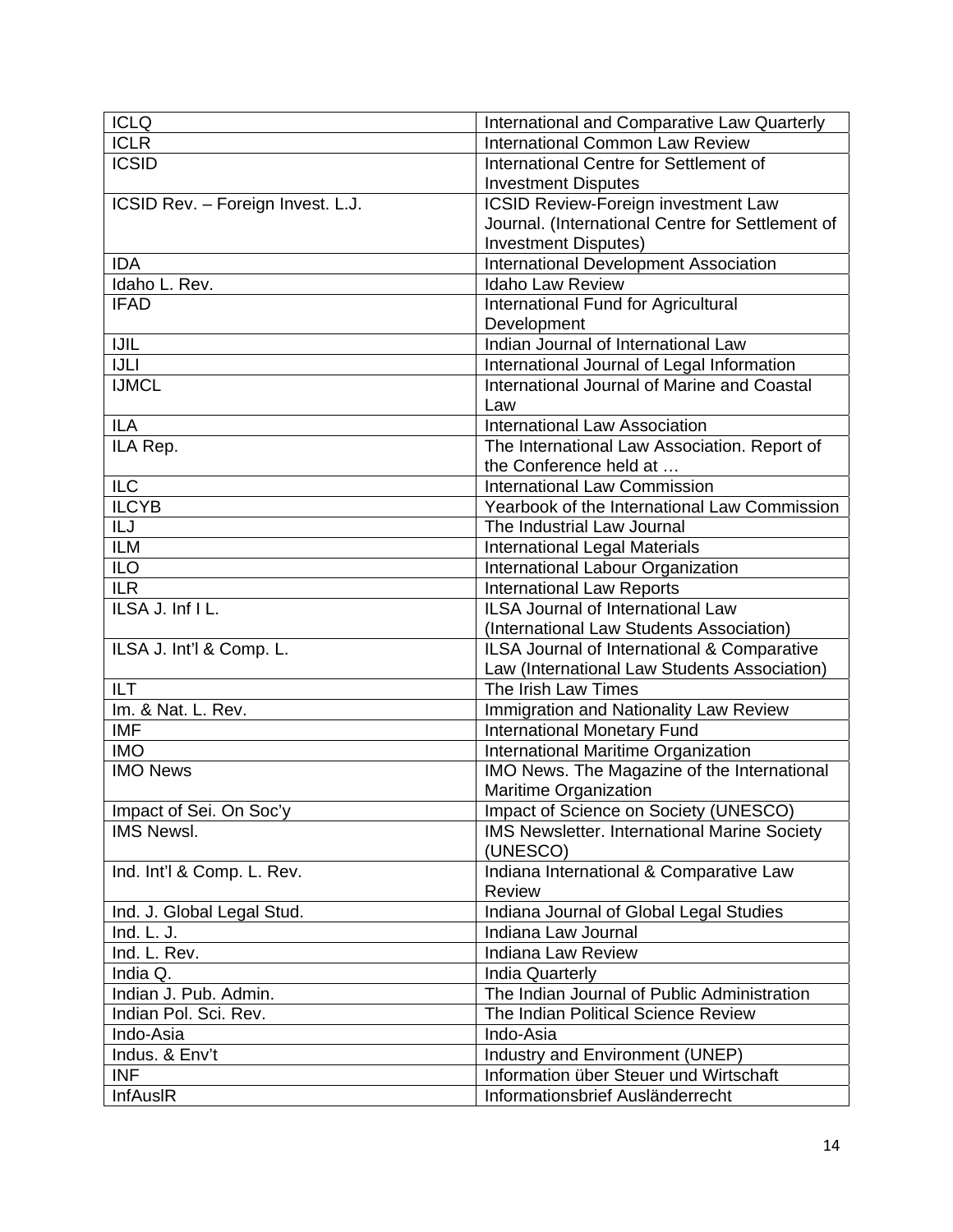| The International Journal of Comparative<br>Int. J. Comp. L.L.I.R.<br>Labour Law and Industrial Relations<br><b>International Affairs</b><br>Int' I Aff.<br>Int' I Law.<br>The International Lawyer<br>International Review of the Red Cross<br>Int' I Rev. of the Red Cross<br><b>International Affairs</b><br>Int'l Aff. (London)<br>Int'l Aff. (Moscow)<br><b>International Affairs</b><br>Int'l Aff. Bull.<br><b>International Affairs Bulletin</b><br>Int'l Afr.-F.<br>Internationales Afrika-Forum<br>Int'l Geneva Y.B.<br>International Geneva Yearbook. Organizations<br>and Activities of International Institutions in<br>Geneva.<br>International Journal. Canadian Institute of<br>Int'l J. (Toronto)<br><b>International Affairs</b><br>Int'l J. Children's Rts.<br>The International Journal of Children's Rights<br>International Journal of Cultural Property<br>Int'l J. Cult. Prop.<br><b>IJRL</b><br>International Journal of Refugee Law<br>International Journal on Group Rights<br>Int'l J. Groups Rts.<br>Int'l J. Marine & Coastal L.<br>The International Journal of Marine and<br><b>Coastal Law</b><br>Int'l Law.<br>The International Lawyer<br>International Peacekeeping<br>Int'l Peacekeeping<br><b>Internationale Politik</b><br>Int'l Pol.<br>Int'l Probs. (Tel Aviv)<br>International Problems. Society & Politics. The<br>Journal of the Israel Association of Graduates<br>in the Social Sciences and Humanities<br>Internationale Revue für soziale Sicherheit<br>Int'l Ref. F. soz. Sicherh.<br>Int'l Rel.<br>International Relations. The Journal of the<br>David Davies Memorial Institute of<br><b>International Studies</b><br>Int'l Rev. Soc. Hist.<br>International Review of Social History<br>Int'l Soc. Sei. J.<br>International Science Journal (UNESCO)<br>Int'l Spectator ('s-Gravenhage)<br>Internationale Spectator<br>The International Spectator<br>Int'l Spectator (Rome)<br>Int'l Stud. (Beijing)<br><b>International Studies</b><br>Int'l Stud. (New Delhi)<br><b>International Studies</b><br>Int'l Trade F.<br><b>International Trade Forum</b><br>Int'l Trade J.<br><b>International Trade Journal</b><br><b>IntCrimLRev</b><br><b>International Criminal Law Review</b><br>Integration. Beilage zur "Europäischen<br>Integr.<br>Zeitung"<br>Integr. Latinoam.<br>Intergración Latinoamericana<br>Intertax. Euorpean Tax Review<br>Intertax.<br>Journal of Marine and Coastal Law Review<br>Intl J. Marine & Costl Law | Info. Const, et Parlament. | Informations Constitutionelles et       |
|------------------------------------------------------------------------------------------------------------------------------------------------------------------------------------------------------------------------------------------------------------------------------------------------------------------------------------------------------------------------------------------------------------------------------------------------------------------------------------------------------------------------------------------------------------------------------------------------------------------------------------------------------------------------------------------------------------------------------------------------------------------------------------------------------------------------------------------------------------------------------------------------------------------------------------------------------------------------------------------------------------------------------------------------------------------------------------------------------------------------------------------------------------------------------------------------------------------------------------------------------------------------------------------------------------------------------------------------------------------------------------------------------------------------------------------------------------------------------------------------------------------------------------------------------------------------------------------------------------------------------------------------------------------------------------------------------------------------------------------------------------------------------------------------------------------------------------------------------------------------------------------------------------------------------------------------------------------------------------------------------------------------------------------------------------------------------------------------------------------------------------------------------------------------------------------------------------------------------------------------------------------------------------------------------------------------------------------------------------------------------------------------------------------------------------------------------------------------------------|----------------------------|-----------------------------------------|
|                                                                                                                                                                                                                                                                                                                                                                                                                                                                                                                                                                                                                                                                                                                                                                                                                                                                                                                                                                                                                                                                                                                                                                                                                                                                                                                                                                                                                                                                                                                                                                                                                                                                                                                                                                                                                                                                                                                                                                                                                                                                                                                                                                                                                                                                                                                                                                                                                                                                                    |                            | Parlementaires                          |
|                                                                                                                                                                                                                                                                                                                                                                                                                                                                                                                                                                                                                                                                                                                                                                                                                                                                                                                                                                                                                                                                                                                                                                                                                                                                                                                                                                                                                                                                                                                                                                                                                                                                                                                                                                                                                                                                                                                                                                                                                                                                                                                                                                                                                                                                                                                                                                                                                                                                                    |                            |                                         |
|                                                                                                                                                                                                                                                                                                                                                                                                                                                                                                                                                                                                                                                                                                                                                                                                                                                                                                                                                                                                                                                                                                                                                                                                                                                                                                                                                                                                                                                                                                                                                                                                                                                                                                                                                                                                                                                                                                                                                                                                                                                                                                                                                                                                                                                                                                                                                                                                                                                                                    |                            |                                         |
|                                                                                                                                                                                                                                                                                                                                                                                                                                                                                                                                                                                                                                                                                                                                                                                                                                                                                                                                                                                                                                                                                                                                                                                                                                                                                                                                                                                                                                                                                                                                                                                                                                                                                                                                                                                                                                                                                                                                                                                                                                                                                                                                                                                                                                                                                                                                                                                                                                                                                    |                            |                                         |
|                                                                                                                                                                                                                                                                                                                                                                                                                                                                                                                                                                                                                                                                                                                                                                                                                                                                                                                                                                                                                                                                                                                                                                                                                                                                                                                                                                                                                                                                                                                                                                                                                                                                                                                                                                                                                                                                                                                                                                                                                                                                                                                                                                                                                                                                                                                                                                                                                                                                                    |                            |                                         |
|                                                                                                                                                                                                                                                                                                                                                                                                                                                                                                                                                                                                                                                                                                                                                                                                                                                                                                                                                                                                                                                                                                                                                                                                                                                                                                                                                                                                                                                                                                                                                                                                                                                                                                                                                                                                                                                                                                                                                                                                                                                                                                                                                                                                                                                                                                                                                                                                                                                                                    |                            |                                         |
|                                                                                                                                                                                                                                                                                                                                                                                                                                                                                                                                                                                                                                                                                                                                                                                                                                                                                                                                                                                                                                                                                                                                                                                                                                                                                                                                                                                                                                                                                                                                                                                                                                                                                                                                                                                                                                                                                                                                                                                                                                                                                                                                                                                                                                                                                                                                                                                                                                                                                    |                            |                                         |
|                                                                                                                                                                                                                                                                                                                                                                                                                                                                                                                                                                                                                                                                                                                                                                                                                                                                                                                                                                                                                                                                                                                                                                                                                                                                                                                                                                                                                                                                                                                                                                                                                                                                                                                                                                                                                                                                                                                                                                                                                                                                                                                                                                                                                                                                                                                                                                                                                                                                                    |                            |                                         |
|                                                                                                                                                                                                                                                                                                                                                                                                                                                                                                                                                                                                                                                                                                                                                                                                                                                                                                                                                                                                                                                                                                                                                                                                                                                                                                                                                                                                                                                                                                                                                                                                                                                                                                                                                                                                                                                                                                                                                                                                                                                                                                                                                                                                                                                                                                                                                                                                                                                                                    |                            |                                         |
|                                                                                                                                                                                                                                                                                                                                                                                                                                                                                                                                                                                                                                                                                                                                                                                                                                                                                                                                                                                                                                                                                                                                                                                                                                                                                                                                                                                                                                                                                                                                                                                                                                                                                                                                                                                                                                                                                                                                                                                                                                                                                                                                                                                                                                                                                                                                                                                                                                                                                    |                            |                                         |
|                                                                                                                                                                                                                                                                                                                                                                                                                                                                                                                                                                                                                                                                                                                                                                                                                                                                                                                                                                                                                                                                                                                                                                                                                                                                                                                                                                                                                                                                                                                                                                                                                                                                                                                                                                                                                                                                                                                                                                                                                                                                                                                                                                                                                                                                                                                                                                                                                                                                                    |                            |                                         |
|                                                                                                                                                                                                                                                                                                                                                                                                                                                                                                                                                                                                                                                                                                                                                                                                                                                                                                                                                                                                                                                                                                                                                                                                                                                                                                                                                                                                                                                                                                                                                                                                                                                                                                                                                                                                                                                                                                                                                                                                                                                                                                                                                                                                                                                                                                                                                                                                                                                                                    |                            |                                         |
|                                                                                                                                                                                                                                                                                                                                                                                                                                                                                                                                                                                                                                                                                                                                                                                                                                                                                                                                                                                                                                                                                                                                                                                                                                                                                                                                                                                                                                                                                                                                                                                                                                                                                                                                                                                                                                                                                                                                                                                                                                                                                                                                                                                                                                                                                                                                                                                                                                                                                    |                            |                                         |
|                                                                                                                                                                                                                                                                                                                                                                                                                                                                                                                                                                                                                                                                                                                                                                                                                                                                                                                                                                                                                                                                                                                                                                                                                                                                                                                                                                                                                                                                                                                                                                                                                                                                                                                                                                                                                                                                                                                                                                                                                                                                                                                                                                                                                                                                                                                                                                                                                                                                                    |                            |                                         |
|                                                                                                                                                                                                                                                                                                                                                                                                                                                                                                                                                                                                                                                                                                                                                                                                                                                                                                                                                                                                                                                                                                                                                                                                                                                                                                                                                                                                                                                                                                                                                                                                                                                                                                                                                                                                                                                                                                                                                                                                                                                                                                                                                                                                                                                                                                                                                                                                                                                                                    |                            |                                         |
|                                                                                                                                                                                                                                                                                                                                                                                                                                                                                                                                                                                                                                                                                                                                                                                                                                                                                                                                                                                                                                                                                                                                                                                                                                                                                                                                                                                                                                                                                                                                                                                                                                                                                                                                                                                                                                                                                                                                                                                                                                                                                                                                                                                                                                                                                                                                                                                                                                                                                    |                            |                                         |
|                                                                                                                                                                                                                                                                                                                                                                                                                                                                                                                                                                                                                                                                                                                                                                                                                                                                                                                                                                                                                                                                                                                                                                                                                                                                                                                                                                                                                                                                                                                                                                                                                                                                                                                                                                                                                                                                                                                                                                                                                                                                                                                                                                                                                                                                                                                                                                                                                                                                                    |                            |                                         |
|                                                                                                                                                                                                                                                                                                                                                                                                                                                                                                                                                                                                                                                                                                                                                                                                                                                                                                                                                                                                                                                                                                                                                                                                                                                                                                                                                                                                                                                                                                                                                                                                                                                                                                                                                                                                                                                                                                                                                                                                                                                                                                                                                                                                                                                                                                                                                                                                                                                                                    |                            |                                         |
|                                                                                                                                                                                                                                                                                                                                                                                                                                                                                                                                                                                                                                                                                                                                                                                                                                                                                                                                                                                                                                                                                                                                                                                                                                                                                                                                                                                                                                                                                                                                                                                                                                                                                                                                                                                                                                                                                                                                                                                                                                                                                                                                                                                                                                                                                                                                                                                                                                                                                    |                            |                                         |
|                                                                                                                                                                                                                                                                                                                                                                                                                                                                                                                                                                                                                                                                                                                                                                                                                                                                                                                                                                                                                                                                                                                                                                                                                                                                                                                                                                                                                                                                                                                                                                                                                                                                                                                                                                                                                                                                                                                                                                                                                                                                                                                                                                                                                                                                                                                                                                                                                                                                                    |                            |                                         |
|                                                                                                                                                                                                                                                                                                                                                                                                                                                                                                                                                                                                                                                                                                                                                                                                                                                                                                                                                                                                                                                                                                                                                                                                                                                                                                                                                                                                                                                                                                                                                                                                                                                                                                                                                                                                                                                                                                                                                                                                                                                                                                                                                                                                                                                                                                                                                                                                                                                                                    |                            |                                         |
|                                                                                                                                                                                                                                                                                                                                                                                                                                                                                                                                                                                                                                                                                                                                                                                                                                                                                                                                                                                                                                                                                                                                                                                                                                                                                                                                                                                                                                                                                                                                                                                                                                                                                                                                                                                                                                                                                                                                                                                                                                                                                                                                                                                                                                                                                                                                                                                                                                                                                    |                            |                                         |
|                                                                                                                                                                                                                                                                                                                                                                                                                                                                                                                                                                                                                                                                                                                                                                                                                                                                                                                                                                                                                                                                                                                                                                                                                                                                                                                                                                                                                                                                                                                                                                                                                                                                                                                                                                                                                                                                                                                                                                                                                                                                                                                                                                                                                                                                                                                                                                                                                                                                                    |                            |                                         |
|                                                                                                                                                                                                                                                                                                                                                                                                                                                                                                                                                                                                                                                                                                                                                                                                                                                                                                                                                                                                                                                                                                                                                                                                                                                                                                                                                                                                                                                                                                                                                                                                                                                                                                                                                                                                                                                                                                                                                                                                                                                                                                                                                                                                                                                                                                                                                                                                                                                                                    |                            |                                         |
|                                                                                                                                                                                                                                                                                                                                                                                                                                                                                                                                                                                                                                                                                                                                                                                                                                                                                                                                                                                                                                                                                                                                                                                                                                                                                                                                                                                                                                                                                                                                                                                                                                                                                                                                                                                                                                                                                                                                                                                                                                                                                                                                                                                                                                                                                                                                                                                                                                                                                    |                            |                                         |
|                                                                                                                                                                                                                                                                                                                                                                                                                                                                                                                                                                                                                                                                                                                                                                                                                                                                                                                                                                                                                                                                                                                                                                                                                                                                                                                                                                                                                                                                                                                                                                                                                                                                                                                                                                                                                                                                                                                                                                                                                                                                                                                                                                                                                                                                                                                                                                                                                                                                                    |                            |                                         |
|                                                                                                                                                                                                                                                                                                                                                                                                                                                                                                                                                                                                                                                                                                                                                                                                                                                                                                                                                                                                                                                                                                                                                                                                                                                                                                                                                                                                                                                                                                                                                                                                                                                                                                                                                                                                                                                                                                                                                                                                                                                                                                                                                                                                                                                                                                                                                                                                                                                                                    |                            |                                         |
|                                                                                                                                                                                                                                                                                                                                                                                                                                                                                                                                                                                                                                                                                                                                                                                                                                                                                                                                                                                                                                                                                                                                                                                                                                                                                                                                                                                                                                                                                                                                                                                                                                                                                                                                                                                                                                                                                                                                                                                                                                                                                                                                                                                                                                                                                                                                                                                                                                                                                    |                            |                                         |
|                                                                                                                                                                                                                                                                                                                                                                                                                                                                                                                                                                                                                                                                                                                                                                                                                                                                                                                                                                                                                                                                                                                                                                                                                                                                                                                                                                                                                                                                                                                                                                                                                                                                                                                                                                                                                                                                                                                                                                                                                                                                                                                                                                                                                                                                                                                                                                                                                                                                                    |                            |                                         |
|                                                                                                                                                                                                                                                                                                                                                                                                                                                                                                                                                                                                                                                                                                                                                                                                                                                                                                                                                                                                                                                                                                                                                                                                                                                                                                                                                                                                                                                                                                                                                                                                                                                                                                                                                                                                                                                                                                                                                                                                                                                                                                                                                                                                                                                                                                                                                                                                                                                                                    |                            |                                         |
|                                                                                                                                                                                                                                                                                                                                                                                                                                                                                                                                                                                                                                                                                                                                                                                                                                                                                                                                                                                                                                                                                                                                                                                                                                                                                                                                                                                                                                                                                                                                                                                                                                                                                                                                                                                                                                                                                                                                                                                                                                                                                                                                                                                                                                                                                                                                                                                                                                                                                    |                            |                                         |
|                                                                                                                                                                                                                                                                                                                                                                                                                                                                                                                                                                                                                                                                                                                                                                                                                                                                                                                                                                                                                                                                                                                                                                                                                                                                                                                                                                                                                                                                                                                                                                                                                                                                                                                                                                                                                                                                                                                                                                                                                                                                                                                                                                                                                                                                                                                                                                                                                                                                                    |                            |                                         |
|                                                                                                                                                                                                                                                                                                                                                                                                                                                                                                                                                                                                                                                                                                                                                                                                                                                                                                                                                                                                                                                                                                                                                                                                                                                                                                                                                                                                                                                                                                                                                                                                                                                                                                                                                                                                                                                                                                                                                                                                                                                                                                                                                                                                                                                                                                                                                                                                                                                                                    |                            |                                         |
|                                                                                                                                                                                                                                                                                                                                                                                                                                                                                                                                                                                                                                                                                                                                                                                                                                                                                                                                                                                                                                                                                                                                                                                                                                                                                                                                                                                                                                                                                                                                                                                                                                                                                                                                                                                                                                                                                                                                                                                                                                                                                                                                                                                                                                                                                                                                                                                                                                                                                    |                            |                                         |
|                                                                                                                                                                                                                                                                                                                                                                                                                                                                                                                                                                                                                                                                                                                                                                                                                                                                                                                                                                                                                                                                                                                                                                                                                                                                                                                                                                                                                                                                                                                                                                                                                                                                                                                                                                                                                                                                                                                                                                                                                                                                                                                                                                                                                                                                                                                                                                                                                                                                                    |                            |                                         |
|                                                                                                                                                                                                                                                                                                                                                                                                                                                                                                                                                                                                                                                                                                                                                                                                                                                                                                                                                                                                                                                                                                                                                                                                                                                                                                                                                                                                                                                                                                                                                                                                                                                                                                                                                                                                                                                                                                                                                                                                                                                                                                                                                                                                                                                                                                                                                                                                                                                                                    |                            |                                         |
|                                                                                                                                                                                                                                                                                                                                                                                                                                                                                                                                                                                                                                                                                                                                                                                                                                                                                                                                                                                                                                                                                                                                                                                                                                                                                                                                                                                                                                                                                                                                                                                                                                                                                                                                                                                                                                                                                                                                                                                                                                                                                                                                                                                                                                                                                                                                                                                                                                                                                    |                            |                                         |
|                                                                                                                                                                                                                                                                                                                                                                                                                                                                                                                                                                                                                                                                                                                                                                                                                                                                                                                                                                                                                                                                                                                                                                                                                                                                                                                                                                                                                                                                                                                                                                                                                                                                                                                                                                                                                                                                                                                                                                                                                                                                                                                                                                                                                                                                                                                                                                                                                                                                                    |                            |                                         |
|                                                                                                                                                                                                                                                                                                                                                                                                                                                                                                                                                                                                                                                                                                                                                                                                                                                                                                                                                                                                                                                                                                                                                                                                                                                                                                                                                                                                                                                                                                                                                                                                                                                                                                                                                                                                                                                                                                                                                                                                                                                                                                                                                                                                                                                                                                                                                                                                                                                                                    |                            |                                         |
|                                                                                                                                                                                                                                                                                                                                                                                                                                                                                                                                                                                                                                                                                                                                                                                                                                                                                                                                                                                                                                                                                                                                                                                                                                                                                                                                                                                                                                                                                                                                                                                                                                                                                                                                                                                                                                                                                                                                                                                                                                                                                                                                                                                                                                                                                                                                                                                                                                                                                    |                            |                                         |
|                                                                                                                                                                                                                                                                                                                                                                                                                                                                                                                                                                                                                                                                                                                                                                                                                                                                                                                                                                                                                                                                                                                                                                                                                                                                                                                                                                                                                                                                                                                                                                                                                                                                                                                                                                                                                                                                                                                                                                                                                                                                                                                                                                                                                                                                                                                                                                                                                                                                                    |                            |                                         |
|                                                                                                                                                                                                                                                                                                                                                                                                                                                                                                                                                                                                                                                                                                                                                                                                                                                                                                                                                                                                                                                                                                                                                                                                                                                                                                                                                                                                                                                                                                                                                                                                                                                                                                                                                                                                                                                                                                                                                                                                                                                                                                                                                                                                                                                                                                                                                                                                                                                                                    |                            |                                         |
|                                                                                                                                                                                                                                                                                                                                                                                                                                                                                                                                                                                                                                                                                                                                                                                                                                                                                                                                                                                                                                                                                                                                                                                                                                                                                                                                                                                                                                                                                                                                                                                                                                                                                                                                                                                                                                                                                                                                                                                                                                                                                                                                                                                                                                                                                                                                                                                                                                                                                    |                            |                                         |
|                                                                                                                                                                                                                                                                                                                                                                                                                                                                                                                                                                                                                                                                                                                                                                                                                                                                                                                                                                                                                                                                                                                                                                                                                                                                                                                                                                                                                                                                                                                                                                                                                                                                                                                                                                                                                                                                                                                                                                                                                                                                                                                                                                                                                                                                                                                                                                                                                                                                                    |                            |                                         |
|                                                                                                                                                                                                                                                                                                                                                                                                                                                                                                                                                                                                                                                                                                                                                                                                                                                                                                                                                                                                                                                                                                                                                                                                                                                                                                                                                                                                                                                                                                                                                                                                                                                                                                                                                                                                                                                                                                                                                                                                                                                                                                                                                                                                                                                                                                                                                                                                                                                                                    | IO                         | International Organization. World Peace |
| Foundation                                                                                                                                                                                                                                                                                                                                                                                                                                                                                                                                                                                                                                                                                                                                                                                                                                                                                                                                                                                                                                                                                                                                                                                                                                                                                                                                                                                                                                                                                                                                                                                                                                                                                                                                                                                                                                                                                                                                                                                                                                                                                                                                                                                                                                                                                                                                                                                                                                                                         |                            |                                         |
| lowa L. Rev<br>Iowa Law Review                                                                                                                                                                                                                                                                                                                                                                                                                                                                                                                                                                                                                                                                                                                                                                                                                                                                                                                                                                                                                                                                                                                                                                                                                                                                                                                                                                                                                                                                                                                                                                                                                                                                                                                                                                                                                                                                                                                                                                                                                                                                                                                                                                                                                                                                                                                                                                                                                                                     |                            |                                         |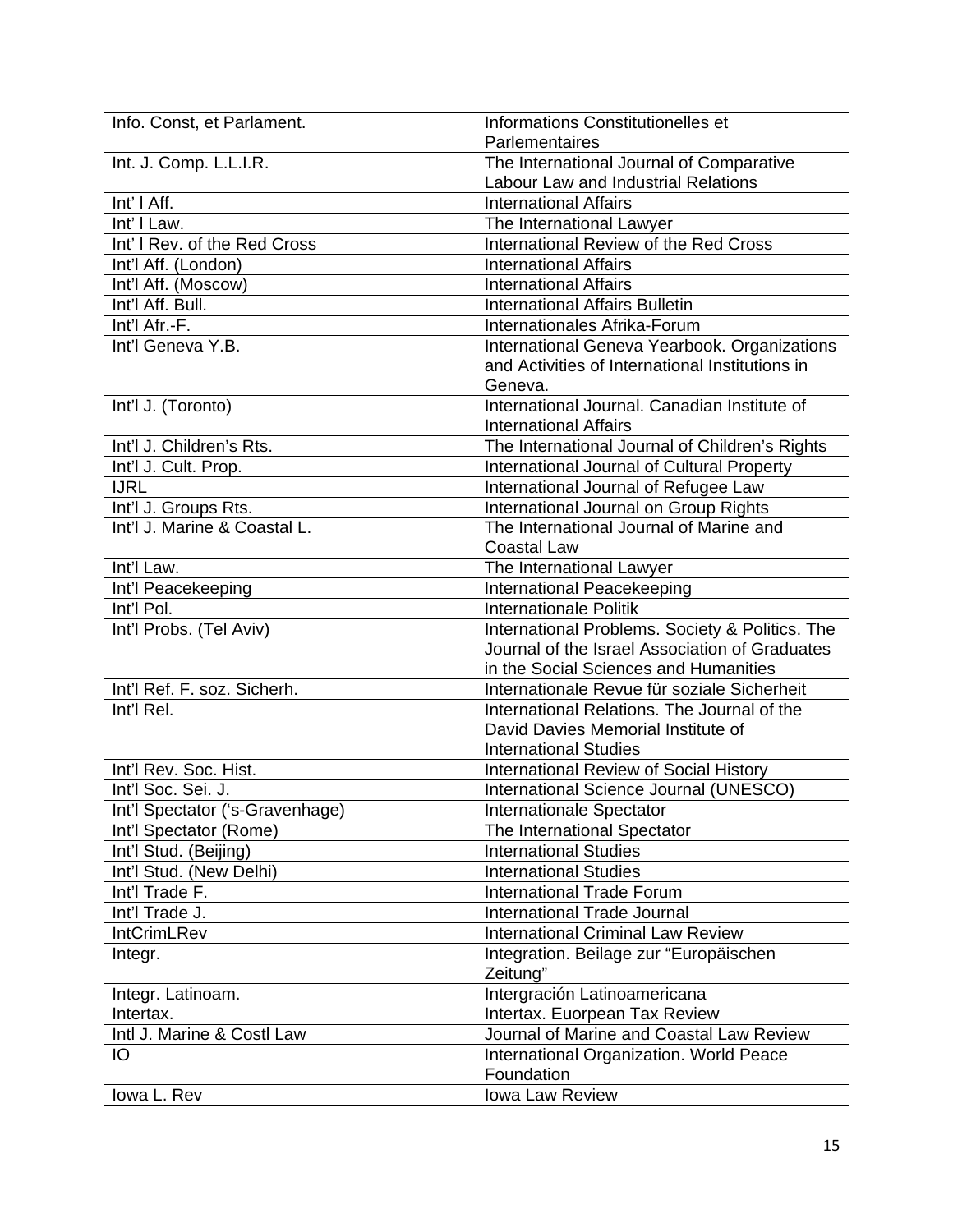| Deutschen Gesellschaft für Auswärtige Politik<br>Internationale Politik und Gesellschaft<br><b>IPG</b><br><b>IPRax</b><br>Praxis des Internationalen Privat- und<br>Verfahrensrecht<br>International Political Science Review/Revue<br><b>IPSR/RISP</b><br>Internationale de Science Politique<br>IPW-Berichte. Internationale Politik &<br>IPW-Ber.<br>Wirtschaft<br>The Indonesian Quarterly<br>IQ<br>Ir. J. Eur. L.<br>Irish Journal of European Law<br>The Irish Jurist<br>Ir. Jur.<br>Ir. Stud. Int'l Aff.<br>Irish Studies in International Affairs<br><b>IRLJ</b><br><b>Industrial Relations Law Journal</b><br>Isr. L.R.<br><b>Israel Law Review</b><br>Isr. Y. B. Hum. Rts.<br>Israel Yearbook on Human Rights<br><b>Isreal Yearbook and Almanac</b><br>Isr. Y.B.<br><b>Issues &amp; Stud.</b><br>Issues and Studies, A Journal of China<br><b>Studies and International Affairs</b><br>Ital. E I' Eur.<br>L' Italia e l' Europa<br>Ital. Y.B. Int'l L.<br>Italien Yearbook of International Law<br>J-Sun Yatsen U. - Soc. Sci. Ed.<br>Journal of Sun Yatsen University - Social<br><b>Science Edition</b><br>J. Afr. Hist.<br>The Journal of African History<br>J. Air. L. & Com.<br>Journal of Air Law and Commerce<br>The Journal of Asian Studies<br>J. Asian Stud.<br>J. C. & Ú. L.<br>The Journal of College and University Law<br>J. C. P., Ed. G<br>La Semaine Juridique. Juris-Clausseur<br>Périodique, Ed. G<br>Journal of Common Market Studies<br>J. Common Mkt. Stud.<br>J. Common. & Comp. Pol.<br>The Journal of Commonwealth & Comparative<br><b>Politics</b><br>J. Conflict Resolut.<br>The Journal of Conflict Resolution<br>J. Const. & Parliament. Stud.<br>Journal of Constitutional and Parliamentary<br><b>Studies</b><br>Journal of Contemporary History<br>J. Contemp. Hist.<br>J. Contemp. L.<br>Journal of Contemporary Law<br>J. Dev. Planning<br>Journal of Development Planning (UN)<br>J. Dev. Stud.<br>The Journal of Development Studies<br>J. Droit Fiscal<br>Journal de Droit Fiscal<br>Journal of Energy & Natural Resources Law<br>J. Energy & Nat. Resources L.<br>J. Envtl. L.<br>Journal of Environmental Law<br>J. History Int' I L.<br>Journal of the History of International Law<br>J. Imp. & Commonw. Hist.<br>The Journal of Imperial and Commonwealth<br>History<br>Journal of the Indian Law Institute<br>J. Indian L. Inst.<br>Journal of International Arbitration<br>J. Int. Arb. | IP            | Die internationale Politik, Jahrbücher der |
|-----------------------------------------------------------------------------------------------------------------------------------------------------------------------------------------------------------------------------------------------------------------------------------------------------------------------------------------------------------------------------------------------------------------------------------------------------------------------------------------------------------------------------------------------------------------------------------------------------------------------------------------------------------------------------------------------------------------------------------------------------------------------------------------------------------------------------------------------------------------------------------------------------------------------------------------------------------------------------------------------------------------------------------------------------------------------------------------------------------------------------------------------------------------------------------------------------------------------------------------------------------------------------------------------------------------------------------------------------------------------------------------------------------------------------------------------------------------------------------------------------------------------------------------------------------------------------------------------------------------------------------------------------------------------------------------------------------------------------------------------------------------------------------------------------------------------------------------------------------------------------------------------------------------------------------------------------------------------------------------------------------------------------------------------------------------------------------------------------------------------------------------------------------------------------------------------------------------------------------------------------------------------------------------------------------------------------------------------------------------------------------------------------------------------------------------------|---------------|--------------------------------------------|
|                                                                                                                                                                                                                                                                                                                                                                                                                                                                                                                                                                                                                                                                                                                                                                                                                                                                                                                                                                                                                                                                                                                                                                                                                                                                                                                                                                                                                                                                                                                                                                                                                                                                                                                                                                                                                                                                                                                                                                                                                                                                                                                                                                                                                                                                                                                                                                                                                                               |               |                                            |
|                                                                                                                                                                                                                                                                                                                                                                                                                                                                                                                                                                                                                                                                                                                                                                                                                                                                                                                                                                                                                                                                                                                                                                                                                                                                                                                                                                                                                                                                                                                                                                                                                                                                                                                                                                                                                                                                                                                                                                                                                                                                                                                                                                                                                                                                                                                                                                                                                                               |               |                                            |
|                                                                                                                                                                                                                                                                                                                                                                                                                                                                                                                                                                                                                                                                                                                                                                                                                                                                                                                                                                                                                                                                                                                                                                                                                                                                                                                                                                                                                                                                                                                                                                                                                                                                                                                                                                                                                                                                                                                                                                                                                                                                                                                                                                                                                                                                                                                                                                                                                                               |               |                                            |
|                                                                                                                                                                                                                                                                                                                                                                                                                                                                                                                                                                                                                                                                                                                                                                                                                                                                                                                                                                                                                                                                                                                                                                                                                                                                                                                                                                                                                                                                                                                                                                                                                                                                                                                                                                                                                                                                                                                                                                                                                                                                                                                                                                                                                                                                                                                                                                                                                                               |               |                                            |
|                                                                                                                                                                                                                                                                                                                                                                                                                                                                                                                                                                                                                                                                                                                                                                                                                                                                                                                                                                                                                                                                                                                                                                                                                                                                                                                                                                                                                                                                                                                                                                                                                                                                                                                                                                                                                                                                                                                                                                                                                                                                                                                                                                                                                                                                                                                                                                                                                                               |               |                                            |
|                                                                                                                                                                                                                                                                                                                                                                                                                                                                                                                                                                                                                                                                                                                                                                                                                                                                                                                                                                                                                                                                                                                                                                                                                                                                                                                                                                                                                                                                                                                                                                                                                                                                                                                                                                                                                                                                                                                                                                                                                                                                                                                                                                                                                                                                                                                                                                                                                                               |               |                                            |
|                                                                                                                                                                                                                                                                                                                                                                                                                                                                                                                                                                                                                                                                                                                                                                                                                                                                                                                                                                                                                                                                                                                                                                                                                                                                                                                                                                                                                                                                                                                                                                                                                                                                                                                                                                                                                                                                                                                                                                                                                                                                                                                                                                                                                                                                                                                                                                                                                                               |               |                                            |
|                                                                                                                                                                                                                                                                                                                                                                                                                                                                                                                                                                                                                                                                                                                                                                                                                                                                                                                                                                                                                                                                                                                                                                                                                                                                                                                                                                                                                                                                                                                                                                                                                                                                                                                                                                                                                                                                                                                                                                                                                                                                                                                                                                                                                                                                                                                                                                                                                                               |               |                                            |
|                                                                                                                                                                                                                                                                                                                                                                                                                                                                                                                                                                                                                                                                                                                                                                                                                                                                                                                                                                                                                                                                                                                                                                                                                                                                                                                                                                                                                                                                                                                                                                                                                                                                                                                                                                                                                                                                                                                                                                                                                                                                                                                                                                                                                                                                                                                                                                                                                                               |               |                                            |
|                                                                                                                                                                                                                                                                                                                                                                                                                                                                                                                                                                                                                                                                                                                                                                                                                                                                                                                                                                                                                                                                                                                                                                                                                                                                                                                                                                                                                                                                                                                                                                                                                                                                                                                                                                                                                                                                                                                                                                                                                                                                                                                                                                                                                                                                                                                                                                                                                                               |               |                                            |
|                                                                                                                                                                                                                                                                                                                                                                                                                                                                                                                                                                                                                                                                                                                                                                                                                                                                                                                                                                                                                                                                                                                                                                                                                                                                                                                                                                                                                                                                                                                                                                                                                                                                                                                                                                                                                                                                                                                                                                                                                                                                                                                                                                                                                                                                                                                                                                                                                                               |               |                                            |
|                                                                                                                                                                                                                                                                                                                                                                                                                                                                                                                                                                                                                                                                                                                                                                                                                                                                                                                                                                                                                                                                                                                                                                                                                                                                                                                                                                                                                                                                                                                                                                                                                                                                                                                                                                                                                                                                                                                                                                                                                                                                                                                                                                                                                                                                                                                                                                                                                                               |               |                                            |
|                                                                                                                                                                                                                                                                                                                                                                                                                                                                                                                                                                                                                                                                                                                                                                                                                                                                                                                                                                                                                                                                                                                                                                                                                                                                                                                                                                                                                                                                                                                                                                                                                                                                                                                                                                                                                                                                                                                                                                                                                                                                                                                                                                                                                                                                                                                                                                                                                                               |               |                                            |
|                                                                                                                                                                                                                                                                                                                                                                                                                                                                                                                                                                                                                                                                                                                                                                                                                                                                                                                                                                                                                                                                                                                                                                                                                                                                                                                                                                                                                                                                                                                                                                                                                                                                                                                                                                                                                                                                                                                                                                                                                                                                                                                                                                                                                                                                                                                                                                                                                                               |               |                                            |
|                                                                                                                                                                                                                                                                                                                                                                                                                                                                                                                                                                                                                                                                                                                                                                                                                                                                                                                                                                                                                                                                                                                                                                                                                                                                                                                                                                                                                                                                                                                                                                                                                                                                                                                                                                                                                                                                                                                                                                                                                                                                                                                                                                                                                                                                                                                                                                                                                                               |               |                                            |
|                                                                                                                                                                                                                                                                                                                                                                                                                                                                                                                                                                                                                                                                                                                                                                                                                                                                                                                                                                                                                                                                                                                                                                                                                                                                                                                                                                                                                                                                                                                                                                                                                                                                                                                                                                                                                                                                                                                                                                                                                                                                                                                                                                                                                                                                                                                                                                                                                                               |               |                                            |
|                                                                                                                                                                                                                                                                                                                                                                                                                                                                                                                                                                                                                                                                                                                                                                                                                                                                                                                                                                                                                                                                                                                                                                                                                                                                                                                                                                                                                                                                                                                                                                                                                                                                                                                                                                                                                                                                                                                                                                                                                                                                                                                                                                                                                                                                                                                                                                                                                                               |               |                                            |
|                                                                                                                                                                                                                                                                                                                                                                                                                                                                                                                                                                                                                                                                                                                                                                                                                                                                                                                                                                                                                                                                                                                                                                                                                                                                                                                                                                                                                                                                                                                                                                                                                                                                                                                                                                                                                                                                                                                                                                                                                                                                                                                                                                                                                                                                                                                                                                                                                                               |               |                                            |
|                                                                                                                                                                                                                                                                                                                                                                                                                                                                                                                                                                                                                                                                                                                                                                                                                                                                                                                                                                                                                                                                                                                                                                                                                                                                                                                                                                                                                                                                                                                                                                                                                                                                                                                                                                                                                                                                                                                                                                                                                                                                                                                                                                                                                                                                                                                                                                                                                                               |               |                                            |
|                                                                                                                                                                                                                                                                                                                                                                                                                                                                                                                                                                                                                                                                                                                                                                                                                                                                                                                                                                                                                                                                                                                                                                                                                                                                                                                                                                                                                                                                                                                                                                                                                                                                                                                                                                                                                                                                                                                                                                                                                                                                                                                                                                                                                                                                                                                                                                                                                                               |               |                                            |
|                                                                                                                                                                                                                                                                                                                                                                                                                                                                                                                                                                                                                                                                                                                                                                                                                                                                                                                                                                                                                                                                                                                                                                                                                                                                                                                                                                                                                                                                                                                                                                                                                                                                                                                                                                                                                                                                                                                                                                                                                                                                                                                                                                                                                                                                                                                                                                                                                                               |               |                                            |
|                                                                                                                                                                                                                                                                                                                                                                                                                                                                                                                                                                                                                                                                                                                                                                                                                                                                                                                                                                                                                                                                                                                                                                                                                                                                                                                                                                                                                                                                                                                                                                                                                                                                                                                                                                                                                                                                                                                                                                                                                                                                                                                                                                                                                                                                                                                                                                                                                                               |               |                                            |
|                                                                                                                                                                                                                                                                                                                                                                                                                                                                                                                                                                                                                                                                                                                                                                                                                                                                                                                                                                                                                                                                                                                                                                                                                                                                                                                                                                                                                                                                                                                                                                                                                                                                                                                                                                                                                                                                                                                                                                                                                                                                                                                                                                                                                                                                                                                                                                                                                                               |               |                                            |
|                                                                                                                                                                                                                                                                                                                                                                                                                                                                                                                                                                                                                                                                                                                                                                                                                                                                                                                                                                                                                                                                                                                                                                                                                                                                                                                                                                                                                                                                                                                                                                                                                                                                                                                                                                                                                                                                                                                                                                                                                                                                                                                                                                                                                                                                                                                                                                                                                                               |               |                                            |
|                                                                                                                                                                                                                                                                                                                                                                                                                                                                                                                                                                                                                                                                                                                                                                                                                                                                                                                                                                                                                                                                                                                                                                                                                                                                                                                                                                                                                                                                                                                                                                                                                                                                                                                                                                                                                                                                                                                                                                                                                                                                                                                                                                                                                                                                                                                                                                                                                                               |               |                                            |
|                                                                                                                                                                                                                                                                                                                                                                                                                                                                                                                                                                                                                                                                                                                                                                                                                                                                                                                                                                                                                                                                                                                                                                                                                                                                                                                                                                                                                                                                                                                                                                                                                                                                                                                                                                                                                                                                                                                                                                                                                                                                                                                                                                                                                                                                                                                                                                                                                                               |               |                                            |
|                                                                                                                                                                                                                                                                                                                                                                                                                                                                                                                                                                                                                                                                                                                                                                                                                                                                                                                                                                                                                                                                                                                                                                                                                                                                                                                                                                                                                                                                                                                                                                                                                                                                                                                                                                                                                                                                                                                                                                                                                                                                                                                                                                                                                                                                                                                                                                                                                                               |               |                                            |
|                                                                                                                                                                                                                                                                                                                                                                                                                                                                                                                                                                                                                                                                                                                                                                                                                                                                                                                                                                                                                                                                                                                                                                                                                                                                                                                                                                                                                                                                                                                                                                                                                                                                                                                                                                                                                                                                                                                                                                                                                                                                                                                                                                                                                                                                                                                                                                                                                                               |               |                                            |
|                                                                                                                                                                                                                                                                                                                                                                                                                                                                                                                                                                                                                                                                                                                                                                                                                                                                                                                                                                                                                                                                                                                                                                                                                                                                                                                                                                                                                                                                                                                                                                                                                                                                                                                                                                                                                                                                                                                                                                                                                                                                                                                                                                                                                                                                                                                                                                                                                                               |               |                                            |
|                                                                                                                                                                                                                                                                                                                                                                                                                                                                                                                                                                                                                                                                                                                                                                                                                                                                                                                                                                                                                                                                                                                                                                                                                                                                                                                                                                                                                                                                                                                                                                                                                                                                                                                                                                                                                                                                                                                                                                                                                                                                                                                                                                                                                                                                                                                                                                                                                                               |               |                                            |
|                                                                                                                                                                                                                                                                                                                                                                                                                                                                                                                                                                                                                                                                                                                                                                                                                                                                                                                                                                                                                                                                                                                                                                                                                                                                                                                                                                                                                                                                                                                                                                                                                                                                                                                                                                                                                                                                                                                                                                                                                                                                                                                                                                                                                                                                                                                                                                                                                                               |               |                                            |
|                                                                                                                                                                                                                                                                                                                                                                                                                                                                                                                                                                                                                                                                                                                                                                                                                                                                                                                                                                                                                                                                                                                                                                                                                                                                                                                                                                                                                                                                                                                                                                                                                                                                                                                                                                                                                                                                                                                                                                                                                                                                                                                                                                                                                                                                                                                                                                                                                                               |               |                                            |
|                                                                                                                                                                                                                                                                                                                                                                                                                                                                                                                                                                                                                                                                                                                                                                                                                                                                                                                                                                                                                                                                                                                                                                                                                                                                                                                                                                                                                                                                                                                                                                                                                                                                                                                                                                                                                                                                                                                                                                                                                                                                                                                                                                                                                                                                                                                                                                                                                                               |               |                                            |
|                                                                                                                                                                                                                                                                                                                                                                                                                                                                                                                                                                                                                                                                                                                                                                                                                                                                                                                                                                                                                                                                                                                                                                                                                                                                                                                                                                                                                                                                                                                                                                                                                                                                                                                                                                                                                                                                                                                                                                                                                                                                                                                                                                                                                                                                                                                                                                                                                                               |               |                                            |
|                                                                                                                                                                                                                                                                                                                                                                                                                                                                                                                                                                                                                                                                                                                                                                                                                                                                                                                                                                                                                                                                                                                                                                                                                                                                                                                                                                                                                                                                                                                                                                                                                                                                                                                                                                                                                                                                                                                                                                                                                                                                                                                                                                                                                                                                                                                                                                                                                                               |               |                                            |
|                                                                                                                                                                                                                                                                                                                                                                                                                                                                                                                                                                                                                                                                                                                                                                                                                                                                                                                                                                                                                                                                                                                                                                                                                                                                                                                                                                                                                                                                                                                                                                                                                                                                                                                                                                                                                                                                                                                                                                                                                                                                                                                                                                                                                                                                                                                                                                                                                                               |               |                                            |
|                                                                                                                                                                                                                                                                                                                                                                                                                                                                                                                                                                                                                                                                                                                                                                                                                                                                                                                                                                                                                                                                                                                                                                                                                                                                                                                                                                                                                                                                                                                                                                                                                                                                                                                                                                                                                                                                                                                                                                                                                                                                                                                                                                                                                                                                                                                                                                                                                                               |               |                                            |
|                                                                                                                                                                                                                                                                                                                                                                                                                                                                                                                                                                                                                                                                                                                                                                                                                                                                                                                                                                                                                                                                                                                                                                                                                                                                                                                                                                                                                                                                                                                                                                                                                                                                                                                                                                                                                                                                                                                                                                                                                                                                                                                                                                                                                                                                                                                                                                                                                                               |               |                                            |
|                                                                                                                                                                                                                                                                                                                                                                                                                                                                                                                                                                                                                                                                                                                                                                                                                                                                                                                                                                                                                                                                                                                                                                                                                                                                                                                                                                                                                                                                                                                                                                                                                                                                                                                                                                                                                                                                                                                                                                                                                                                                                                                                                                                                                                                                                                                                                                                                                                               |               |                                            |
|                                                                                                                                                                                                                                                                                                                                                                                                                                                                                                                                                                                                                                                                                                                                                                                                                                                                                                                                                                                                                                                                                                                                                                                                                                                                                                                                                                                                                                                                                                                                                                                                                                                                                                                                                                                                                                                                                                                                                                                                                                                                                                                                                                                                                                                                                                                                                                                                                                               |               |                                            |
|                                                                                                                                                                                                                                                                                                                                                                                                                                                                                                                                                                                                                                                                                                                                                                                                                                                                                                                                                                                                                                                                                                                                                                                                                                                                                                                                                                                                                                                                                                                                                                                                                                                                                                                                                                                                                                                                                                                                                                                                                                                                                                                                                                                                                                                                                                                                                                                                                                               |               |                                            |
|                                                                                                                                                                                                                                                                                                                                                                                                                                                                                                                                                                                                                                                                                                                                                                                                                                                                                                                                                                                                                                                                                                                                                                                                                                                                                                                                                                                                                                                                                                                                                                                                                                                                                                                                                                                                                                                                                                                                                                                                                                                                                                                                                                                                                                                                                                                                                                                                                                               |               |                                            |
|                                                                                                                                                                                                                                                                                                                                                                                                                                                                                                                                                                                                                                                                                                                                                                                                                                                                                                                                                                                                                                                                                                                                                                                                                                                                                                                                                                                                                                                                                                                                                                                                                                                                                                                                                                                                                                                                                                                                                                                                                                                                                                                                                                                                                                                                                                                                                                                                                                               |               |                                            |
|                                                                                                                                                                                                                                                                                                                                                                                                                                                                                                                                                                                                                                                                                                                                                                                                                                                                                                                                                                                                                                                                                                                                                                                                                                                                                                                                                                                                                                                                                                                                                                                                                                                                                                                                                                                                                                                                                                                                                                                                                                                                                                                                                                                                                                                                                                                                                                                                                                               |               |                                            |
|                                                                                                                                                                                                                                                                                                                                                                                                                                                                                                                                                                                                                                                                                                                                                                                                                                                                                                                                                                                                                                                                                                                                                                                                                                                                                                                                                                                                                                                                                                                                                                                                                                                                                                                                                                                                                                                                                                                                                                                                                                                                                                                                                                                                                                                                                                                                                                                                                                               |               |                                            |
|                                                                                                                                                                                                                                                                                                                                                                                                                                                                                                                                                                                                                                                                                                                                                                                                                                                                                                                                                                                                                                                                                                                                                                                                                                                                                                                                                                                                                                                                                                                                                                                                                                                                                                                                                                                                                                                                                                                                                                                                                                                                                                                                                                                                                                                                                                                                                                                                                                               | J. Int'l Aff. | Journal of International Affairs           |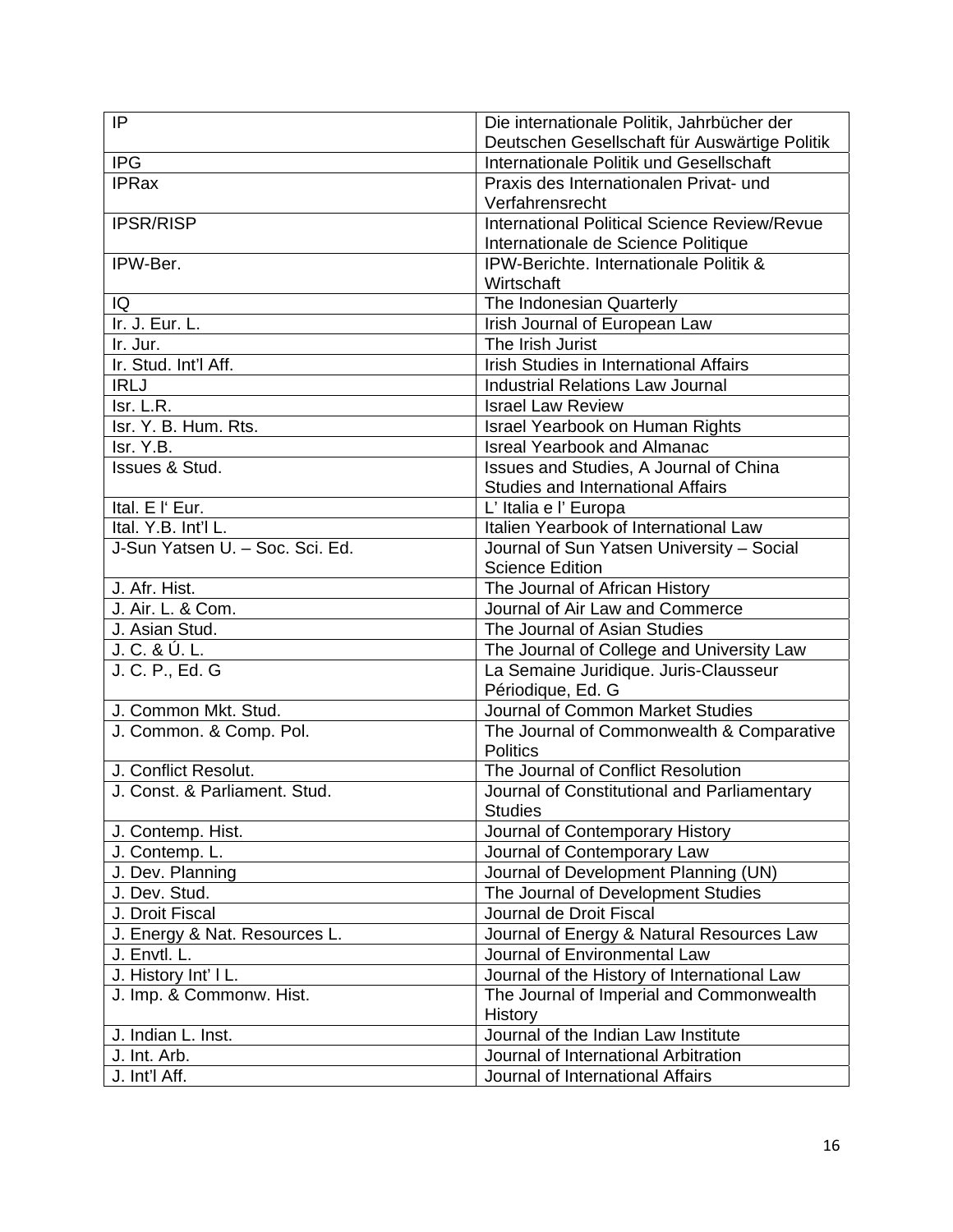| J. Interam. Stud. & Wld. Aff.     | Journal of Interamerican Studies and World    |
|-----------------------------------|-----------------------------------------------|
|                                   | <b>Affairs</b>                                |
| J. L. & Econ.                     | The Journal of Law and Economics              |
| J. L. & Educ.                     | Journal of Law & Education                    |
| J. L. & Soc.                      | Journal of Law and Society                    |
| J. Legal Educ.                    | Journal of Legal Education                    |
| J. Legal Pluralism                | Journal of Legal Pluralism and Unofficial Law |
| J. Legis.                         | Journal of Legislation                        |
| J. Mar. L. & Com.                 | Journal of Maritime Law and Commerce          |
| J. Marshall J. Computer & Info L. | The John Marshall Journal of Computer &       |
|                                   | <b>Information Law</b>                        |
| J. Marshall L. Rev.               | The John Marshall Law Review                  |
| J. Min. L. & Pol'y                | Journal of Mineral Law & Policy               |
| J. Mod. Hist.                     | The Journal of Modern History                 |
| J. Nat. Resources & Envtl. L.     | Journal of Natural Resources & Environmental  |
|                                   | Law                                           |
| J. Palest. Stud.                  | <b>Journal of Palestine Studies</b>           |
| J. Peking U.                      | Journal of Peking University                  |
| J. Pol.                           | The Journal of Politics                       |
| J. Police Sci. & Adm.             | Journal of Police Science and Administration  |
| J. Soc. Legis. Comp.              | Journées de la Société de Législation         |
|                                   | Comparée                                      |
| J. Space L.                       | Journal of Space Law                          |
| J. Strategic Stud.                | The Journal of Strategic Studies              |
| J. Transnat'l L. & Pol'y          | Journal of Transnational Law & Policy         |
| J.A.L.                            | Journal of African Law                        |
| J.B.L.                            | The Journal of Business Law                   |
| J.D.I.                            | Journal du Droit International                |
| J.E.L.P.                          | Journal of Environmental Law and Practice     |
| J.L. Soc. Of Scotl.               | Journal of the Law Society of Scotland.       |
|                                   | Edinburgh                                     |
| J.M.A.S.                          | The Journal of Modern African Studies         |
| J.R.                              | The Juridical Review                          |
| J.T.                              | Journal des Tribunaux                         |
| J.T. Droit Eur.                   | Journal des Tribunaux Droit Européen          |
| J.T.T.                            | Journal des Tribunaux du Travial              |
| J.W.T.                            | Journal of World Trade                        |
| JA                                | Juristsiche Arbeitsblätter                    |
| <b>JAAS</b>                       | Journal of Asian and African Studies          |
| Jap. Ann. Of Int'l L.             | The Japanese Annual of International Law      |
| Jb. Air. Recht.                   | Jahrbuch für Afrikanisches Recht              |
| Jb. Dipl. Akad. Wien              | Jahrbuch der Diplomatischen Akademie Wien     |
| Jb. Dritte Welt                   | <b>Jahrbuch Dritte Welt</b>                   |
| Jb. Eur. Integration              | Jahrbuch der Europäischen Integration         |
| Jb. Prax. Schiedsgerichtsbarkeit  | Jahrbuch für die Praxis der                   |
|                                   | Schiedsgerichtsbarkeit                        |
| Jb. Soz.-Recht Gegenw.            | Jahrbuch des Sozialrechts der Gegenwart       |
| Jb. Sozialwiss.                   | Jahrbuch für Sozialwissenschaft               |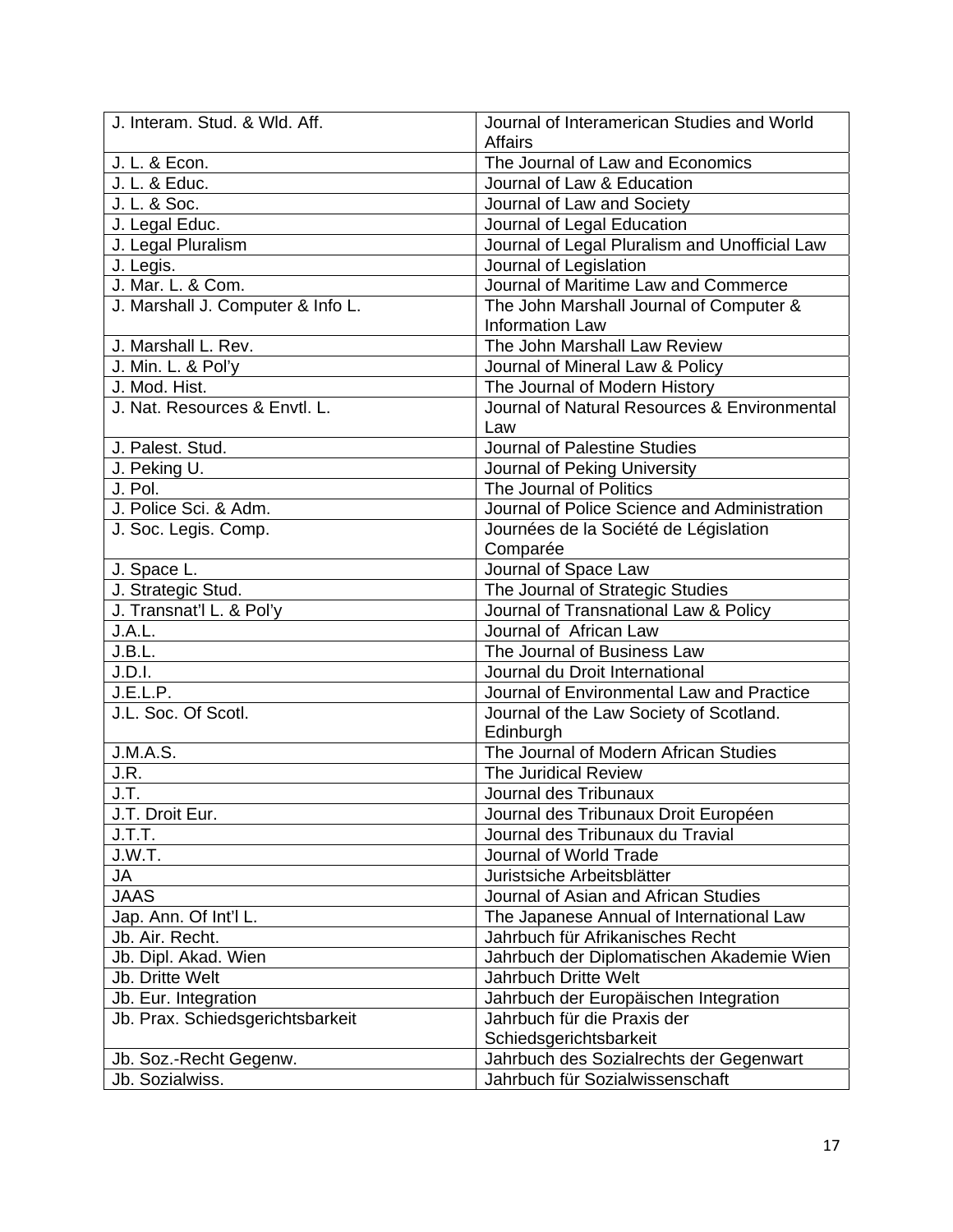| Jb. Staats- u. Verwaltungswiss.    | Jahrbuch zur Staats- und                       |
|------------------------------------|------------------------------------------------|
|                                    | Verwaltungswissenschaft                        |
| Jb. UTR                            | Jahrbuch des Umwelt- und Technikrecht          |
| <b>JBI</b>                         | Juristische Blätter                            |
| <b>JbLA</b>                        | Jahrbuch für Geschichte von Staat, Wirtschaft  |
|                                    | und Gesellschaft Lateinamerikas                |
| <b>JCMS</b>                        | Journal of Common Market Studies               |
| <b>JCS</b>                         | Journal of Church and State                    |
| Jerus. J. Int'l Rel.               | The Jerusalem Journal of International         |
|                                    | <b>Relations</b>                               |
| Jerus. Q.                          | The Jerusalem Quarterly                        |
| <b>JFT</b>                         | Tidskrift. Utgiven av Juridiska Föreningen I   |
|                                    | Finland                                        |
| <b>JICJ</b>                        | Journal of International Criminal Justice      |
| <b>JIEL</b>                        | Journal of International Economic Law          |
| <b>JIML</b>                        | Journal of International Maritime Law          |
| <b>JIPK</b>                        | Journal of International Peacekeeping          |
| <b>JIR</b>                         | Jahrbuch für Internationales Recht             |
| <b>JITE</b>                        | Journal of Institutional and Theoretical       |
|                                    | Economics. Zeitschrift für die gesamte         |
|                                    | Staatswissenschaft                             |
| <b>JLA</b>                         | The Jewish Law Annual                          |
| <b>JLS</b>                         | The Journal of Legal Studies                   |
| Jochi                              | Jochi Hogaku Ronshu                            |
| Jog. Közlöny                       | Jogtudomänyi Közlöny                           |
| <b>JOR</b>                         | Jahrbuch für Ostrecht                          |
| JöR                                | Jahrbuch des öffentlichen Rechts der           |
|                                    | Gegenwart                                      |
| <b>JPL</b>                         | Journal of Planning and Environmental Law      |
| <b>JPR</b>                         | Journal of Peace Research                      |
| JR.                                | Juristische Rundschau                          |
| <b>JRMP</b>                        | Jugoslovenska Revija za Medunarodno Pravo      |
| Jura                               | Jura. Juristische Ausbildung                   |
| Jurist                             | The Jurist. Studies in Church Law and Ministry |
| Jurist (Tokyo)                     | Jurist                                         |
| JuS                                | Juristische Schulung                           |
| Jus (La Plata)                     | Jus. Revista Jurídica                          |
| Jus (Milan)                        | Jus. Rivista di Scienze Giuridiche             |
| <b>Jus Gentium</b>                 | Jus Gentium. Diritto delle Relazioni           |
|                                    | Internazionali                                 |
| <b>Jussens Venner</b>              | <b>Jussens Venner</b>                          |
| Just. Of the Peace                 | Justice of the Peace & Local Government Law    |
| <b>JWT</b>                         | Journal of World Trade                         |
| JZ                                 | Juristenzeitung                                |
| K.C.L.J.                           | The King's College Law Journal                 |
| Kagawa L. Rev.                     | Kagawa Law Review                              |
| Kanagawa Hogaku                    | Kanagawa Hogaku                                |
| Kanagawadaigaku Hogaku Kenkyunempo | Kanagawadaigaku Hogaku Kenkyunempo             |
| Kanazawa                           | Kanazawadaigaku Hobungakubu Ronshu             |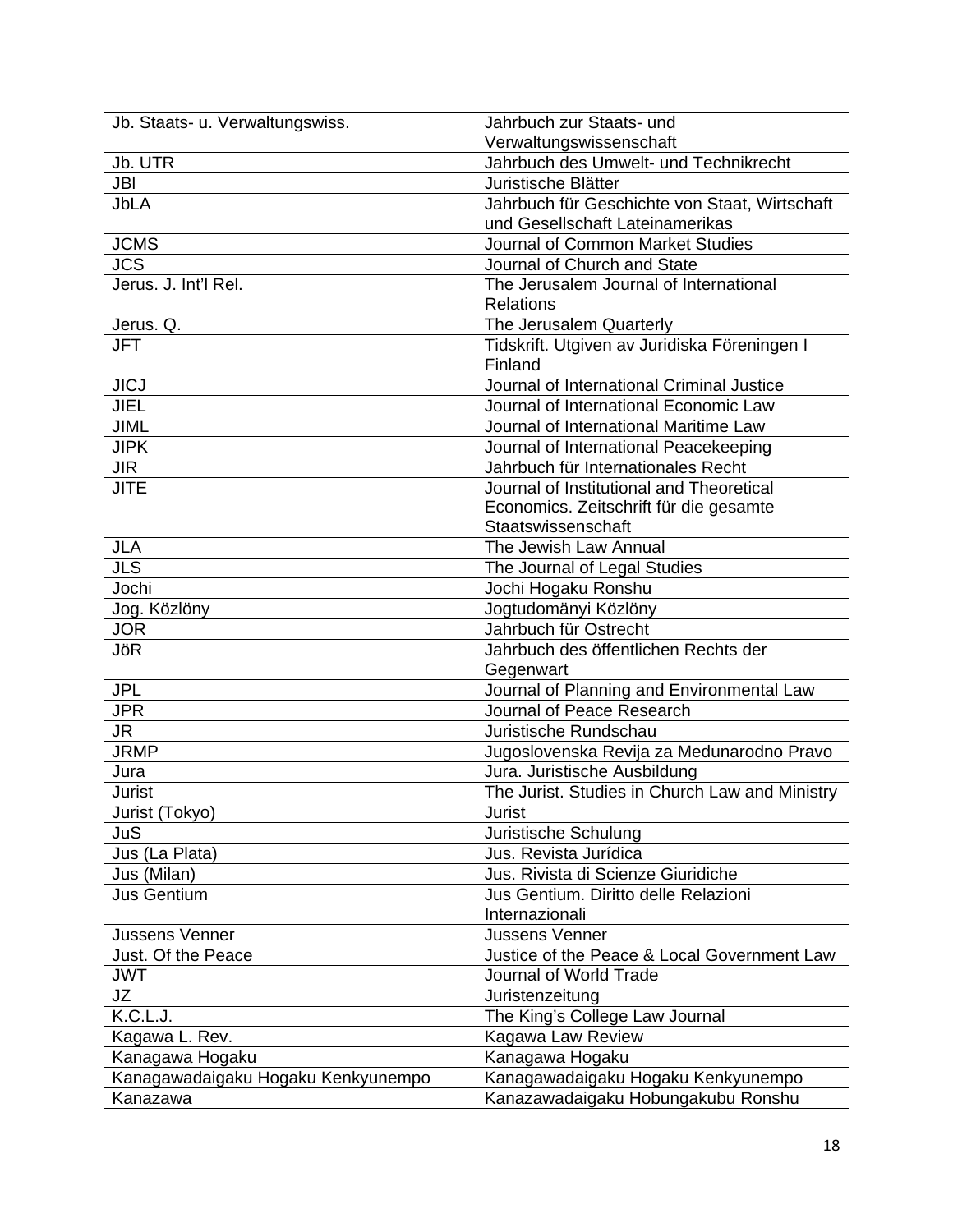| Kansai                     | Kansaidaigaku Hogaku Ronshu                     |
|----------------------------|-------------------------------------------------|
| Kansai U. Rev. of L.& Pol. | Kansai University Review of Law and Politics    |
| Keio L. Rev.               | Keio Law Review                                 |
| <b>KGZ</b>                 | Kokusaiho Gaiko Zassi (The Journal of           |
|                            | International Law and Diplomacy)                |
| Kindai Hogaku              | Kindai Hogaku                                   |
| Kitakyushu                 | Kitakyushudaigaku Hosei Ronshu                  |
| Kobe U.L. Rev.             | Kobe University Law Review                      |
| <b>KOIG</b>                | Kansainoikeus lus Gentium                       |
| Kokka Gakkai Zassi         | Kokka Gakkai Zassi                              |
| Kokugakuin Hogaku          | Kokugakuin Hogaku (Kokugakuin Law               |
|                            | Review)                                         |
| Konan Hogaku               | Konan Hogaku (Konan Law Review)                 |
| Korea & Wld. Aff.          | Korea & World Affairs                           |
| Korean J. Int'l L.         | Korean Journal of International Law             |
| Kraje Soc.                 | Kraje Socjalistyczne                            |
| KritV                      | Kritische Vierteljahresschrift für Gesetzgebung |
|                            | Rechtswissenschaft                              |
| Kumamoto Hogaku            | Kumamoto Hogaku (Kumamoto University)           |
| Ky. L. J.                  | Kentucky Law Journal                            |
| Kykios                     | Kyklos. Internationale Zeitschrift für          |
|                            | Sozialwissenschaften                            |
| Kyudai Hogaku              | Kyudai Hogaku (Kyushu University)               |
| <b>KZfSS</b>               | Kölner Zeitschrift für Soziologie und           |
|                            | Sozialpsychologie                               |
| L. & Anthropol.            | Law & Anthropology                              |
| L. $& Pol'y$               | Law & Policy                                    |
| L. & Pol'y Int'l Bus.      | Law and Policy in International Business        |
| L. & Soc. Rev.             | Law & Society Review. The Journal of the Law    |
|                            | and Society Association                         |
| L. in E. Eur.              | Law in Eastern Europe                           |
| L. in Jap.                 | Law in Japan                                    |
| L. Libr. J.                | Law Library Journal                             |
| L. Soc. Gaz.               | The Law Society's Gazette/The Law Society's     |
|                            | <b>Guardian Gazette</b>                         |
| L. Tchr.                   | The Law Teacher. The International Journal of   |
|                            | <b>Legal Education</b>                          |
| L.& Inequality             | Law & Inequality. A journal of Theory and       |
|                            | Practice                                        |
| L.I.J.                     | Law Institute Journal. The Official Journal of  |
|                            | the Law Institute of Victoria                   |
| L.Q.                       | Law Quarterly. Journal of the Indian Law        |
|                            | Institute - West Bengal State Unit              |
| L.Q.R.                     | The Law Quarterly Review                        |
| La. L. Rev.                | Louisiana Law Review                            |
| Lab. & Soc.                | <b>Labour and Society</b>                       |
| Land & Water L. Rev.       | Land and Water Law Review                       |
| Land Reform                | Land Reform. Land Settlement and                |
|                            | Cooperatives (FAO)                              |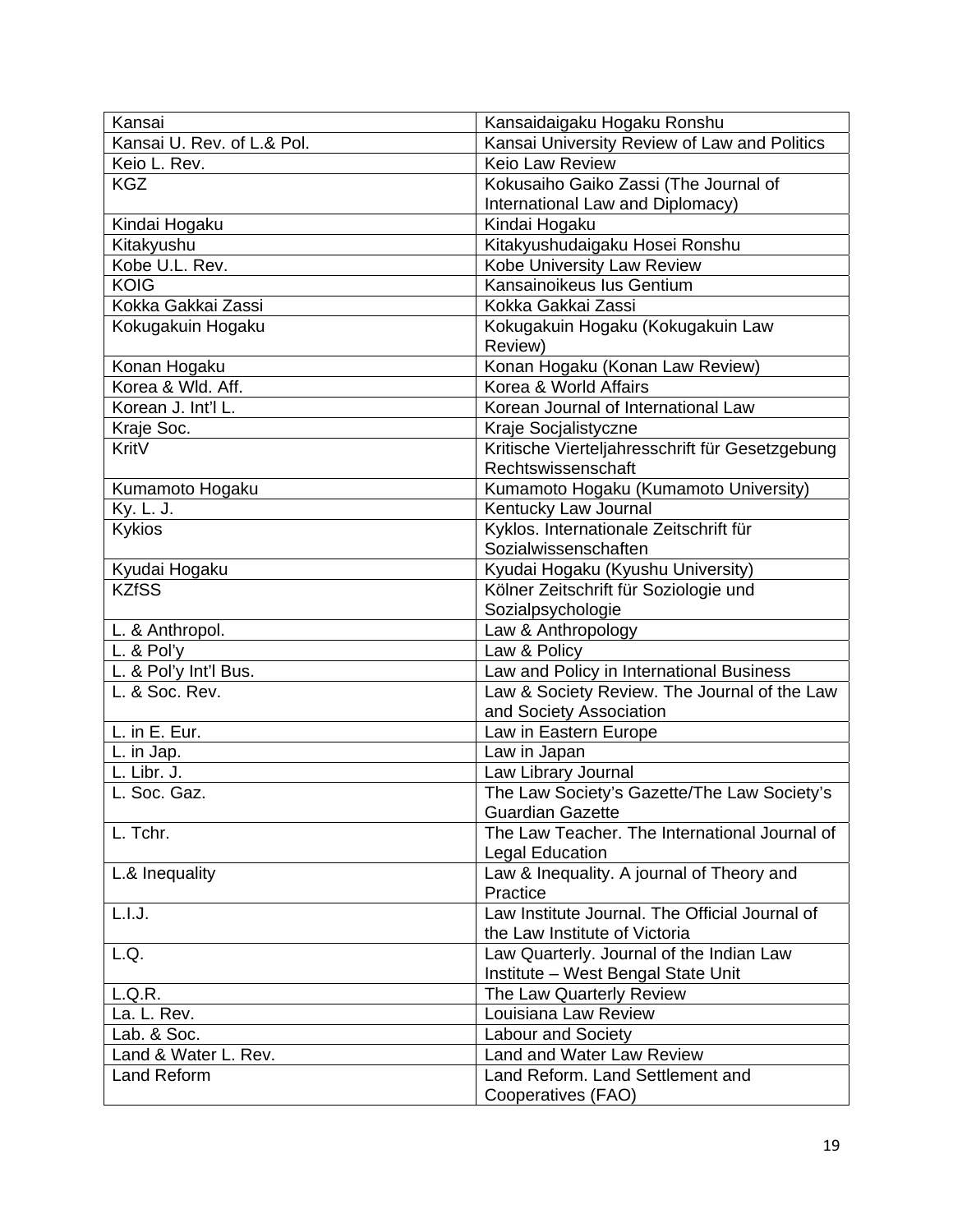| Law & Contemp. Probs.           | Law and Contemporary Problems                    |
|---------------------------------|--------------------------------------------------|
| Leg. Ref. Serv. Q.              | <b>Legal References Services Quarterly</b>       |
| Leviathan                       | Leviathan. Zeitschrift für Sozialwissenschaften  |
| Ley                             | La Ley. Revista Jurídica Argentina               |
| <b>LGS</b>                      | <b>Local Government Studies</b>                  |
| LIEI                            | Legal Issues of European Integration             |
| Lincoln L. Rev.                 | Lincoln Law Review                               |
| Liverpool L. Rev.               | The Liverpool Law Review                         |
| LJIL                            | Leiden Journal of International Law              |
| LJZ                             | Liechtensteinische Juristen-Zeitung              |
| <b>LKV</b>                      | Landes- und Kommunalverwaltung. Verwal-          |
|                                 | tungsrechts-Zeitschrift für die Länder Berlin,   |
|                                 | Brandenburg, Mecklenburg-Vorpommern,             |
|                                 | Sachsen, Sachsen-Anhalt und Thüringen            |
| <b>LNTS</b>                     | League of Nations Treaty Series                  |
| LoR                             | Lov og Rett. Norsk Juridisk Tidsskrift           |
| Loy. L. A. Int' I Comp. L. Rev. | Loyola of Los Angeles International and          |
|                                 | <b>Comparative Law Review</b>                    |
| Loy. L. A.L.Rev.                | Loyola of Los Angeles Law Review                 |
| Loy. L. Rev.                    | Loyola Law Review                                |
| Loy. U. Chi. L. J.              | Loyola University Chicago Law Journal            |
| <b>LPLP</b>                     | Language Problems and Language Planning          |
| <b>LS</b>                       | <b>Legal Studies</b>                             |
| LyE                             | Lecciones y Ensayos. Facultad de Derecho y       |
|                                 | Ciencias Sociales, Universidad de Buenos         |
|                                 | Aires                                            |
| <b>M&amp;R</b>                  | Mennesker & Rettigheter/Nordisk Tidsskrift om    |
|                                 | Menneskerettigheter                              |
| M en R                          | Milieu en Recht                                  |
| M.L.R.                          | The Modern Law Review                            |
| Maastricht J. Eur. & Comp. L.   | Maastricht Journal of European and               |
|                                 | <b>Comparative Law</b>                           |
| Man. L. J.                      | Manitoba Law Journal. Revue de Droit             |
|                                 | Manitobain                                       |
| Mar. Pol'y                      | Marine Policy. The International Journal of      |
|                                 | <b>Ocean Affairs</b>                             |
| Mar. Pol'y Rep.                 | <b>Marine Poliy Reports</b>                      |
| Marit. Pol. Mgmt.               | Maritime Policy and Management                   |
| Marq. L. Rev.                   | Marquette Law Review                             |
| Mater. Pol. Bildung             | Materialen zur Politischen Bildung               |
| Mater. Stör. Cult. Giurid.      | Materiali per una Storia della Cultura Giuridica |
| <b>Max Planck UNYB</b>          | Max Planck Yearbook of United Nations Law        |
| McGill L. J.                    | <b>McGill Law Journal</b>                        |
| McGill L.J./R.D. McGill         | McGill Law Journal/Revue de Droit de McGill.     |
| Md. J. Int'l L. & Trade         | Maryland Journal of International Law and        |
|                                 | Trade                                            |
| Md. L. Rev.                     | Maryland Law Review.                             |
| <b>MDR</b>                      | Monatsschrift für Deutsches Recht                |
| Me. L. Rev.                     | Maine Law Review. Portland, Maine, USA           |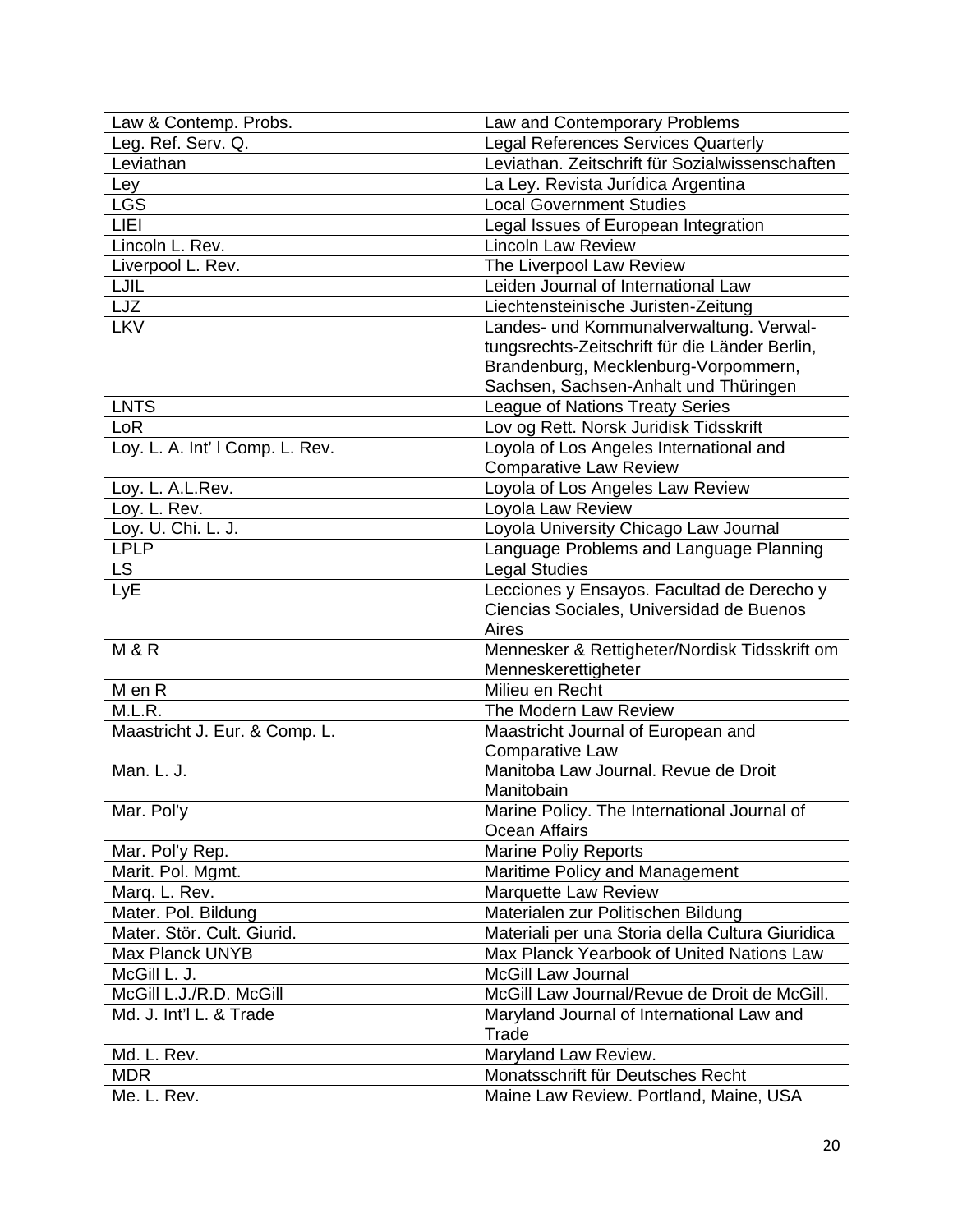| Meded, V.d. Nederl, Veren, V. Int'l Recht | Mededelingen van de Nederlandse Vereniging         |
|-------------------------------------------|----------------------------------------------------|
|                                           | voor Internationaal Recht                          |
| Media L.& Prac.                           | Tolley's Journal of Media Law and Practice         |
| Media Persp.                              | Media Perspektiven                                 |
| Meiji Gakuin Daigaku                      | Meiji Gakuin Daigaku Hogaku Kenkyu                 |
| Meiji Gakuin Ronso                        | Meiji Gakuin Ronso (Meiji Gakuin Law               |
|                                           | Review)                                            |
| Meiji Gakuin Ronso Hogaku Kenkyu          | Meiji Gakuin Ronso Hogaku Kenkyu                   |
| Meijo Hogaku                              | Meijo Hogaku                                       |
| Meijo Hogaku Ronshu                       | Meijo Hogaku Ronshu                                |
| Melanesian L.J.                           | Melanesian Law Journal                             |
| Mem. St. U.L.Rev.                         | Memphis State University Law Review                |
| <b>MEMO</b>                               | Mirovaya Ekonomika I Mezhdunarodnye                |
|                                           | Otnosheniya                                        |
| Mercer. L. Rev.                           | Mercer Law Review                                  |
| Mezdunarod. Otnos.                        | Mezdunarodny Otnoseniya. International             |
|                                           | <b>Relations Journal</b>                           |
| Mezin. Vztahy                             | Mezinärodni Vztahy                                 |
| Miami U. Int' I & Comp. L.                | University of Miami International and              |
|                                           | Comparative Law                                    |
| Mich. J. Int'l L.                         | Michigan Journal of International Law              |
| Mich. L. Rev.                             | Michigan Law Review                                |
| Middle E. J.                              | The Middle East Journal                            |
| Middle E. Pol'y.                          | <b>Middle East Policy</b>                          |
| Middle E. Rev.                            | <b>Middle East Review</b>                          |
| Middle E. Stud.                           | <b>Middle Eastern Studies</b>                      |
| Mil. L. Rev.                              | <b>Military Law Review</b>                         |
| Mill. Mün. Türk Yill.                     | Milletlerarasi Münasebetfer Türk Yilligi. The      |
|                                           | <b>Turkish Yearbook of International Relations</b> |
| Minn. J. Global Trade                     | Minnesota Journal of Global Trade                  |
| Minn. L. Rev.                             | Minnesota Law Review                               |
| Miss. C.L. Rev.                           | Mississippi College Law Review                     |
| Miss. L.J.                                | Mississippi Law Journal                            |
| Mitt. Ges. Rechtsvgl.                     | Mitteilungen der Gesellschaft für                  |
|                                           | Rechtsvergleichung                                 |
| MJ (Antwerp)                              | Maastricht Journal of European and                 |
|                                           | <b>Comparative Law</b>                             |
| MJ (Budapest)                             | Magyar Jog. A Magyar Jogasz Egylet                 |
|                                           | Folyöirata                                         |
| MK                                        | Magyar Közigazgatas                                |
| <b>MLJ</b>                                | The Malayan Law Journal                            |
| Mo. L. Rev.                               | <b>Missouri Law Review</b>                         |
| Mod. Asian Stud.                          | <b>Modern Asian Studies</b>                        |
| Mon. L.R.                                 | Monash University Law Review                       |
| Monde Arabe. Maghreb                      | Monde Arabe. Maghreb-Machrek. La                   |
|                                           | <b>Documentation Francaise</b>                     |
| Mont. L. Rev.                             | Montana Law Review                                 |
| <b>MP</b>                                 | Medunarodni Problemi                               |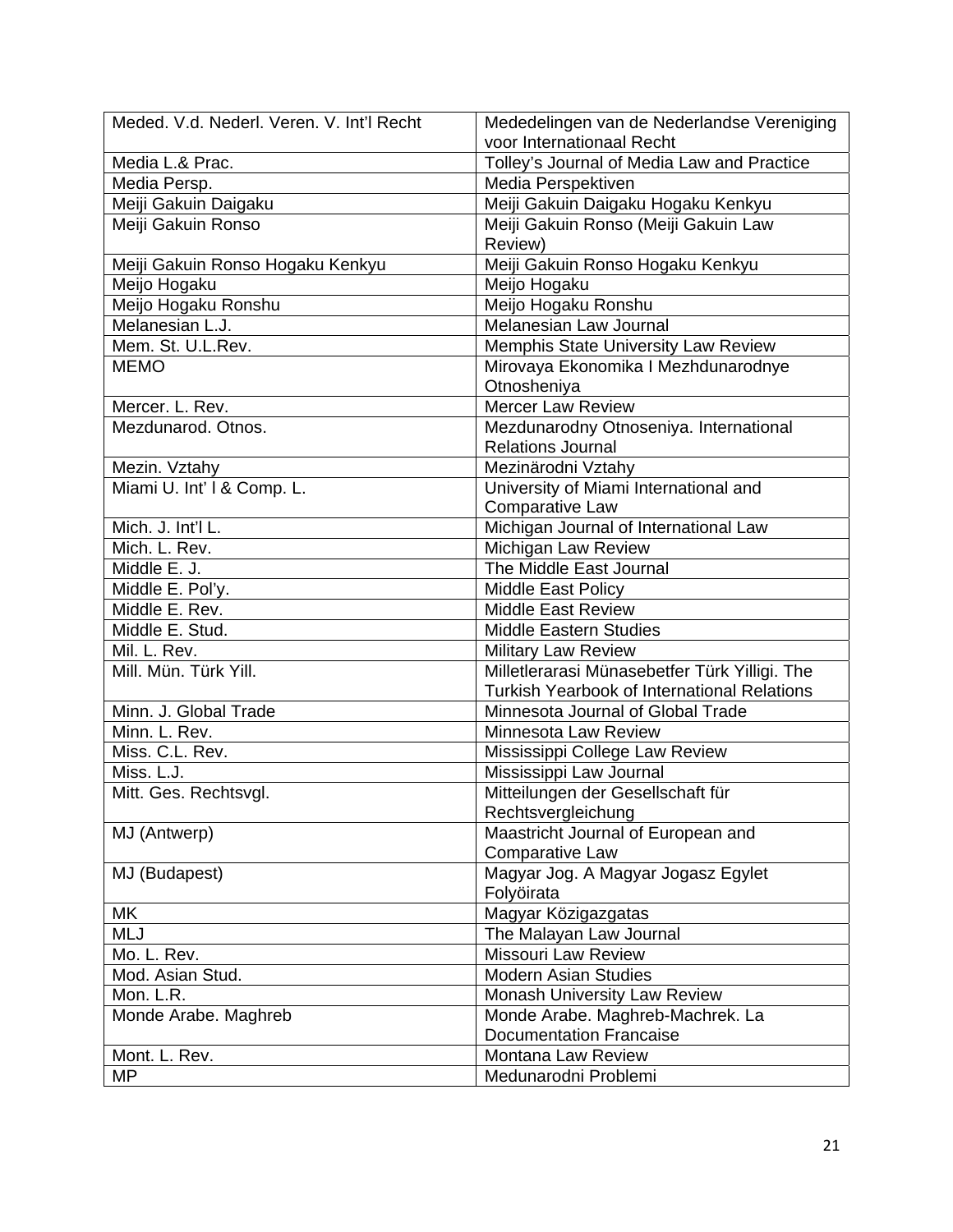| <b>MPEPIL</b>                   | Max Planck Encyclopedia of Public                             |
|---------------------------------|---------------------------------------------------------------|
|                                 | <b>International Law</b>                                      |
| <b>MR</b>                       | Migrantenrecht                                                |
| <b>MRT</b>                      | Militair Rechtelijk Tijdschrift                               |
| MZMP/MJIL                       | Moskowskij Zhurnal Mezhudanarodnogo                           |
|                                 | Prava/Moscow Journal of International Law                     |
| N. III. U.L. Rev.               | Northern Illinois University Law Review                       |
| N. Res. J.                      | <b>Natural Resources Journal</b>                              |
| N. Y. U. J. Int' I L. & Pol.    | New York University Journal of International                  |
|                                 | Law and Politics                                              |
| N. Y. U. L. Rev.                | New York University Law Review                                |
| N.C. Cent. L. J.                | North Carolina Central Law Journal                            |
| N.C.J. Int'l L. & Com. Reg.     | North Carolina Journal of International Law                   |
|                                 | and Commercial Regulation                                     |
| N.C.L. Rev.                     | The North Carolina Law Review                                 |
| N.I.L.Q.                        | Northern Ireland Legal Quarterly                              |
| N.Ky.L.Rev.                     | Northern Kentucky Law Review                                  |
| N.M.L.Rev.                      | <b>New Mexico Law Review</b>                                  |
| N.Y.L. Sch. J. Int'l & Comp. L. | New York Law School Journal of International                  |
|                                 | and Comparative Law                                           |
| N.Y.L. Sch. L. Rev.             | New York Law School Law Review                                |
| N.Y.L.S. J. Hum. Rts.           | New York Law School Journal of Human                          |
|                                 | <b>Rights</b>                                                 |
| N.Y.U. L. Rev.                  | New York University Law Review                                |
| N.Y.U.J. Int'l L. & Pol.        | New York University Journal of International                  |
|                                 | Law and Politics                                              |
| N.Y.U.Rev. L. & Soc. Change     | New York University Review of Law and Social                  |
|                                 | Change                                                        |
| <b>NAFTA</b>                    | North American Free Trade Agreement                           |
| Nagoya                          | Nagoyadaigaku Hosei Ronshu (Journal of Law                    |
|                                 | and Political Science)                                        |
| Nat. & Resources                | Nature and Resources (UNESCO)                                 |
| Nat. Res. F.                    | Natural Resources Forum. A United Nations                     |
|                                 | Journal                                                       |
| Nat'l Taiwan U.L.J.             | The National Taiwan University Law Journal                    |
| <b>NATO</b>                     | North Atlantic Treaty Organization<br><b>Naval Law Review</b> |
| Nav. L. Rev.                    |                                                               |
| Neb. L. Rev.                    | Nebraska Law Review                                           |
| New Engl. L. Rev.               | New England Law Review                                        |
| New Eur. L. Rev.<br>Nieuw. Eur. | New Europe Law Review<br>Nieuw Europa                         |
|                                 |                                                               |
| Nigerian F.                     | Nigerian Forum<br>Nigerian Journal of International Affairs   |
| Nigerian J. Int'l Aff.          |                                                               |
| Nihon Daigaku                   | Nihon Daigaku (Studies in International<br>Relations)         |
|                                 | Nihon Hogaku (Nihon Journal of Law and                        |
| Nihon Hogaku                    | Politics)                                                     |
| <b>NILR</b>                     | Netherlands International Law Review                          |
| <b>NJ</b>                       |                                                               |
|                                 | Neue Justiz                                                   |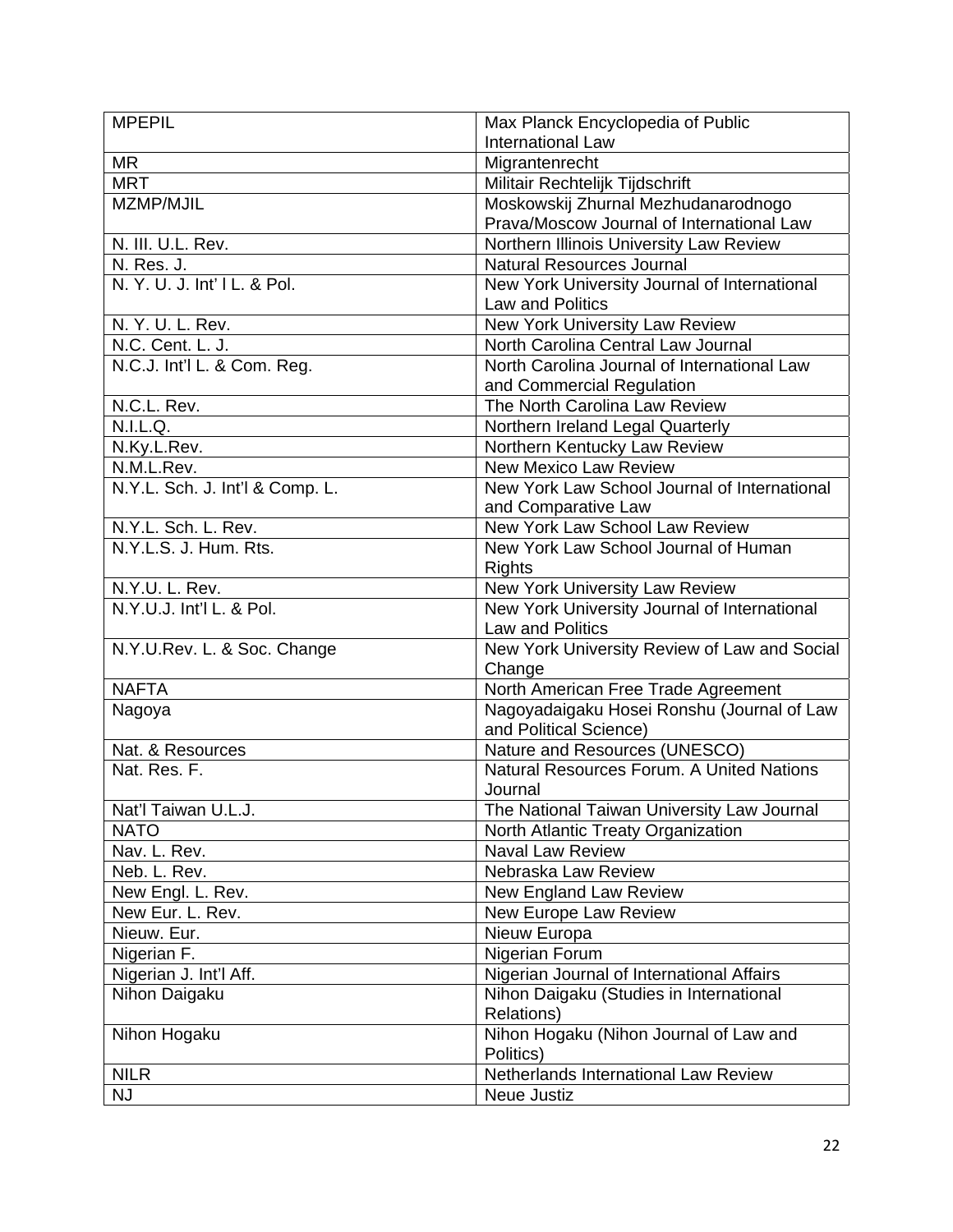| <b>NJB</b>                 | Nederlands Juristenblad                       |
|----------------------------|-----------------------------------------------|
| <b>NJCL</b>                | National Journal of Constitutional Law        |
| <b>NJCL</b>                | National Journal of Constitutional Law/Revue  |
|                            | Nationale de Droit Constitutionnel            |
| NJCM-Bull                  | Nederlands Tijdschrift voor de Mensenrechten. |
|                            | Nederlands Juristen Comité voor de            |
|                            | Mensenrechten                                 |
| <b>NJW</b>                 | Neue Juristische Wochenschrift                |
| NJW-CoR                    | Neue Juristische Wochenschrift-               |
|                            | Computerreport                                |
| <b>NK</b>                  | Nordisk Kontakt                               |
| <b>NLJ</b>                 | New Law Journal                               |
| Nomos (New York)           | Nomos. Yearbook of the American Society for   |
|                            | Political and Legal Philosophy                |
| Nomos (Rome)               | Nomos-Le Attualità nel Diritto                |
| Nord OeR                   | Zeitschrift für Öffentliches Recht in         |
|                            | Norddeutschland                               |
| Nord. Adm. Tidsskr.        | Nordisk Administrativt Tidsskrift             |
| Nord. J. Int'l L.          | Nordic Journal of International Law           |
| Normas Legal               | Normas Legales. Revista de Legislación y      |
|                            | Jurisprudencia                                |
| Norsk Rt.                  | <b>Norsk Retstidende</b>                      |
| Norsk Utenrikspolit. Ärbok | Norsk Utenrikspolitisk Arbok                  |
| Notre Dame L. Rev.         | The Notre Dame Law Review                     |
| <b>NP</b>                  | Nowe Pravo                                    |
| <b>NPI</b>                 | Revue de la Navigation. Ports. Ports &        |
|                            | <b>Industries</b>                             |
| <b>NPL</b>                 | Neue politische Literatur                     |
| <b>NQHR</b>                | Netherlands Quarterly of Human Rights         |
| <b>NStZ</b>                | Neue Zeitschrift für Strafrecht               |
| <b>NTB</b>                 | Nederlands Tijdschrift voor Bestuursrecht     |
| <b>NuR</b>                 | Natur und Recht                               |
| <b>NV</b>                  | Notfall Versorge. Zeitschrift für             |
|                            | Katastrophenvorbeugung und                    |
|                            | Gefahrenabwehr                                |
| <b>NVwZ</b>                | Neue Zeitschrift für Verwaltungsrecht         |
| <b>NVZ</b>                 | Neue Zeitschrift für Verkehrsrecht            |
| Nw. J. Int'l L. & Bus.     | Northwestern Journal of International Law and |
|                            | <b>Business</b>                               |
| Nw. U. L. Rev.             | Northwestern University Law Review            |
| <b>NYIL</b>                | Netherlands Yearbook of International Law     |
| NZ                         | Nasa Zakonitost                               |
| NZ Extern. Rel. Rev.       | <b>New Zealand External Relations Review</b>  |
| <b>NZA</b>                 | Neue Zeitschrift für Arbeitsrecht             |
| <b>NZLJ</b>                | The New Zealand Law Journal                   |
| <b>NZS</b>                 | Neue Zeitschrift für Sozialrecht              |
| <b>NZULR</b>               | New Zealand Universities Law Review.          |
| <b>NZWehrr</b>             | Neue Zeitschrift für Wehrrecht                |
| Objective Just.            | Objective Justice                             |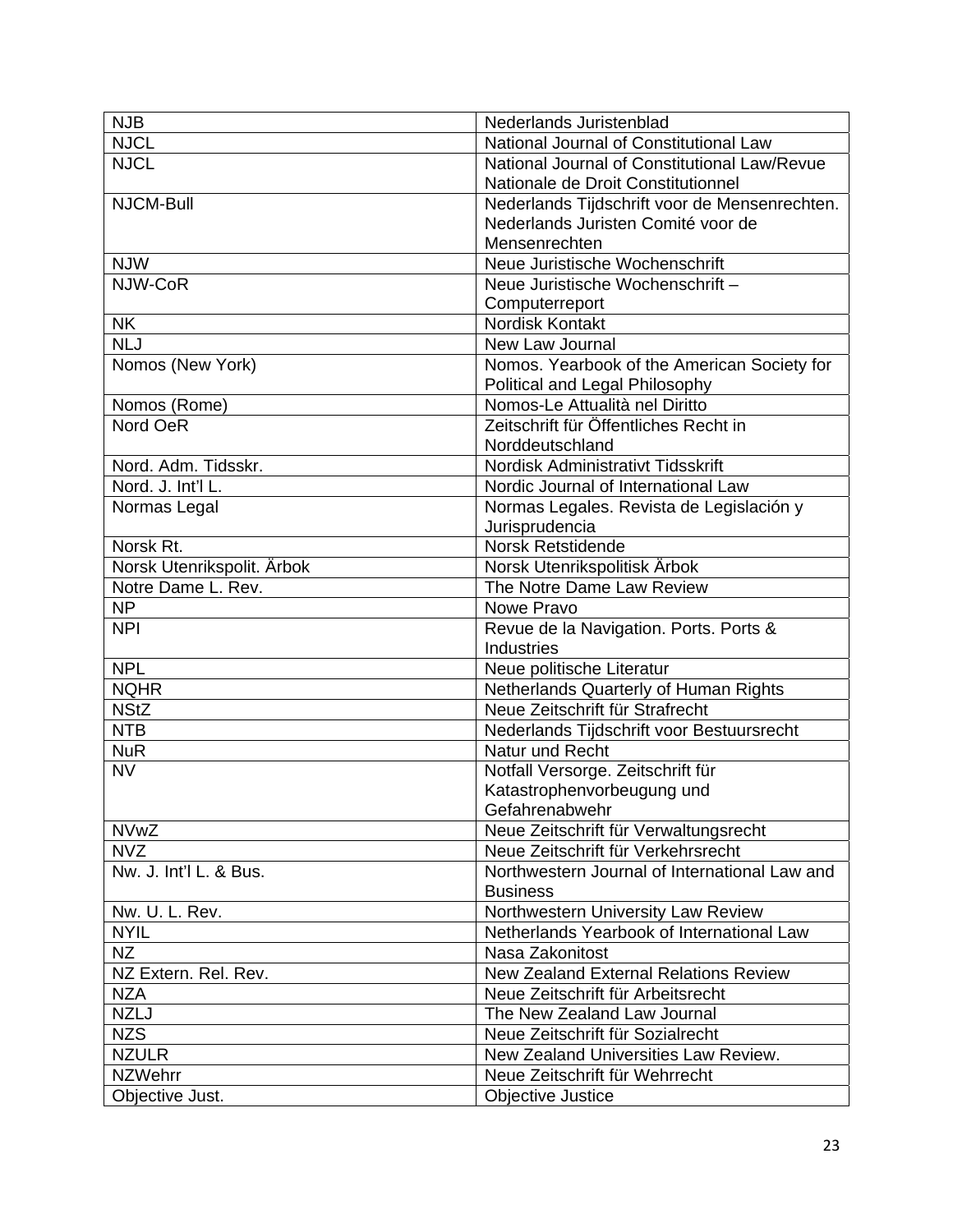| Ocean & Coastal L.J.          | Ocean & Coastal Law Journal                      |
|-------------------------------|--------------------------------------------------|
| Ocean & Coastal Mgmt.         | Ocean & Coastal Management                       |
| Ocean Dev. Int. Law           | Ocean Development and International Law          |
| Ocean Y.B.                    | Ocean Yearbook                                   |
| <b>ODILA</b>                  | Ocean Development and International Law.         |
|                               | The Journal of Marine Affairs                    |
| Ohio N.U.L. Rev.              | Ohio Northern University Law Review              |
| Ohio St. L.J.                 | Ohio State Law Journal                           |
| ÖJb                           | Österreichisches Jahrbuch                        |
| <b>OJEC</b>                   | Official Journal of the European Communities     |
| ÖJZ                           | Österreichische Juristen-Zeitung                 |
| Okayama                       | Okayamadaigaku Hogakkai Zassi                    |
| Okinawa Hogaku                | Okinawa Hogaku                                   |
| Okla. City U.L.Rev.           | Oklahoma City University Law Review              |
| Okla. L. Rev.                 | Oklahoma Law Review                              |
| ÖOH                           | Österreichische Osthefte                         |
| Or. L. Rev.                   | Oregon Law Review                                |
| Orbis                         | Orbis. A Journal of World Affairs                |
| <b>ORDO</b>                   | ORDO. Jahrbuch für die Ordnung von               |
|                               | Wirtschaft und Gesellschaft                      |
| Orient                        | Orient. Zeitschrift des Deutschen Orient         |
|                               | <b>Instituts</b>                                 |
| Oriente Mod.                  | Oriente Moderno                                  |
| ÖRZ                           | Österreichische Richterzeitung                   |
| Osaka U. L. Rev.              | Osaka University Law Review                      |
| Osgoode Hall L.J.             | Osgoode Hall Law Journal                         |
| Österr. Arch. F. Kirchenrecht | Österreichisches Archiv für Kirchenrecht         |
| Österr. Jb. F. Pol.           | Österreichisches Jahrbuch für Politik            |
| Österr. Jb. Int'l Pol.        | Österreichisches Jahrbuch für Internationale     |
|                               | <b>Politik</b>                                   |
| Osteur.                       | Osteuropa. Zeitschrift für Gegenwartsfragen      |
|                               | des Ostens                                       |
| Osteur.-Recht                 | Osteuropa-Recht                                  |
| Osteur.-Wirtsch.              | Osteuropa-Wirtschaft                             |
| OStZ                          | Osterreichische Steuer-Zeitung                   |
| Otago L. Rev.                 | <b>Otago Law Review</b>                          |
| Ottawa L. Rev.                | Ottawa Law Review/Revue de Droit d' Ottawa       |
| Oxford J. Legal Stud.         | <b>Oxford Journal of Legal Studies</b>           |
| ÖZP                           | Österreichische Zeitschrift für                  |
|                               | Politikwissenschaft                              |
| ÖZW                           | Österreichische Zeitschrift für Wirtschaftsrecht |
| P.L.                          | Public Law. The Constitutional and               |
|                               | Administrative Law of the Commonwealth.          |
|                               | Incorporating the British Journal of             |
|                               | <b>Administrative Law</b>                        |
| P.P.L.R.                      | <b>Public Procurement Law Review</b>             |
| <b>PA</b>                     | Planning and Administration                      |
| Pac. L.J.                     | Pacific Law Journal                              |
| Pace Int' I Law Rev.          | Pace International Law Review                    |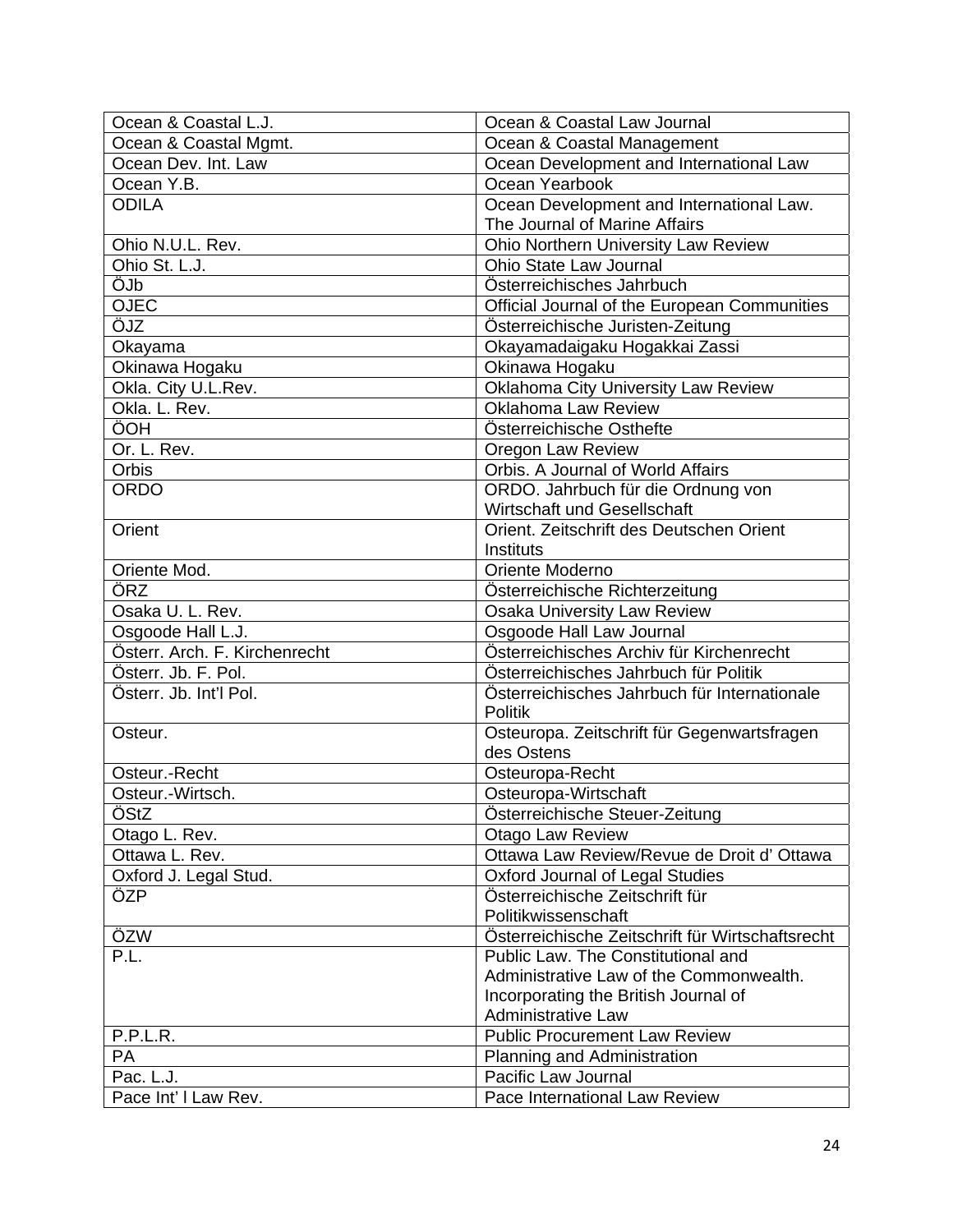| Pace L. Rev.                 | Pace Law Review                                    |
|------------------------------|----------------------------------------------------|
| Pace Y.B. Int'l L.           | Pace Yearbook of International Law                 |
| Pace, Diritti dell'Uomo      | Pace, Diritti dell'Uomo, Diritti dei Popoli        |
| Pal. Y,B. Int'l. L.          | The Palestine Yearbook of International Law        |
| Palestra                     | Palestra (Pismo Adwokatury Polskiej)               |
| <b>PAQ</b>                   | <b>Public Administration Quarterly</b>             |
| <b>PAR</b>                   | <b>Public Administration Review</b>                |
| Pari.                        | The Parliamentarian                                |
| Pari. Aff.                   | Parliamentary Affairs. A Journal of                |
|                              | <b>Comparative Politics</b>                        |
| Parker Sch. J. E. Eur. L.    | Parker School Journal of East European Law         |
| <b>PCIJ</b>                  | Permanent Court of International Justice           |
| Peace & Sci.                 | Peace and the Sciences. International Institute    |
|                              | for Peace (IPP)                                    |
| Penant                       | Penant. Revue de Droit des Pays d' Afrique         |
| Peoples for Hum. Rts.        | Peoples for Human Rights. International            |
|                              | Movement Against All Forms of Discrimination       |
|                              | and Racism (IMADR)                                 |
| Pepperdine L. Rev.           | Pepperdine Law Review                              |
| Persona y Derecho            | Persona y Derecho                                  |
| Philippine J. Pub. Adm.      | Philippine Journal of Public Administration        |
| Philippine L.J.              | Philippine Law Journal                             |
| Philippine Y.B. Int'l L.     | Philippine Yearbok of International Law            |
| PiP                          | Pañstwo I Prawo                                    |
| <b>PLR</b>                   | <b>Public Law Review</b>                           |
| Pol. & Kult.                 | Politik und Kultur                                 |
| Pol. Afr.                    | Politique Africaine                                |
| Pol. Etr.                    | Politique Etrangère                                |
| Pol. Q.                      | <b>The Political Quarterly</b>                     |
| Pol. Res. Q.                 | <b>Political Research</b>                          |
| Pol. Sci.                    | <b>Political Science</b>                           |
| Pol. Stud.                   | <b>Political Studies</b>                           |
| Pol. Stud. (Munich)          | Politische Studien                                 |
| Pol'y & Pol                  | <b>Policy and Politics</b>                         |
| Polish Aff.                  | <b>Polish Affairs</b>                              |
| Polish Pol Sci. Y.B.         | Polish Political Science Yearbook, Polish          |
|                              | Institute of International Affairs                 |
| Polish W. Aff.               | <b>Polish Western Affairs</b>                      |
| Polish Y.B.Int'l L.          | The Polish Yearbook of International               |
|                              | Law/Annuaire Polonais de Droit International       |
| Politico                     | Il Politico. Rivista Italiana di Scienze Politiche |
| Politikon/S.A. J. Pol. Stud. | Politikon/South African Journal of Political       |
|                              | Studies/Suid-Afrikaanse Tydskrif vir Politieke     |
|                              | <b>Studies</b>                                     |
| Prace Praw.                  | <b>Prace Prawnicze</b>                             |
| Pravo                        | Pravo. Teorija I Praska                            |
| Pravoved.                    | Pravovedenie. Nauchno-teoreticheskii zhurnal       |
| Pregl.                       | Pregled. Casopis za Drustvena Pitanja              |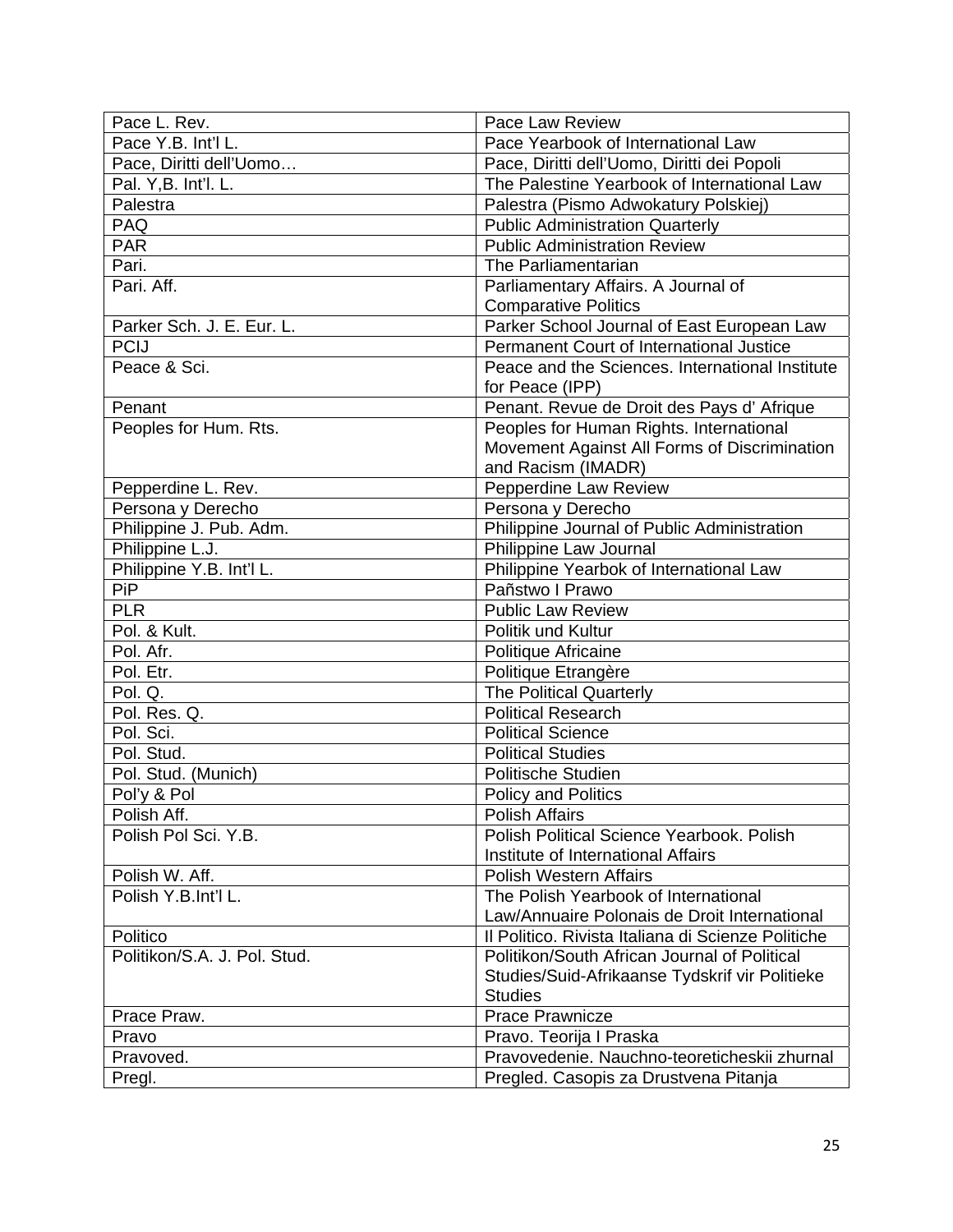| Présence Afr.                              | Présence Africaine. Revue culturelle du          |
|--------------------------------------------|--------------------------------------------------|
|                                            | Monde Noir. Cultural Review of the Negro         |
|                                            | World                                            |
| Prév. Obzor                                | Pravny Obzor. Casopis Istavu Statu a Prava       |
|                                            | Slovenskej Akadémié Vied                         |
| Prezegl. Stosunkow Micdzynar.              | Prezglad Stosunkow Micdzynarodowych              |
| Prinosi Pored, Prouc, Prava Medunar, Pravo | Prinosi za Poredbeno Proucavanje Prava i         |
|                                            | Medunarodno Pravo                                |
| Probl. Pravoved.                           | Problemui Pravovedeniya                          |
| Probl. Rad Nar.                            | Problemy Rad Narodowych                          |
| Probs                                      | Problems                                         |
| Probs. Econ.                               | Problèmes Economiques. Là Documentation          |
|                                            | Francaise                                        |
| Proc. APS                                  | Proceedings of the Academy of Political          |
|                                            | Science                                          |
| Proc. Colloq. on the L. of Outer Space     | Proceedings of the Colloquium on the Law of      |
|                                            | Outer Space. International Institute of Space    |
|                                            | Law of the International Astronautical           |
|                                            | Federation                                       |
| Przegl. Sdowy                              | Prezglad Sdowy                                   |
| Przegl. Sejmowy                            | Prezglad Sejmowy                                 |
| Przegl. Zachodni                           | Prezglad Zachodni                                |
| <b>PS</b>                                  | Political Science & Politics (American Political |
|                                            | Science Association)                             |
| <b>PSQ</b>                                 | <b>Political Science Quarterly</b>               |
| Pub. Adm.                                  | <b>Public Administration</b>                     |
| Pub. Fin.                                  | <b>Public Finance/Finances Publiques</b>         |
| <b>Publius</b>                             | Publius: The Journal of Federalism               |
| <b>PUG</b>                                 | Przeglad ustawodawstwa Gospodarczego             |
| <b>PVS</b>                                 | Politische Vierteljahresschrift                  |
| Q. J. Adm.                                 | The Quarterly Journal of Administration          |
| Quad. Cost.                                | Quaderni Constituzionali                         |
| Queen's L.J.                               | Queen's Law Journal                              |
| Quest. Int'l. L.                           | Questions of International Law                   |
| R & R                                      | Nederlands Tijdschrift voor Rechtsfilosofie en   |
|                                            | Rechtstheorie                                    |
| R. A.E.                                    | Revue des Affaires Européennes                   |
| R.B.D.I.                                   | Revue Beige de Droit International/Belgian       |
|                                            | Review of International Law/Belgisch             |
|                                            | Tjidschrift voor Intertnationaal Recht           |
| R.C.D.I.P.                                 | Revue Critique de Droit International Privé      |
| R.C.J.B.                                   | Revue Critique de Jurisprudence Beige            |
| $R.D.H. - H.R.J.$                          | Revue des Droits de'l Homme. Droit               |
|                                            | International et Droit Comparé. Human Rights     |
|                                            | Journal. International and Comparative Law       |
| R.D.I.                                     | Revue de Droit International de Science          |
|                                            | Diplomatiques et Politiques. The International   |
|                                            | Law Review                                       |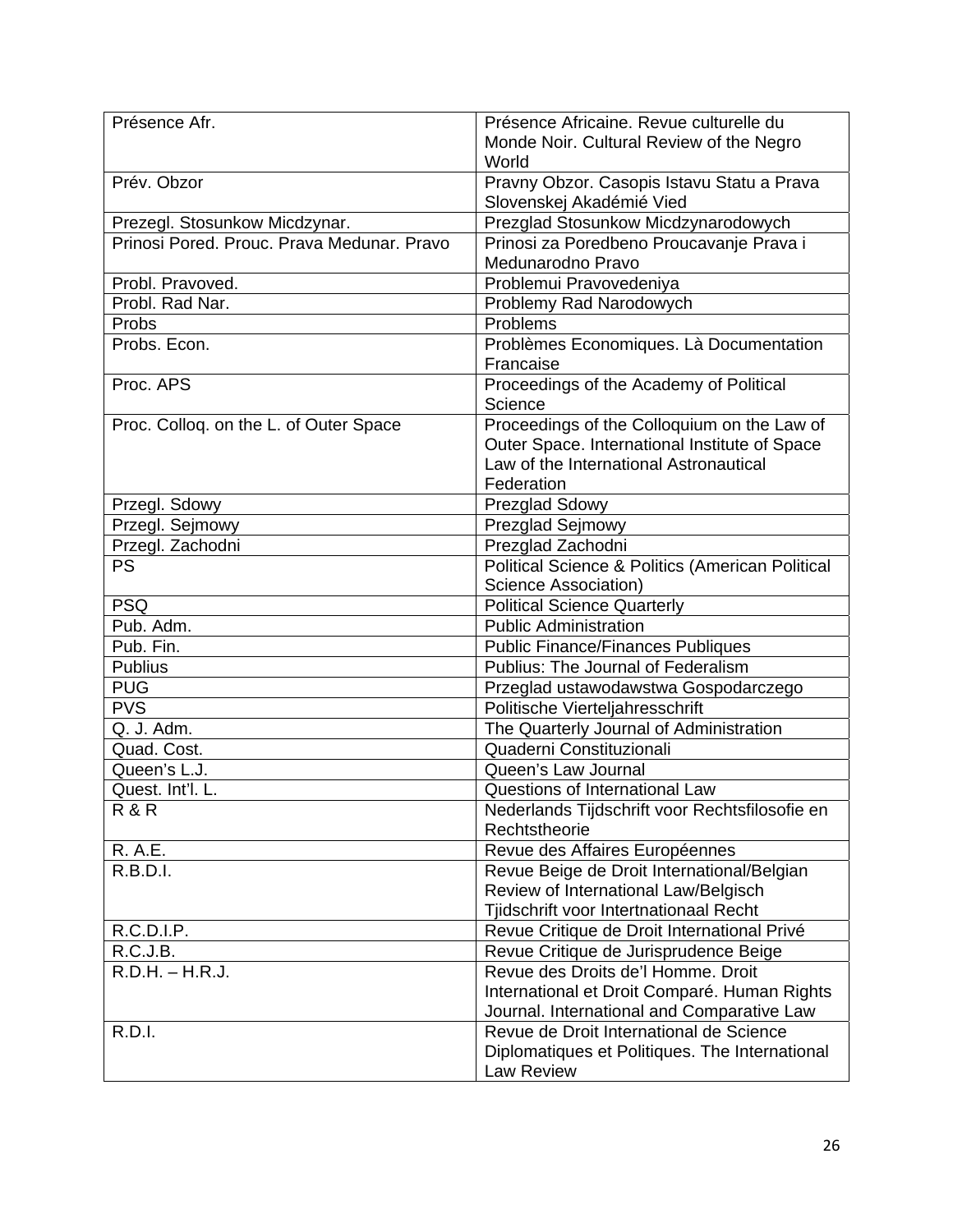| R.D.I.D.C.         | Revue de Droit International et de Droit       |
|--------------------|------------------------------------------------|
|                    | Comparé                                        |
| R.D.P.             | Revue du Droit Public et de la Science         |
|                    | Politique en France et à l'Etranger            |
| R.E.D.I.           | Revista Española de Derecho Internacional      |
| R.F.               | <b>Revista Forense</b>                         |
| R.F.D.A.S.         | Revue Francaise de Droit Aérien et Spatial     |
| R.G.D.             | Revue Générale de Droit                        |
| R.G.D.I.P.         | Revue Générale de Droit International Public   |
| R.H.D.I.           | Revue Hellénique de Droit International        |
| R.I.D.C.           | Revue Internationale de Droit Comparé          |
| R.J.E.             | Revue Juridique de l'Environment               |
| R.M.C.             | Revue du Marché Commun et de'l Union           |
|                    | Européenne                                     |
| R.Q.D.I.           | Revue Québécoise de Droit International        |
| R.R.J.             | Revue de la Recherche Juridique, Droit         |
|                    | Prospectif                                     |
| R.W.               | Rehtskundig Weekblad                           |
| RabelsZ            | Rabels Zeitschrift für ausländisches und       |
|                    | internationales Privatrecht                    |
| <b>RADIC</b>       | Revue Africaine de Droit International et      |
|                    | Comparé                                        |
| Rass. Parlamentare | Passegna Parlamentare                          |
| Rass. Tributaria   | Rassegna Tributaria                            |
| <b>RBDI</b>        | Revue Belge de Droit International             |
| <b>RDA</b>         | Revista de Direito Administrativo              |
| RdA                | Recht der Arbeit. Munich                       |
| <b>RDAF</b>        | Revue de Droit Administratif et de Droit       |
|                    | Fiscal/Revue Genèvoise de Droit Public         |
| <b>RdC</b>         | Recueil des Cours de l'Académie de Droit       |
|                    | International                                  |
| <b>RDE</b>         | Revista de Direito e Economía                  |
| <b>RDI</b>         | Revue de Droit International de Sciences       |
|                    | Diplomatiques et Politiques                    |
| RdJB               | Recht der Jugend und des Bildungswesens        |
| RDP                | Revsita de Direito Público                     |
| <b>RDV</b>         | Recht der Datenverarbeitung. Zeitschrift für   |
|                    | Praxis und Wissenschaft                        |
| Recht              | Recht. Zeitschrift für juristische Ausbildung  |
|                    | und Praxis                                     |
| Recht in Jap.      | Recht in Japan                                 |
| Rechtstheor.       | Rechtstheorie                                  |
| <b>RECIEL</b>      | Review of European Community and               |
|                    | <b>International Environmental Law</b>         |
| <b>REDI</b>        | Revista Española de Derecho Internacional      |
| <b>REDP/ERPL</b>   | Revue Européenne de Droit Public/European      |
|                    | Review of Public Law/Eur. Zeitschrift des öff. |
|                    | Rechts/Rivista Europea di Diritto Pubblico     |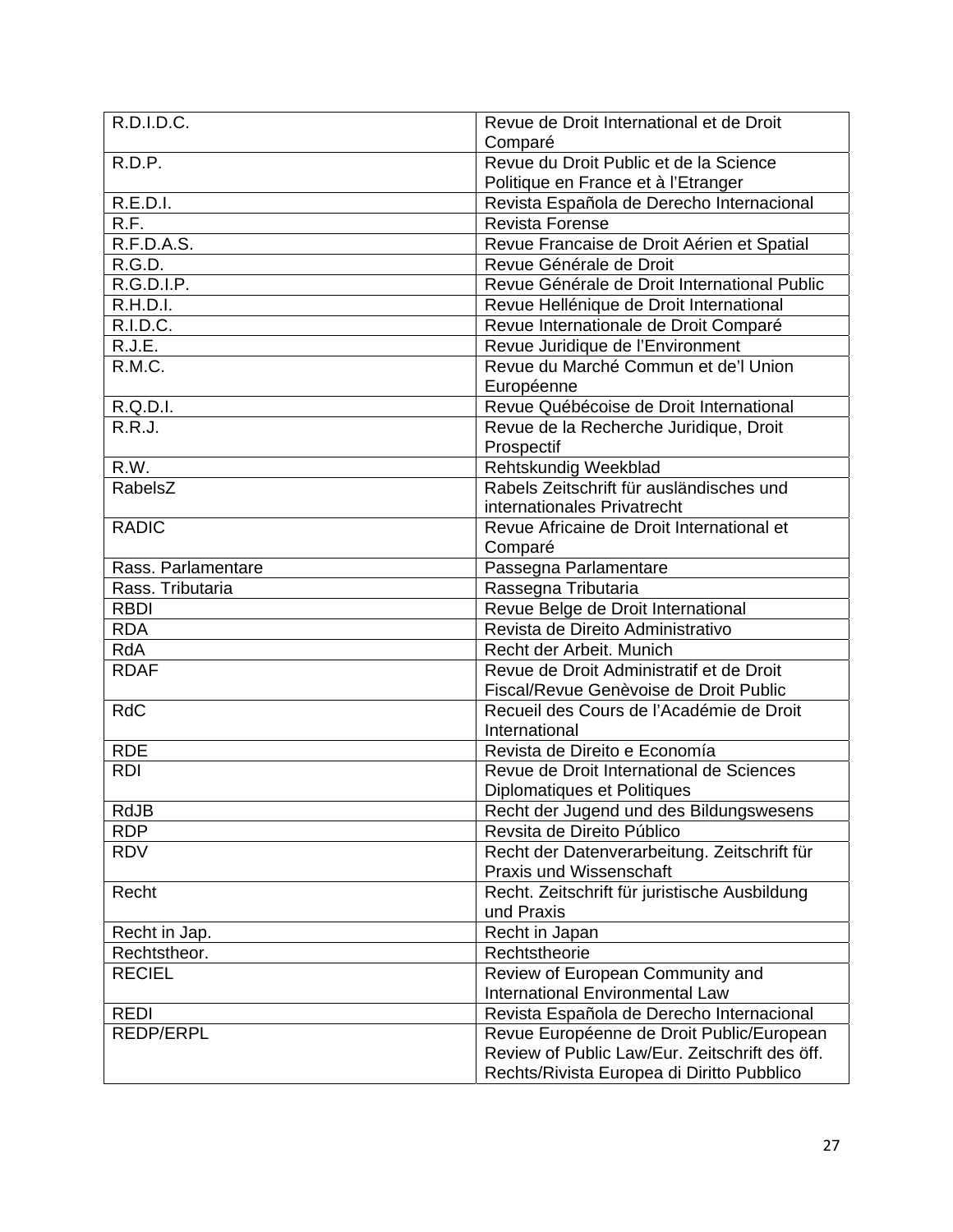| Regards sur l' Actual.                    | Regards sur l'Actualité. La Documentation<br>Francaise                                                                                                |
|-------------------------------------------|-------------------------------------------------------------------------------------------------------------------------------------------------------|
| Regioni                                   | Le Regioni. Rivista di Documentazione e<br>Giurisprudenza                                                                                             |
| <b>REMP</b>                               | Rossikskij Ezegodnik Mezdunarodnogo<br>Prava/Russion Yearbook of International Law                                                                    |
| <b>Res Publica</b>                        | Res Publica. Revue de l' Institut Belge de<br><b>Science Politique</b>                                                                                |
| Rev.                                      | <b>Comparative Law Review</b>                                                                                                                         |
| Rev. Acad. Colombiana de Jurispr.         | Revista de la Academia Colombiana de<br>Jurisprudencia                                                                                                |
| Rev. Adm.                                 | La Revue Administrative                                                                                                                               |
| Rev. Aigér Rel. Int'l                     | Revue Algérienne des Relations<br>Internationales                                                                                                     |
| Rev. Bras. Estud. Polit.                  | Revista Brasileira de Estudos Políticos                                                                                                               |
| Rev. Bras. Pol. Int'l                     | Revista Brasileira de Política International                                                                                                          |
| Rev. Cent. & E. Eur.L.                    | Review of Central and East European Law                                                                                                               |
| Rev. Cent. Estud. Const.                  | Revista del Centro de Estudios<br>Constitucionales                                                                                                    |
| Rev. Chil. Der.                           | Revista Chilena de Derecho                                                                                                                            |
| Rev. Cortes Gen.                          | Revista de las Cortes Generales                                                                                                                       |
| Rev. Cosnt. Stud.                         | <b>Review of Constitutional Studies/Revue</b><br>d'Etudes constitutionnelles                                                                          |
| Rev. Cubana Der.                          | Revista Cubana de Derecho                                                                                                                             |
| Rev. D' Hist. Dipl.                       | Revue d'Histoire Diplomatique                                                                                                                         |
| Rèv. D'Et. Comp. Est-Ouest                | Revue d' Etudes Comparatives Est-Ouest                                                                                                                |
| Rev. D'intégration Eur.                   | Revue d'intégration Européenne/Journal of<br>European Integration                                                                                     |
| Rev. De Droit Canonique                   | Revue de Droit Canonique                                                                                                                              |
| Rev. Der Públ. (Caracas)                  | Revista de Derecho Públic                                                                                                                             |
| Rev. Der. Polit.                          | Revista de Derecho Político                                                                                                                           |
| Rev. Der. Públ. (Madrid)                  | Revista de Derecho Público                                                                                                                            |
| Rev. Der. Públ. (Santiago)                | Revista de Derecho Público. Universidad de<br>Chile. Escuela de Derecho                                                                               |
| Rev. Der. Públ. Y Cieñe. Polit.           | Revista de Derecho Público y Ciencia Política                                                                                                         |
| Rev. Der. Puertorriqueño                  | Revista de Derecho Puertoriqueño                                                                                                                      |
| Rev. Der. Y Jurispr. Y Gac. De los Trifa. | Revista de Derecho y Jurisprudencia y Gaceta<br>de los Tribunales                                                                                     |
| Rev. Dr. Comp. (Tokyo)                    | Revue de Droit Comparé/Comparative Law<br>Review (Institut Japonais de Droit<br>Comapré/The Institute of Comparative Law in<br>Japan) Chuo University |
| Rev. Dr. Mil. Dr. Guerre                  | Revue de Droit Militaire et de Droit de la<br>Guerre                                                                                                  |
| Rev. Dr. Mil. Dr. Guerre                  | Revue de Droit Militaire et de Droit de la<br>Guerre/The Military Law and Law of War<br>Review                                                        |
| Rev. Dr. ULB                              | Revue de Droit de L'ULB (Université Libre de<br>Bruxelles)                                                                                            |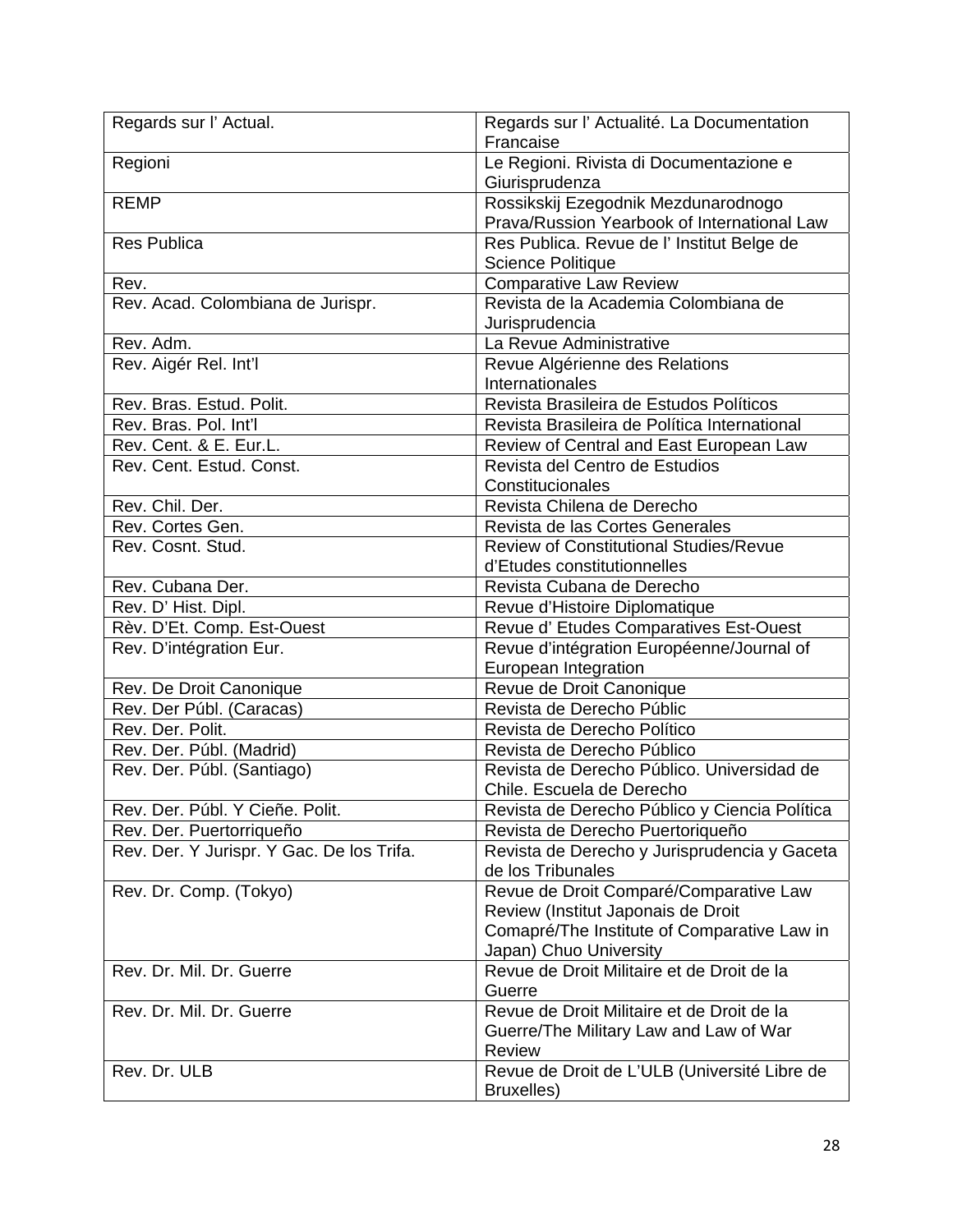| Rev. Dr. Uniforme                                      | Revue de Droit Uniforme                                                                        |
|--------------------------------------------------------|------------------------------------------------------------------------------------------------|
| Rev. Egypt. Dr. Int'l                                  | Revue Egyptienne de Droit International                                                        |
| Rev. Esp. Der. Canónico                                | Revista Española de Derecho Canónico                                                           |
| Rev. Esp. Der. Const.                                  | Revista Española de Derecho Constitucional                                                     |
| Rev. Estud. E Invest. De las Común Eur.                | Revista de Estudios e Investigación de las                                                     |
|                                                        | <b>Comunidades Europeas</b>                                                                    |
| Rev. Estud. Polit.                                     | Revista de Estudios Políticos                                                                  |
| Rev. Et. Sud-Est Eur.                                  | Revue des Etudes Sud-Est Européennes                                                           |
| Rev. Fac. Cienc. Jur. Y Polit. (Univ. Cent.<br>Venez.) | Revista de la Facultad de Ciencias Jurídicas y<br>Políticas (Universidad Central de Venezuela) |
| Rev. Fac. Der. Cienc. Soc.                             | Revista de la Facultad de Derecho y Ciencias                                                   |
|                                                        | <b>Sociales</b>                                                                                |
| Rev. Fac. Der. Méx.                                    | Revista de la Facultad de Derecho de México                                                    |
| Rev. Fac. Der. Univ. Compulsente                       | Revista de la Facultad de Derecho de la<br>Universidad Compulsente                             |
| Rev. Fac. Dir. Univ. (Lisbon)                          | Revista de Facultade di Direito da                                                             |
|                                                        | Universidade de Lisboa                                                                         |
| Rev. Foro                                              | Revista del Foro. Colegio de Abogados de                                                       |
|                                                        | Lima                                                                                           |
| Rev. Fr. Dr. Const.                                    | Revue Francaise de Droit Constitutionnel                                                       |
| Rev. Franc. Sci. Pol.                                  | Revue Francaise de Science Politique                                                           |
| Rev. Gen. Legis. Y Jurispr.                            | Revista General de Legislación y                                                               |
|                                                        | Jurisprudencia                                                                                 |
| Rev. ICR                                               | Revue Internationale de la Croix-Rouge                                                         |
| Rev. IIDH                                              | Revista Instituto Interamericano de Derechos                                                   |
|                                                        | Humanos                                                                                        |
| Rev. Inst. Eur.                                        | Revista de Instituciones Europeas                                                              |
| Rev. Int. Legisl.                                      | Revista de Informacao Legislativa                                                              |
| Rev. Int'l Aff. (Belgrade)                             | <b>Review of International Affairs</b>                                                         |
| Rev. Int'l Dr. Contemp.                                | Revue Internationale de Droit Contemporain                                                     |
| Rev. Int'l Dr. Pénal                                   | Revue Internationale de Droit                                                                  |
|                                                        | Pénal/International Review of Penal Law                                                        |
| Rev. Int'l Stud.                                       | <b>Review of International Studies</b>                                                         |
| Rev. Int'l Travail                                     | Revue Internationale du Travail                                                                |
| Rev. Invest. Jur.                                      | Revista de Investigaciones Jurídicas                                                           |
| Rev. Ivoir. Dr.                                        | Revue Ivoirienne de Droit                                                                      |
| Rev. Jur. (Havanna/Cuba)                               | Revista Jurídica. Departamento de                                                              |
|                                                        | Divulgación del Ministero de Justicia de la                                                    |
|                                                        | República de Cuba                                                                              |
| Rev. Jur. Buenos Aires                                 | Revista Jurídica de Buenos Aires                                                               |
| Rev. Jur. Catlunya                                     | Revista Jurídica de Catalunya                                                                  |
| Rev. Jur. Macau                                        | Revista Jurídica de Macau                                                                      |
| Rev. Jur. Perú                                         | Revista Jurídica del Perú                                                                      |
| Rev. Jur. U.P.R.                                       | Revista Jurídica Universidad de Puerto Rico                                                    |
| Rev. Jur. Univ. Interam. Puerto Rico                   | Revista Jurídica de la Universidad                                                             |
|                                                        | Interamericana de Puerto Rico                                                                  |
| Rev. L'Arb.                                            | Revue de l'Arbitrage                                                                           |
| Rev. Llengua i Dret                                    | Revista de Llengua i Dret                                                                      |
| Rev. Peruana Der. Int'l                                | Revista Peruana de Derecho Internacional                                                       |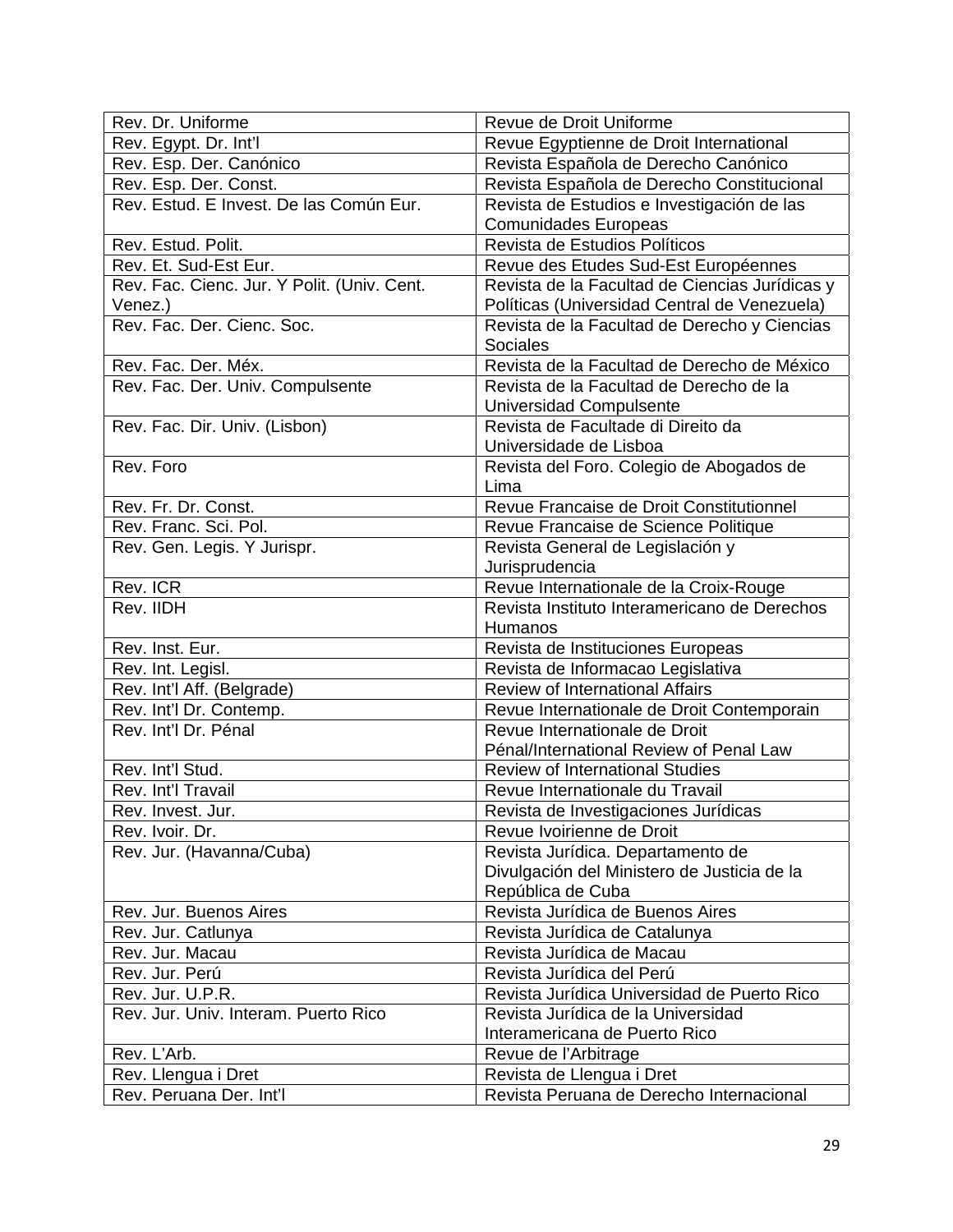| Rev. Pol.                                            | The Review of Politics                                                              |
|------------------------------------------------------|-------------------------------------------------------------------------------------|
| Rev. Rom.                                            | Revista Romana de Drept                                                             |
| Rev. Roum. D'Et. Int'l                               | Revue Roumaine d'Etudes Internationales                                             |
| Rev. Roum. Sci. Jur.                                 | Revue Roumaine des Sciences Juridiques                                              |
| Rev. Sci. Crim. Dr. Pénal Comp.                      | Revue de Science Crominelle et de Droit                                             |
|                                                      | Pénal Comparé                                                                       |
| Rev. Trimestr. Direíto Publ.                         | Revista Trimestral de Direito Público                                               |
| Revue de l'OIPC/ICDO J./Rev. De la OIPC              | Revue Internationale de Protection                                                  |
|                                                      | Civile/International Civil Defense Journal/                                         |
|                                                      | Revista Internacional de Protección Civil.                                          |
| <b>RFDA</b>                                          | Revue Francaise de Droit Administratif                                              |
| RFJ/FZR                                              | Revue Fribourgeoise de Jurisprudence/                                               |
|                                                      | Freiburger Zeitschrift für Rechtsprechung                                           |
| <b>RGDIP</b>                                         | Revue Générale de Droit International Public                                        |
| <b>RIAA</b>                                          | Peports of International Arbitral Awards                                            |
| <b>RIDC</b>                                          | Revue International de Droit Comparé                                                |
| Rikkyo Hogaku                                        | Rikkyo Hogaku                                                                       |
| <b>RISA</b>                                          | Revue Internationale des Sciences                                                   |
|                                                      | Administratives                                                                     |
| Rissho Hogaku Ronshu                                 | Rissho Hogaku Ronshu                                                                |
| Riv. Amminstr. Repùbbl. Rai.                         | Rivista Amministrativa della Repùbblica                                             |
|                                                      | Italiana                                                                            |
| Riv. Dir. Eur.                                       | Rivista di Diritto Europeo                                                          |
| Riv. Dir. Int.                                       | Rivista di Diritto Internazionale                                                   |
| Riv. Giur. Ambiente                                  | Rivista Giuridica dell' Ambiente                                                    |
| Riv. Giur. Sarda                                     | Rivista Giuridica Sarda                                                             |
| Riv. Int. Dir. Deil'Uomo                             | Revista Internazionale dei Diritti dell'Uomo                                        |
| Riv. Stud. Polit. Int.<br>Riv. Trimestr. Dir. Pubbl. | Rivista di Studi Politici Internazionali<br>Rivista Trimestrale di Diritto Pubblico |
| RIW/AWD                                              | Recht der Internationalen Wirtschaft.                                               |
|                                                      | Außenwirtschaftsdienst des Betriebsberaters                                         |
| <b>RJPEM</b>                                         | Revue Juridique Politique et Economiqu du                                           |
|                                                      | Maroc                                                                               |
| <b>RJPIC</b>                                         | Revue Juridique Thémis                                                              |
| <b>RMT</b>                                           | Rechtsgeleerd Magazijn Themis                                                       |
| <b>Round Table</b>                                   | The Round Table                                                                     |
| <b>ROW</b>                                           | Recht in Ost und West. Zeitschrift für Ostrecht                                     |
|                                                      | und Rechtsvergleichung                                                              |
| <b>RPP</b>                                           | Revue Politique et Parlementaire                                                    |
| <b>RTDE</b>                                          | Revue Trimestrielle de Droit Européen                                               |
| <b>RTDH</b>                                          | Revue Trimestrielle des Droits de'l Homme                                           |
| <b>Ruch Prawniczy</b>                                | Ruch Prawnicty Ekonomiczny i Socjologiczny                                          |
| <b>RUDH</b>                                          | Revue Universelle des Droits del'Homme                                              |
| <b>RUP</b>                                           | <b>Recht und Politik</b>                                                            |
| Rutgers Computer & Tech. L.J.                        | Rutgers Computer & Technology Law Journal                                           |
| Rutgers L.J.                                         | Rutgers Law Journal                                                                 |
| Rutgers L. Rev.                                      | Rutgers Law Review                                                                  |
| Ryudai Hogaku                                        | Ryudai Hogaku (Ryudai Law Review)                                                   |
| $S + F$                                              | Vierteljahresschrift für Sicherheit und Frieden                                     |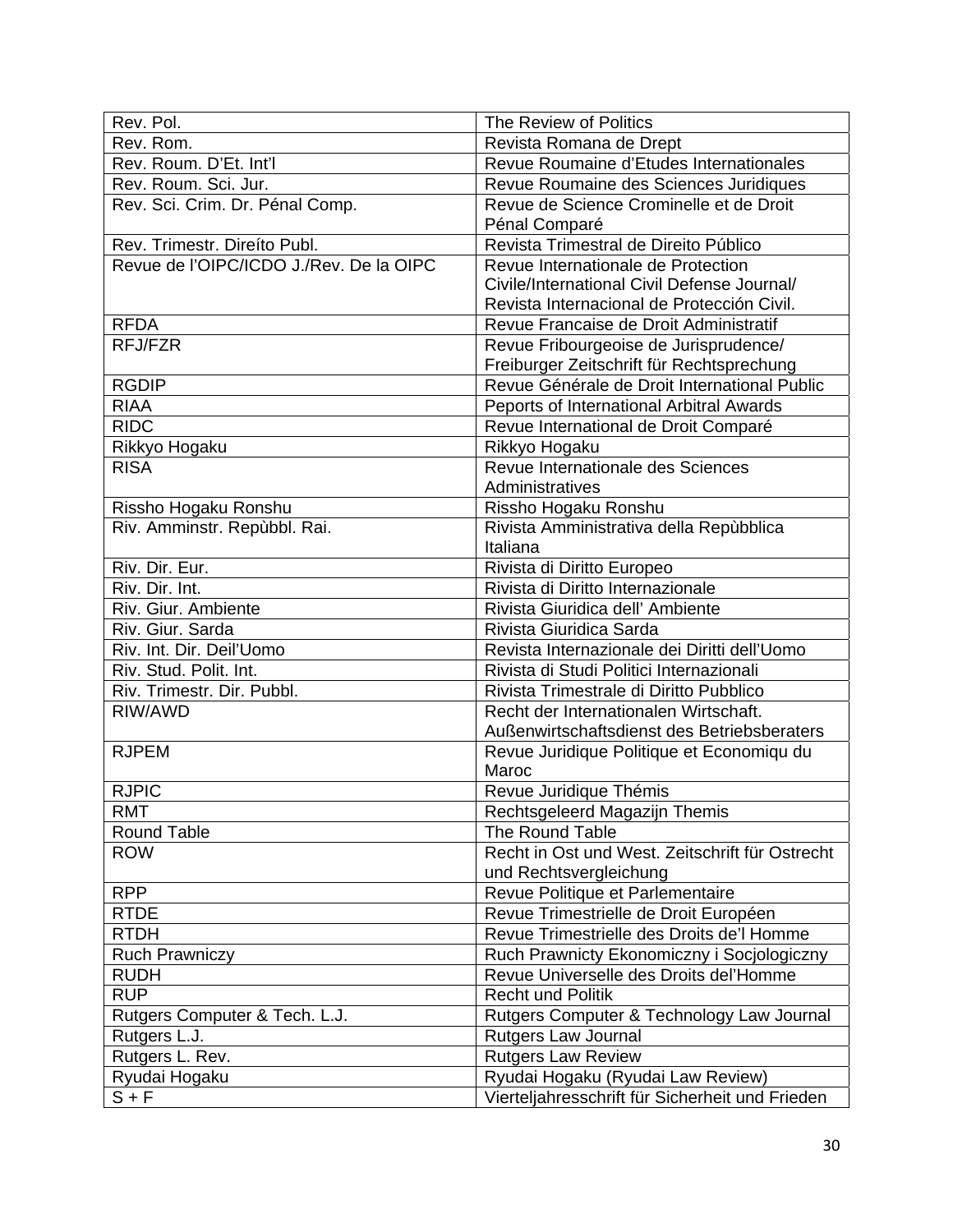| S. A. Int'l                | South Africa International                      |
|----------------------------|-------------------------------------------------|
| S. Cal. L.                 | Southern California Law Review                  |
| S. III. U.L.J.             | Southern Illinois University Law Journal        |
| S. Tex. L. Rev.            | South Texas Law Review                          |
| S.A.Hum. Rts. Y.B.         | South African Human Rights Yearbook             |
| S.C.L. Rev.                | South Carolina Law Review                       |
| S.D.L. Rev.                | South Dakota Law Review                         |
| S.L.T.                     | The Scots Law Times                             |
| <b>SA Publiekreg</b>       | SA Publiekreg/Public Law                        |
| <b>SAJHR</b>               | South African Journal on Human Rights           |
| <b>SAJIA</b>               | The South African Journal of international      |
|                            | <b>Affairs</b>                                  |
| <b>SALJ</b>                | The South African Law Journal                   |
| San Diego L. Rev.          | San Diego Law Review                            |
| San Fern. V.L. Rev.        | San Fernando Valley Law Review                  |
| Santa Clara L. Rev.        | Santa Clara Law Review                          |
| SaP                        | Stát a Právo                                    |
| Sask. L. Rev.              | Saskatchewan Law Review                         |
| <b>SAYIL</b>               | South African Yearbook of International Law.    |
|                            | Suid-Afrikaanse Jeerboek vir Volkereg           |
| Sc. St. L.                 | Scandinavian Studies in Law                     |
| Schr.-Reihe Dt. Gruppe AAA | Schriftenreihe der Deutschen Gruppe der         |
|                            | AAA. Association des Auditeurs et Anciens       |
|                            | Auditeurs de l'Academie de Droit International  |
|                            | de La Haye                                      |
| Scientia Jur.              | Scientia Jurídica. Revista de Direito           |
|                            | Comparado Portugués e Brasileiro.               |
| Scot. Aff.                 | Scottish Affairs.                               |
| Sec. Dialogue              | <b>Security Dialogue</b>                        |
| Seijo Hogaku               | Seijo Hogaku                                    |
| Seikei Hogaku              | Seikei Hogaku                                   |
| Seinan                     | Seinagakuin Daigaku Hogaku Ronshu               |
| Seton Hall Legis. J.       | Seton Hall Legislative Journal                  |
| Sev. Pravo                 | Sevremenno Pravo                                |
| <b>SEW</b>                 | Sociaal-Economische Wetgeving. Tijdschrift      |
|                            | voor Europees en Economisch Recht               |
| Shizuoka                   | Shizuoka Daigaku Hokei Kenkyu                   |
|                            |                                                 |
| Shudo Hogaku               | Shudo Hogaku                                    |
| Sing. L. R.                | Singapore Law Review                            |
| Sino-Soviet Aff.           | <b>Sino-Soviet Affairs</b>                      |
| SIPRI Yb.                  | SIPRI Yearbook. Stockholm International         |
|                            | Peace Research Institute                        |
| SJ                         | La Semaine Judiciaire                           |
| <b>SJILC</b>               | Syracuse Journal of International Law and       |
|                            | Commerce                                        |
| <b>SJLS</b>                | Singapore Journal of Legal Studies              |
| <b>SJZ</b>                 | Schweizerische Juristen-Zeitung/Revue           |
| Slavic Rev.                | Suisse de Jurispurdence<br><b>Slavic Review</b> |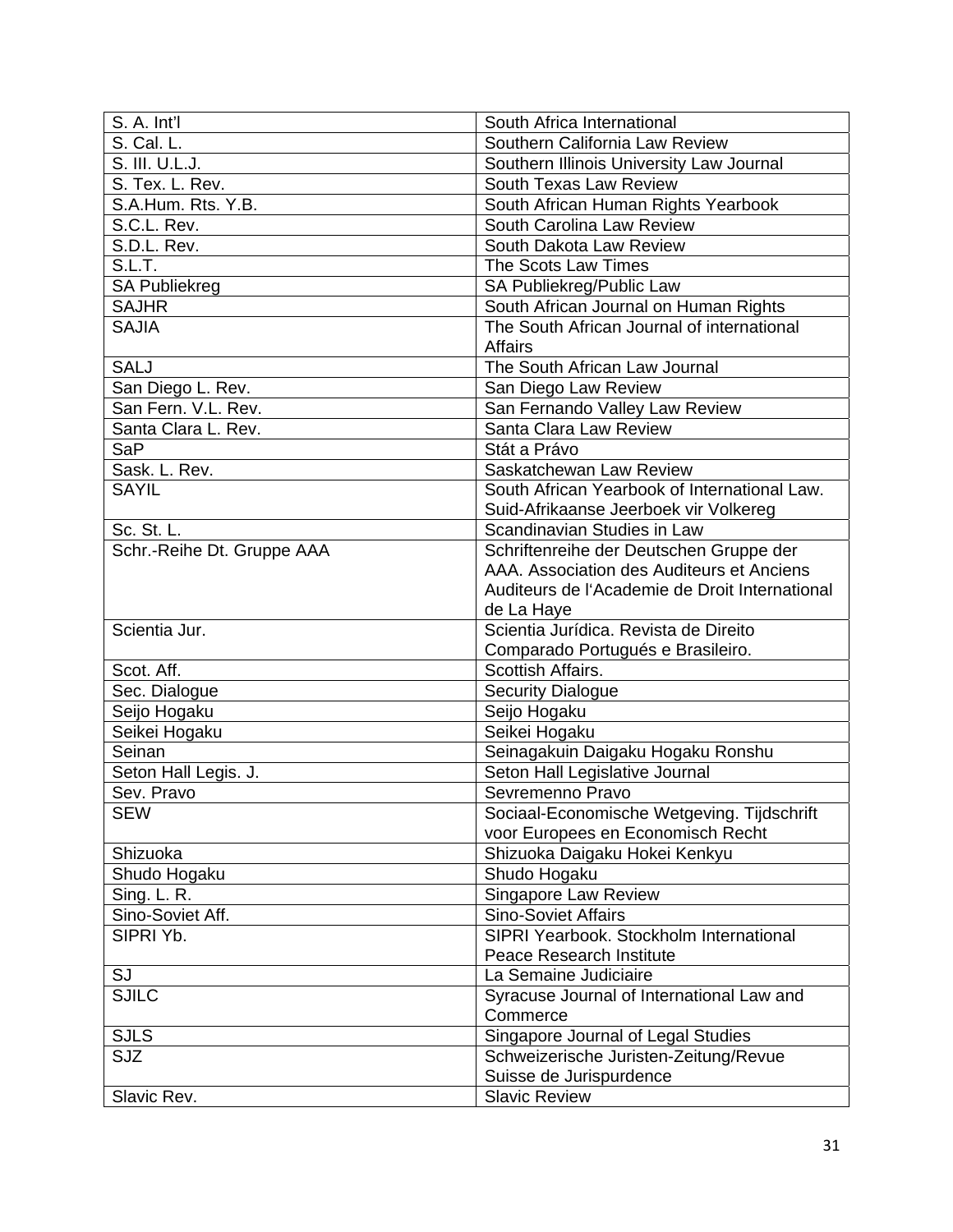| SMU L.J.                          | Southern Methodist University                   |
|-----------------------------------|-------------------------------------------------|
| So. U.L. Rev.                     | Southern Univeristy Law Review                  |
| Soc. Sei (Shanghai)               | Social Science (Shanghai Academy of Social      |
|                                   | <b>Sciences</b>                                 |
| Soc. Sei. in china                | Social Sciences in China                        |
| Soc. Sei. Q.                      | <b>Social Science Quarterly</b>                 |
| Sociol. Del Diritto               | Sociologia del Diritto                          |
| Spectrum                          | Spectrum. The Journal of State Government       |
| <b>SPLP</b>                       | Scottish Planning Law & Practice                |
| Sprawy Miqdz.                     | Sprawy Miqdzynarodowe                           |
| <b>SPS</b>                        | <b>Scandinavian Political Studies</b>           |
| Sri Lanka J. Int'l L.             | Sri Lanka Journal of International Law          |
| St. de Drept Rom.                 | Studii de Drept Romänesc                        |
| St. John's L. Rev.                | St. John's Law Review                           |
| St. Louis U. Pub. L. Rev.         | Saint Louis University Public Law Review        |
| St. Louis U.L.J.                  | Saint Louis University Law Journal              |
| St. Mary's L.J.                   | St. Mary's Law Journal                          |
| <b>Staat</b>                      | Der Staat. Zeitschrift für Staatslehre,         |
|                                   | öffentliches Recht und Verfassungsgeschichte    |
| Staatswiss. U. Staatsprax.        | Staatswissenschaften und Staatspraxis.          |
|                                   | Rechts-, wirtschafts-und sozialwissen-          |
|                                   | schaftliche Beiträge zum staatlichen Handeln    |
| Staff Pap.                        | Staff Papers. International Monetary Fund       |
| Stan. Envtl. L.J.                 | <b>Stanford Environmental Law Journal</b>       |
| Stanford J. Int'l. L.             | Stanford Journal of International Law           |
| Stanford L. Rev.                  | <b>Stanford Law Review</b>                      |
| Stat. L.R.                        | <b>Statute Law Review</b>                       |
| Statsvet. T.                      | Statsvetenskapling Tidskrift                    |
| <b>StAZ</b>                       | Das Standesamt. Zeitschrift für Standes-        |
|                                   | amtswesen, Personenstandsrecht, Ehe- und        |
|                                   | Kindschaftsrecht, Staatsangehörigkeitsrecht     |
| Stellenbosch L. Rev.              | Stellenbosch Law Review/Stellenbosse            |
|                                   | Regstydskrif                                    |
| Stetson L. Rev.                   | <b>Stetson Law Review</b>                       |
| <b>StR</b>                        | <b>Staat und Recht</b>                          |
| <b>Streit</b>                     | Streit, Feministische Rechtszeitschrift         |
| Stud. Cere. Jur.                  | Studii §i Cercetári Juridice                    |
| Stud. Dipl.                       | Studia Diplomática                              |
| Stud. E. Eur. Thought             | Studies in East European Thought                |
| Stud. In L.                       | <b>Studies in Law</b>                           |
| Stud. Mezin. Práva                | Studie z Mezinárodního Práva                    |
| Stud. Mission.                    | Studia Missionalia                              |
| Stud. Nauk Pol.                   | Studia Nauk Politycznych (Centralny Osrodek     |
|                                   | Metodyczny Studiów Nauk Politycznych.)          |
| Stud. Parlamentan e di Pol. Cost. | Studi Parlamentari e di Política Constitzionale |
| Stud. Prawn.                      | Studia Prawnicze                                |
| Stud. Prawno-Ekonom.              | Studia Prawno-Ekonomiczne. Studies in Law       |
|                                   | and Economics                                   |
| <b>StuW</b>                       | Steuer und Wirtschaft                           |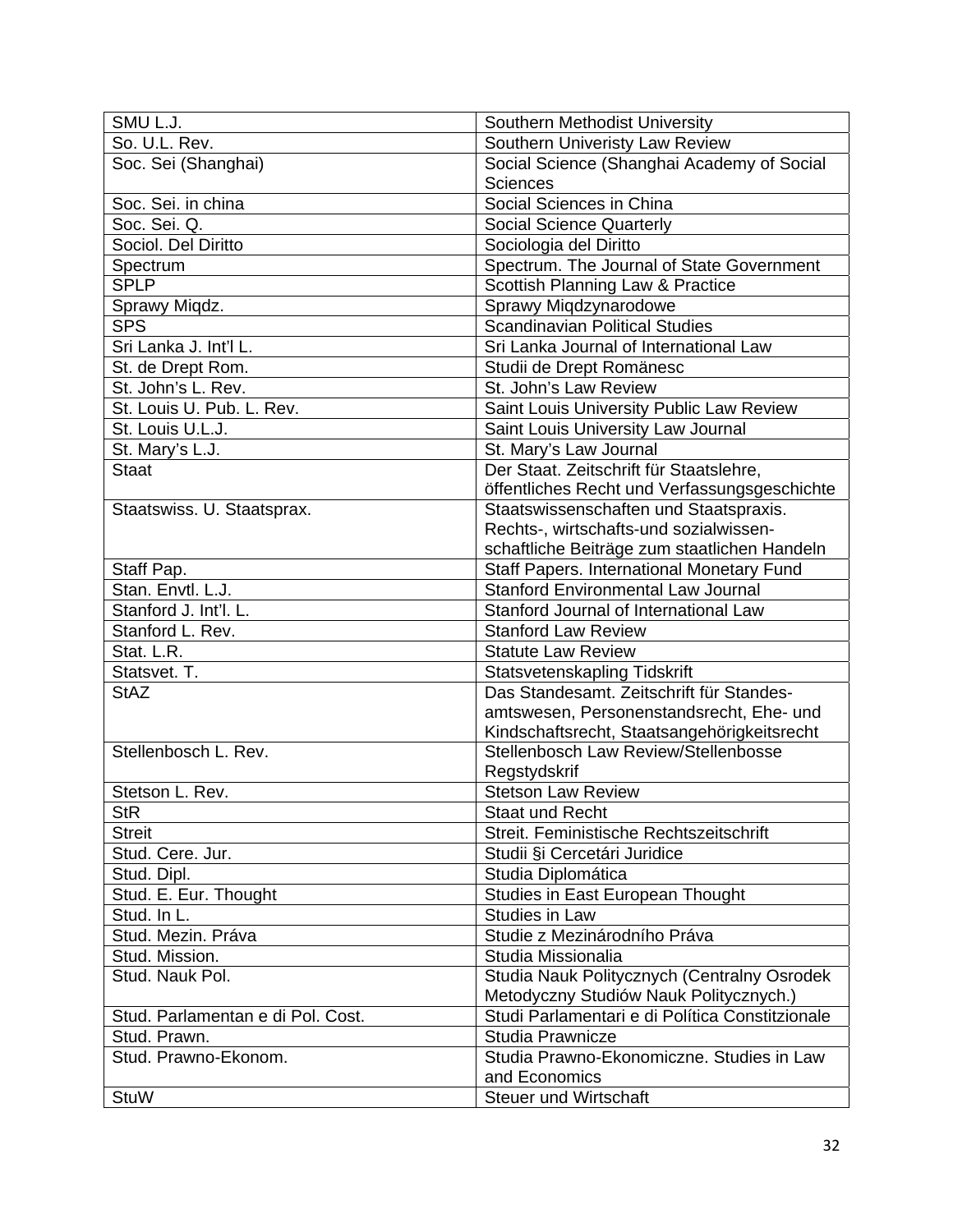| Südostasien akt.            | Südostasien aktuell                            |
|-----------------------------|------------------------------------------------|
| Südosteur.                  | Südosteuropa. Zeitschrift für                  |
|                             | Gegenwartsforschung                            |
| Südostforsch.               | Südostforschungen. Internationale Zeitschrift  |
|                             | für Geschichte, Kultur und Landeskunde         |
|                             | Südosteuropas                                  |
| Suffolk Transnat'l L. Rev.  | <b>Suffolk Transnational Law Review</b>        |
| Suffolk U.L.Rev.            | <b>Suffolk University Law Review</b>           |
| Sup. Ct. Rev.               | The Supreme Court Review                       |
| SvJT                        | Svensk Juristtidning                           |
| Sw. J.L. & Trade Am.        | Southwestern University Law Review             |
| Sydney L. Rev.              | The Sydney Law Review                          |
| Syr. J. Int'l L. & Com.     | Syracuse Journal of International Law and      |
|                             | Commerce                                       |
| SZIER/RSDIE                 | Schweizerische Zeitschrift für internationals  |
|                             | und europäisches Recht/Revue Suisse de         |
|                             | Droit International et de Droit Européen       |
| T. Grönlands Retsvaes.      | Tidsskrift for Grönlands Retsvaesen            |
| T. Mar. L. Rev.             | <b>Thurgood Marshall Law Review</b>            |
| T. vir Rasse-Aangeleenthede | Tydskrif vir Rasse-Aangeleenthede. Journal of  |
|                             | <b>Racial Affairs</b>                          |
| <b>T.A.R.</b>               | Tribunali Amministrativi Regionali             |
| <b>TA</b>                   | Transaktie                                     |
| Table                       | The Table. The Journal of the Society of       |
|                             | Clerks-at-the-Table in Commonwealth            |
|                             | Parliaments                                    |
| <b>TBP</b>                  | Tijdschrift voor Bestuurswetenschappen en      |
|                             | Publiekrecht                                   |
| Tech L. Rev.                | <b>Texas Tech Law Review</b>                   |
| Tel Aviv Univ. Stud. In L.  | Tel Aviv University Studies in Law             |
| Telecomm. J.                | <b>Telecomminication Journal</b>               |
| Temp. Int'l & Comp. L.J.    | Temple International and Comparative Law       |
|                             | Journal                                        |
| Temple L.Rev.               | <b>Temple Law Review</b>                       |
| Tenn. L. Rev.               | <b>Tennessee Law Review</b>                    |
| Tex L. Rev.                 | <b>Texas Law Review</b>                        |
| Tex. Int'l L. J.            | <b>Texas International Law Journal</b>         |
| Tex.Rev.L.&Pol.             | Texas Review of Law & Politics                 |
| <b>TfR</b>                  | <b>Tidsskrift for Rettsvitenskap</b>           |
| <b>Thesaurus Acroasium</b>  | Thesaurus Acorasium of the Institute of Public |
|                             | International Law and International Relations  |
|                             | of Thessaloniki                                |
| <b>THRHR</b>                | Tydskrif vir Hedendaagse Romeins-Hollandse     |
|                             | Reg. Journal of Contemparary Roman-Dutch       |
|                             | Law                                            |
| ThürVBI                     | Thüringer Verwaltungsblätter                   |
| <b>TIES Newsl.</b>          | Technology and Investment Enhancement          |
|                             | <b>Strategy Newsletter (UNIDPO)</b>            |
| <b>TIJMCL</b>               | The International Journal of Marine and        |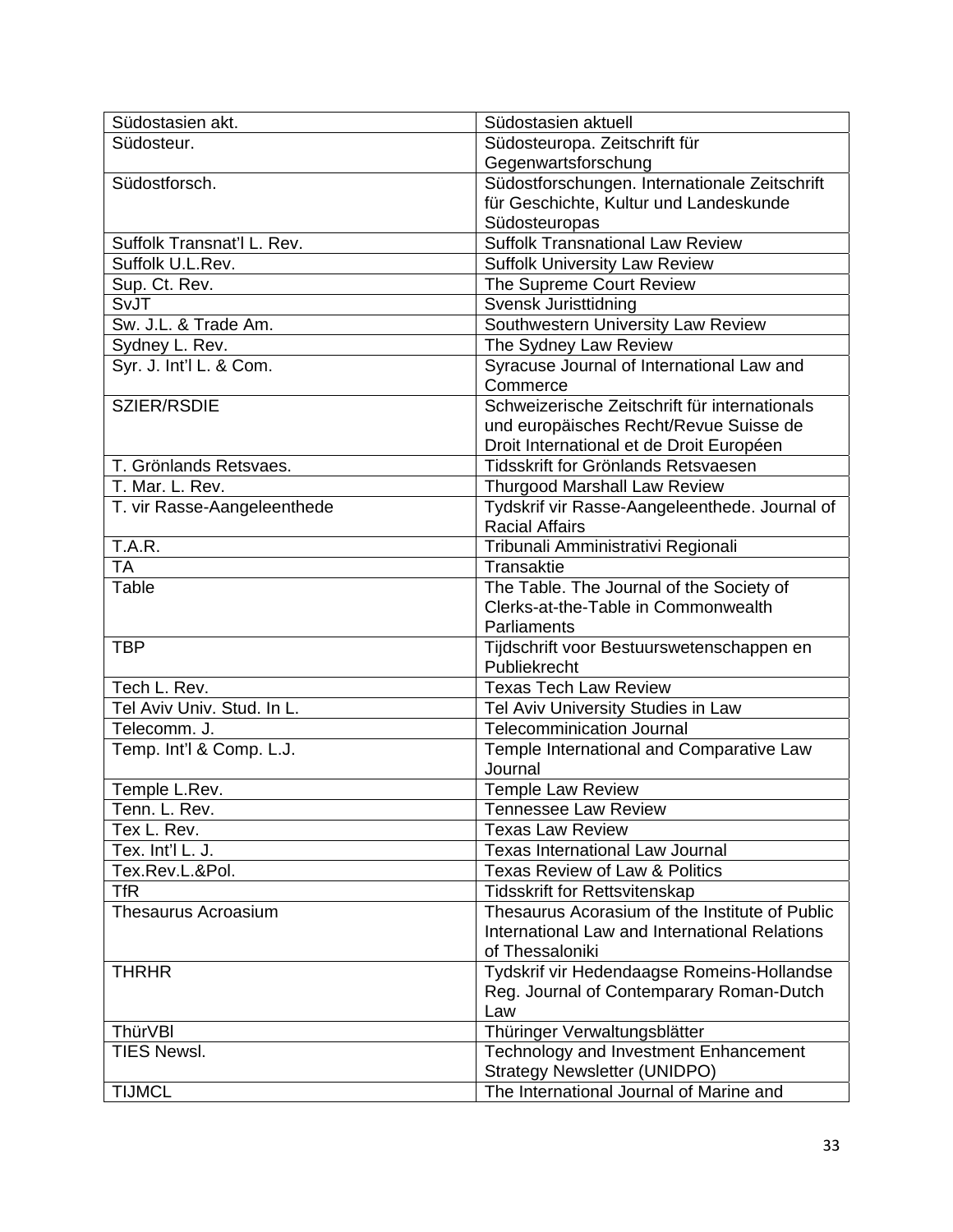|                                     | <b>Coastal Law</b>                              |
|-------------------------------------|-------------------------------------------------|
| Tilburg Foreign L. Rev.             | <b>Tilburg Foreign Law Review</b>               |
| <b>TMA</b>                          | <b>Tijdschrift voor Milieu</b>                  |
|                                     | Aansprakelijkheid/Environmental Liability       |
|                                     | <b>Review</b>                                   |
| Toritsu                             | Tokyo Troritsudaigaku Hogakkai Zassi            |
| Toyo Hagaku                         | Toyo Hogaku                                     |
| Trade & Env't                       | Trade and the Environment (GATT)                |
| Transnat L. & Contemp. Probs.       | Transnational Law & Contemporary Problems       |
| Transnat' I L. & Contemp.           | <b>Transnational Law and Contemporary</b>       |
| Transnat'l A.                       | <b>Transnational Associations. Associations</b> |
|                                     | <b>Transnationales</b>                          |
| Transnat'l Corp.                    | <b>Transnational Corporations (UN)</b>          |
| TranspR                             | Transportrecht                                  |
| Travaux de l' Assoc. Henri Capitant | Travaux de l' Association Henri Capitant        |
| Trud. Po Mezhd. Pravo               | Trudove po Mezhdunarodno Pravo. Studies on      |
|                                     | <b>International Law</b>                        |
| <b>TRW</b>                          | Tysdkrif vir Regswetenskap. Journal for         |
|                                     | <b>Juridicial Studies</b>                       |
| Tul. Envtl. L. J.                   | <b>Tulane Environmental Law Journal</b>         |
| Tul. J. Int' I & Comp. L.           | Tulane Journal of International and             |
|                                     | Comparative Law                                 |
| Tul. J. Int'l. & Comp. L.           | Tulane Journal of International and             |
|                                     | <b>Comparative Law</b>                          |
| Tul. L. Rev.                        | <b>Tulane Law Review</b>                        |
| Tul. Mar. L. J.                     | <b>Tulane Maritime Law Journal</b>              |
| Tulane Envtl. L.J.                  | <b>Tulane Environmental Law Journal</b>         |
| Tulsa L.J.                          | Tulsa Law Journal                               |
| <b>TWQ</b>                          | Third World Quarterly. Journal of Emerging      |
|                                     | Areas                                           |
| U. Ark. Little Rock L.J.            | University of Arkansas at Little Rock Law       |
|                                     | Journal                                         |
| U. Balt. L. Rev.                    | University of Baltimore Law Review              |
| U. Chi. L. Rev.                     | The University of Chicago Law Review            |
| U. Cin. L. Rev.                     | University of Cincinnati Law Review             |
| U. Colo. L. Rev.                    | University of Colorado Law Review               |
| U. Dayton L. Rev.                   | Unviersity of Dayton Law Review                 |
| U. Det. Mercy L. Rev.               | University of Detroit Mercy Law Review.         |
|                                     | Detroit, Michigan, USA                          |
| U. Fla. L. Rev.                     | University of Florida Law Review                |
| U. Haw. L. Rev.                     | University of Hawaii Law Review                 |
| U. III. L. Rev.                     | University of Illinois Law Review               |
| U. Kan. L. Rev.                     | The University of Kansas Law Review             |
| U. Miami Int' I & Comp. L. Rev.     | University of Miami International and           |
|                                     | <b>Comparative Law Review</b>                   |
| U. Miami Inter-Am. L. Rev.          | The University of Miami Inter-Amerian Law       |
|                                     | Review                                          |
| U. Miami L. Rev.                    | The University of Miami Law Review              |
| U. Miami Y.B. Int'l L.              | The University of Miami Yearbook of             |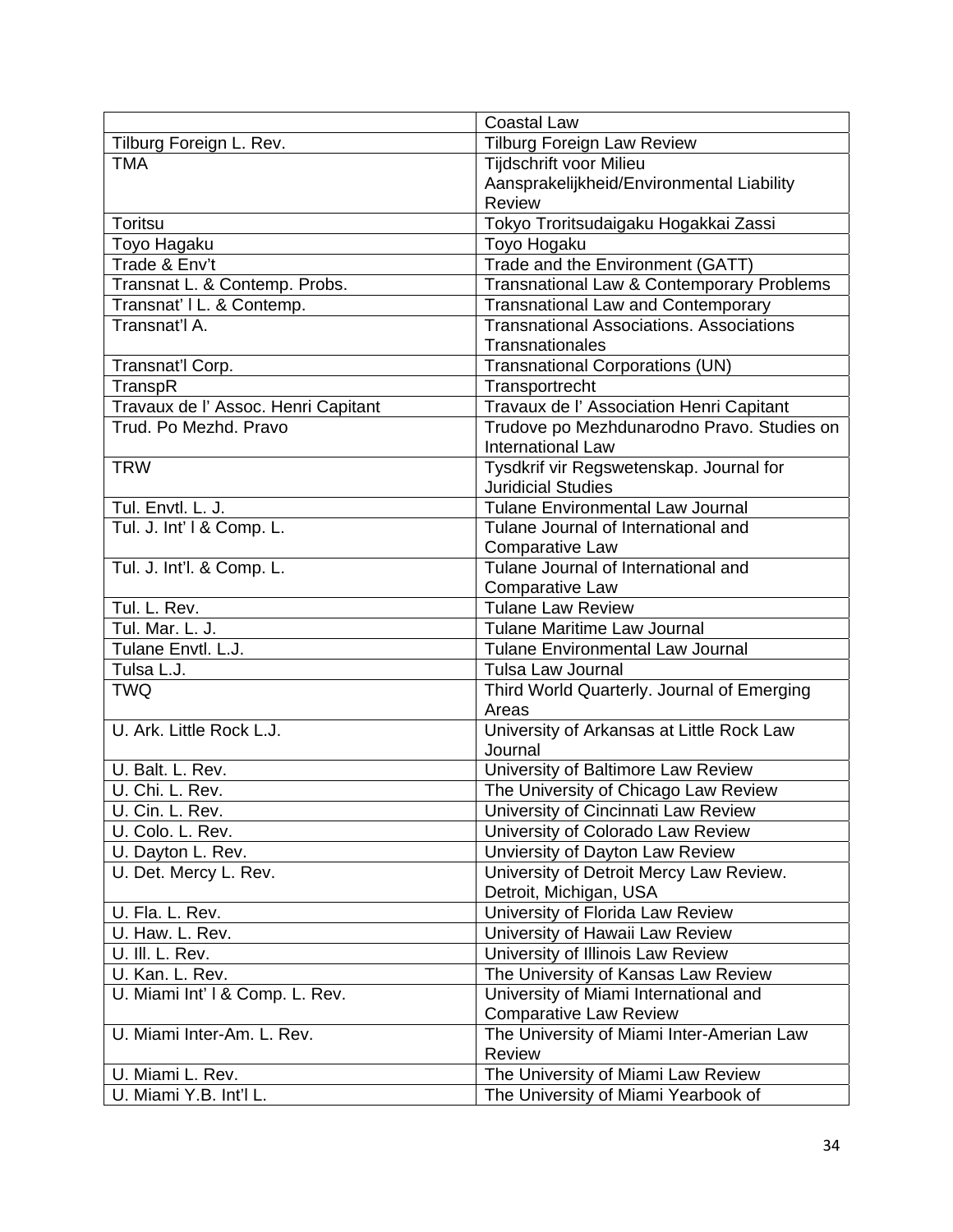|                           | <b>International Law</b>                           |
|---------------------------|----------------------------------------------------|
| U. Mich. J. L. Ref.       | University of Michigan Journal of Law Reform       |
| U. Pa. J. Const. L.       | University of Pennsylvania Journal of              |
|                           | <b>Constitutional Law</b>                          |
| U. Pa. L. Rev.            | University of Pennsylvania Law Review              |
| U. Puget Sound L. Rev.    | University of Puget Sound Law Review               |
| U. Rich. L. Rev.          | University of Richmond Law Review                  |
| U. S. F. Mar. L. J.       | University of San Francisco Maritime Law           |
|                           | Journal                                            |
| U. Toi. L. Rev.           | The University of Toledo Law Review                |
| U. Toronto Fac. L. Rev.   | Univeristy of Toronto Faculty of Law Review        |
| U. Toronto L.J.           | University of Toronto Law Journal                  |
| U. Tras. L. Rev.          | University of Tasmania Law Review                  |
| U.B.C.L. Rev.             | University of British Columbia Law Review          |
| U.C.D.L. Rev.             | University of California Davis Law Review          |
| U.G.L.B.                  | University of Ghana Law Journal                    |
| U.N.B.L.J.                | University of New Brunswick Law                    |
|                           | Journal/Revue de Droit de'l Université du          |
|                           | Nouveau-Brunswick                                  |
| U.S.-Mex. L.J.            | United States-Mexico Law Journal                   |
| U.S.F.L. Rev.             | University of San Francisco Law Review             |
| U.W. Austl. L. Rev.       | University of Western Australia Law Review         |
| U.W.O.L. Rev.             | University of Western Ontario Law Review           |
| <b>UCDIL Rev.</b>         | University of California Davis Law Review          |
| <b>UCLA</b>               | University of California Los Angeles               |
| UCLA J. Envtl. L. & Pol'y | University of California Los Angeles Journal of    |
|                           | <b>Environmental Law and Policy</b>                |
| UCLA L. Rev.              | University of California Los Angeles Law<br>Review |
| UCLA Pac. Basin L. J.     | University of California Los Angeles Pacific       |
|                           | <b>Basin Law Journal</b>                           |
| <b>UfR</b>                | Ugeskrift for Retsvaesen. Copenhagen,              |
|                           | Denmark                                            |
| Ulfljötur                 | Ulfljötur. Retsvaesen                              |
| UN Chron.                 | <b>UN Chronicle</b>                                |
| Unasylva                  | Unasylva. Food and Agriculture Organization        |
|                           | of the UN (FAO)                                    |
| <b>UNCIO</b>              | United Nations Conference on International         |
|                           | Organization                                       |
| <b>UNCTAD</b>             | United Nations Conference on Trade and             |
|                           | Development                                        |
| <b>UNCTAD Rev.</b>        | <b>UNCTAD Review</b>                               |
| <b>UNDP</b>               | United Nations Development Programme               |
| <b>UNEP</b>               | United Nations Environment Programme               |
| <b>UNESCO</b>             | United Nations Educational, Scientific and         |
|                           | <b>Cultural Organization</b>                       |
| <b>UNESCO Cour.</b>       | The UNESCO Courier                                 |
| <b>UNFPA</b>              | <b>United Nations Population Fund</b>              |
| <b>UNHCR</b>              | United Nations High Commissioner for               |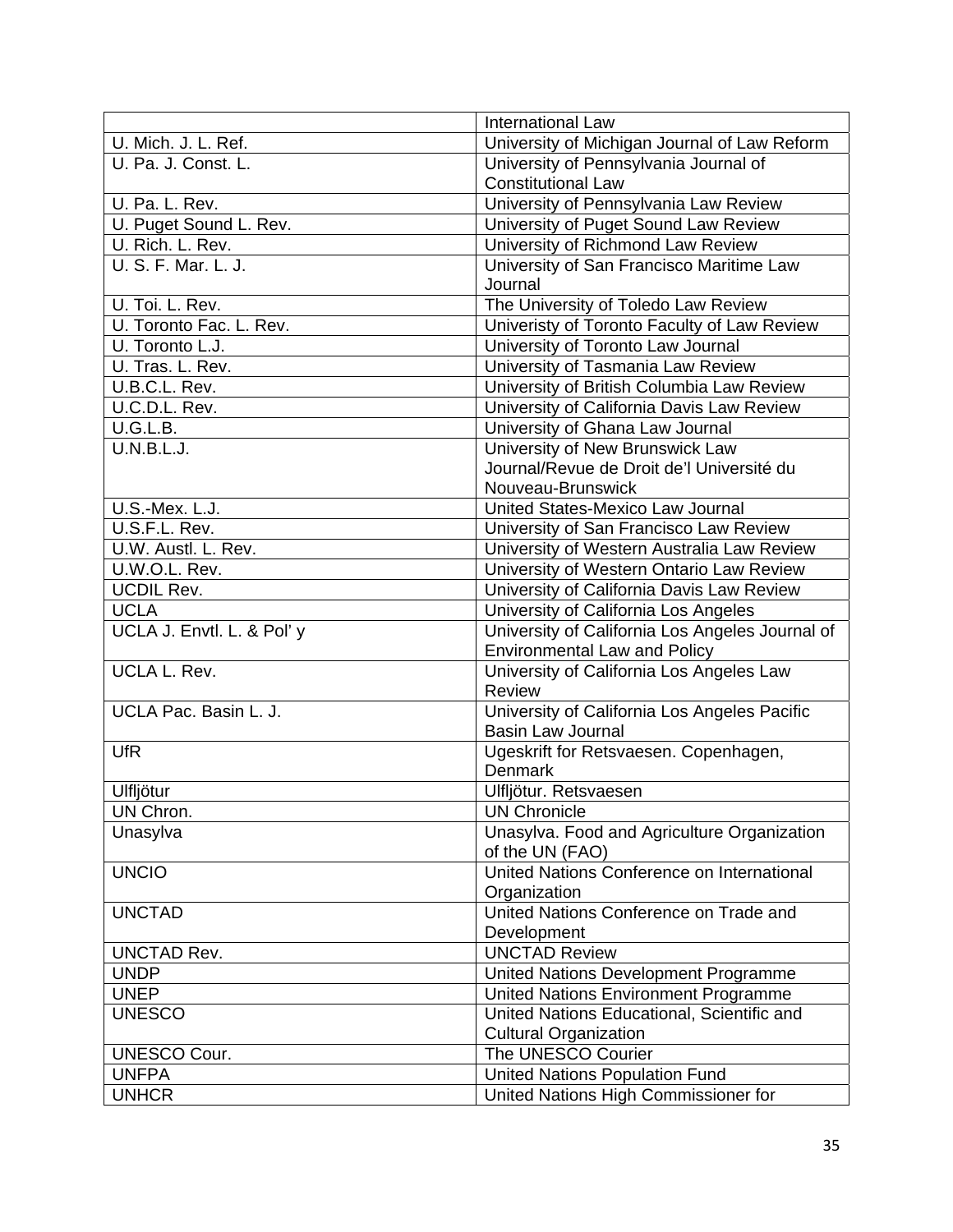|                         | Refugees                                         |
|-------------------------|--------------------------------------------------|
| <b>UNICEF</b>           | <b>United Nations Children's Fund</b>            |
| <b>UNICITRAL</b>        | United Nations Commission on International       |
|                         | <b>Trade Law</b>                                 |
| <b>UNIDIR Newsl.</b>    | UNIDIR Newsletter/Lettre de l'UNIDIR, United     |
|                         | Nations Institute for Disarmament Research       |
| <b>UNIDO</b>            | United Nations Industrial Development            |
|                         | Organization                                     |
| <b>Union Postale</b>    | <b>Union Postale</b>                             |
| <b>UNITAR</b>           | United Nations Institute for Training and        |
|                         | Research                                         |
| <b>UNJYB</b>            | <b>United Nations Juridical Yearbook</b>         |
| <b>UNRWA</b>            | United Nations Relief and Works Agency for       |
|                         | Palestine Refugees in the Near East              |
| <b>UNSWLJ</b>           | The University of New South Wales Law            |
|                         | Journal                                          |
| <b>UNTS</b>             | <b>United Nations Treaty Series</b>              |
| <b>UNU</b>              | <b>United Nations University</b>                 |
| <b>UNYB</b>             | Yearbook of the United Nations                   |
| <b>UPR</b>              | Umwelt- und Planungsrecht. Zeitschrift für       |
|                         | <b>Wissenschaft und Praxis</b>                   |
| <b>UPU</b>              | <b>Universal Postal Union</b>                    |
| <b>UQLJ</b>             | University of Queensland Law Journal             |
| Urblaw                  | Urban Law and Policy                             |
| US Nav. Inst. Proc.     | United States Naval Institute. Proceedings       |
| Utah L. Rev.            | <b>Utah Law Review</b>                           |
| V.U.W. L. Rev.          | Victoria University of Wellington Law Review     |
| Va. Envtl. L.J.         | Virginia Environmental Law Journal               |
| Va. J. Int'l $L$ .      | Virginia Journal of International Law            |
| Va. L. Rev.             | Virginia Law Review                              |
| Val. U.L. Rev.          | Valparaiso University Law Review                 |
| Vand. J. Transnat' I L. | Vanderbilt Journal of Transnational Law          |
| Vand. L. Rev.           | Vanderbilt Law Review                            |
| Värdspol. Dagsfrägor    | Världspolitikens Dagsfrägor                      |
| <b>VBIBW</b>            | Verwaltungsblätter für Baden-Württemberg         |
| VersR                   | Versicherungsrecht. Juristische Rundschau für    |
|                         | die Individualversicherung                       |
| Verwalt.                | Die Verwaltung. Zeitschrift für                  |
|                         | Verwaltungswissenschaften                        |
| VerwArch                | Verwaltungsarchiv. Zeitschrift für               |
|                         | Verwaltungslehre, Verwaltungsrecht und           |
|                         | Verwaltungspolitik                               |
| Vest. M.U. Pravo        | Vestnik Moskovskogo Universiteta Nauchnuii       |
|                         | Zhurnal                                          |
| Vierteljh. Zeitgesch.   | Vierteljahreshefte für Zeitgeschichte            |
| Vill. L. Rev.           | <b>Villanova Law Review</b>                      |
| Vita Ital.              | Vita Italiana. Documenti e Informazioni          |
| <b>VN</b>               | Vereinte Nationen. Zeitschrift für die Vereinten |
|                         | Nationen und ihre Sonderorganisationen           |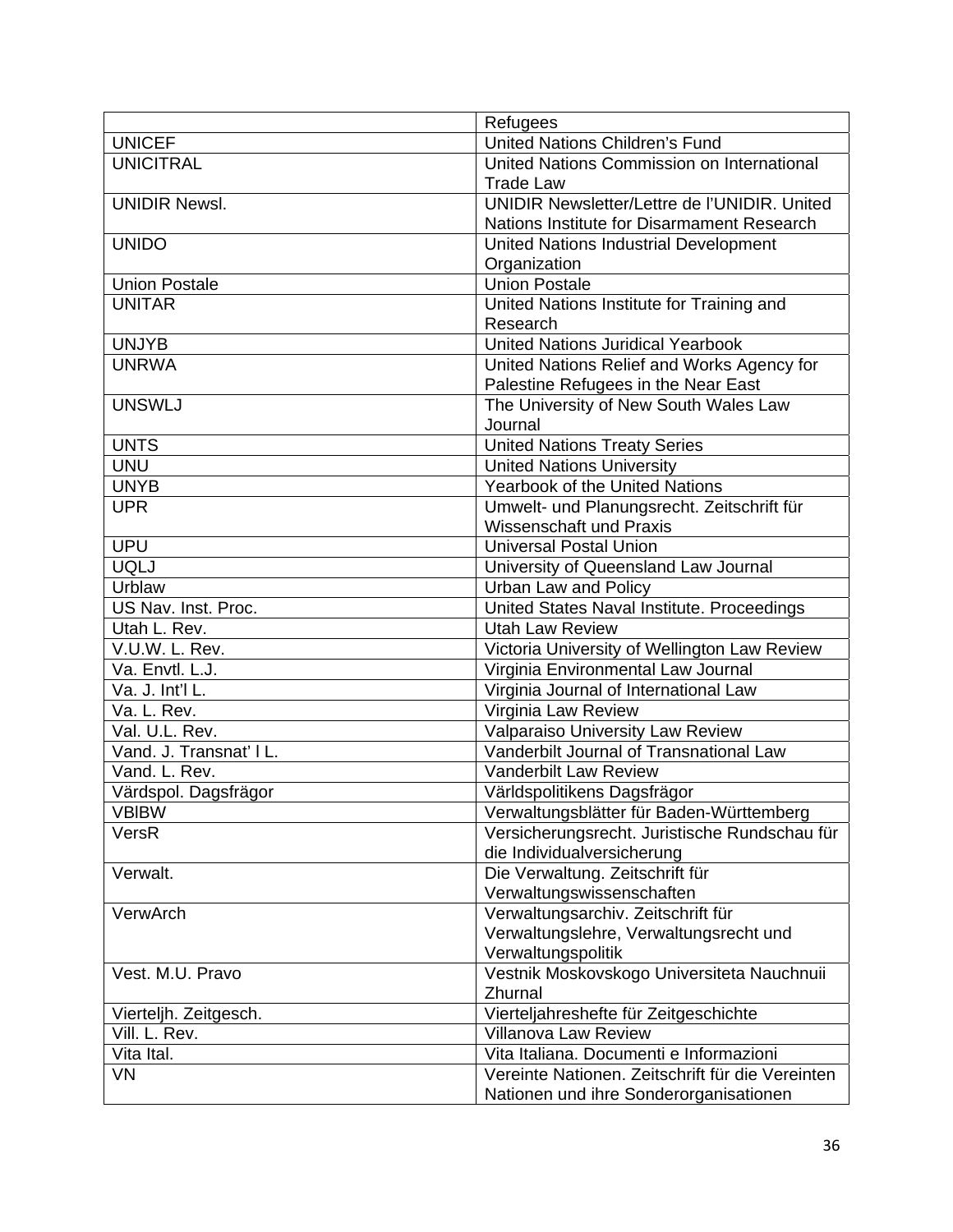| VN u. Österr.                                | Die Vereinten Nationen und Österreich.        |
|----------------------------------------------|-----------------------------------------------|
|                                              | Zeitschrift der Österreichischen Liga für die |
|                                              | Vereinten Nationen                            |
| VneshTorg                                    | Vneshnyaha Torgovly                           |
| Vol.                                         | Volume                                        |
| <b>VOP</b>                                   | Verwaltungsführung, Organisation, Personal    |
| VRÜ                                          | Verfassung in Recht in Übersee                |
| <b>VSSR</b>                                  | Vierteljahresschrift Sozialrecht              |
| Vt. L. Rev.                                  | Vermont Law Review                            |
| VuF                                          | Verwaltung und Forbildung. Schriften der      |
|                                              | Bundesakademie für öffentliche Verwaltung     |
| <b>VVDStRI</b>                               | Veröffentlichungen der Vereinigung der        |
|                                              | Deutschen Staatsrechtslehrer                  |
| W. Comp.                                     | World Competition. Law and Economics          |
|                                              | <b>Review</b>                                 |
| W. Eur. Pol.                                 | <b>West European Politics</b>                 |
| W. New Eng. L. Rev.                          | Western New England Law Review                |
| W. Va. L. Rev.                               | West Virginia Law Review                      |
| W.I.L.J.                                     | West Indian Law Journal                       |
| Wake Forest L. Rev.                          | <b>Wake Forest Law Review</b>                 |
|                                              |                                               |
| Waseda Bull. Comp. L.<br>Wash. & Lee L. Rev. | Waseda Bulletin of Comparative Law            |
|                                              | Washington and Lee Law Review                 |
| Wash. L. Rev.                                | <b>Washington Law Review</b>                  |
| Wash. U.J. Urb. & Contemp. L.                | Washington University Journal of Urban and    |
|                                              | Contemporary Law                              |
| Wash. U.L.Q.                                 | <b>Washington University Law Quarterly</b>    |
| Washburn L.J.                                | Washburn Law Journal                          |
| Wayne L. Rev.                                | The Wayne Law Review                          |
| <b>WBI</b>                                   | Wirtschaftsrechtliche Blätter                 |
| Weltwirtschaftl, Arch.                       | Weltwirtschaftliches Archiv. Zeitschrift des  |
|                                              | Instituts für Weltwirtschaft Kiel             |
| West. St. U. L. Rev.                         | Western State University Law Review           |
| <b>WFP</b>                                   | World Food Programme                          |
| <b>WFR</b>                                   | Weekblad voor Fiscaal Recht                   |
| WG                                           | Weltgeschehen. Analysen und Berichte zur      |
|                                              | Weltpolitik                                   |
| <b>WGO</b>                                   | Die wichtigsten Gesetzgebungsakte in den      |
|                                              | Ländern Ost- und Südeuropas-Monatshefte für   |
|                                              | Osteuropäisches Recht                         |
| Willamette L. Rev.                           | <b>Willamette Law Review</b>                  |
| <b>Windsor Yearb, Access Justice</b>         | The Windsor Yearbook of Access to             |
|                                              | Justice/Recueil Annuel de Windsor d'Access a  |
|                                              | la Justice.                                   |
| <b>WIPO</b>                                  | World Intellectual Property Organization      |
| <b>WiRO</b>                                  | Wirtschaft und Recht in Osteuropa.            |
| Wirtsch.-Dienst                              | Wirtschaftsdienst                             |
| Wis. Int'l L.J.                              | Wisconsin International Law Journal           |
| <b>WissR</b>                                 | Wissenschaftsrecht, Wissenschafts-            |
|                                              | verwaltung, Wissenschaftsförderung            |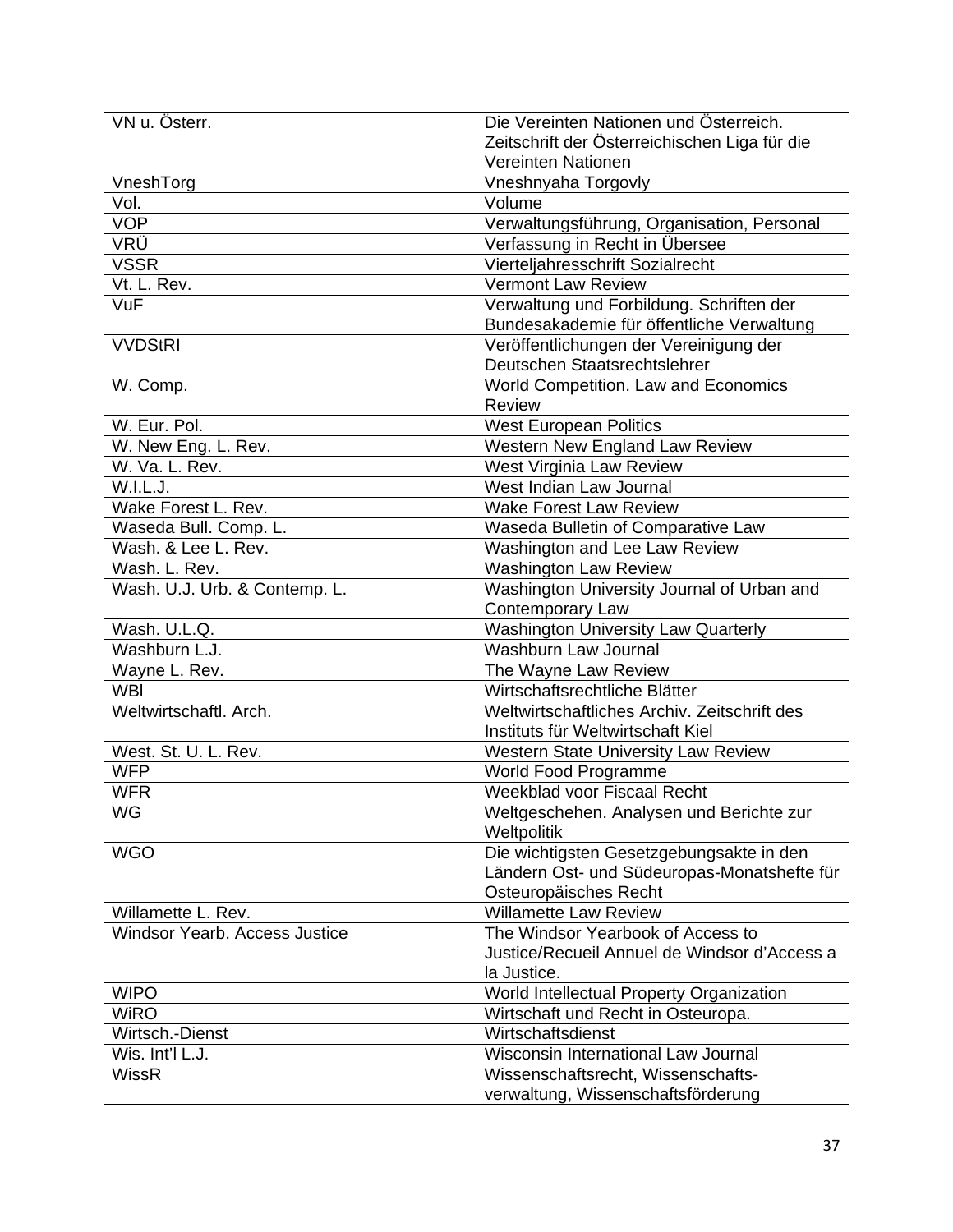| WiVerw                                          | Wirtschaft und Verwaltung                                               |
|-------------------------------------------------|-------------------------------------------------------------------------|
|                                                 | (Vierteljahresbeilage zum Gewerbearchiv).                               |
| Wld. Aff.                                       | <b>World Affairs</b>                                                    |
| Wld. Bank Econ. Rev.                            | <b>World Bank Economic Review</b>                                       |
| Wld. Pol.                                       | World Politics. A Quarterly Journal of                                  |
|                                                 | <b>International Relations</b>                                          |
| Wld. Today                                      | The World Today                                                         |
| Wm. & Mary L. Rev.                              | William and Mary Law Review                                             |
| Wm. Mitchell L. Rev.                            | William Mitchell Law Review                                             |
| <b>WMO</b>                                      | World Meteorological Organization                                       |
| <b>WPP</b>                                      | <b>Wojskowy Przeglad Prawniczy</b>                                      |
| <b>WTO</b>                                      | <b>World Trade Organization</b>                                         |
| <b>WuR</b>                                      | Wirtschaft und Recht                                                    |
| <b>WUR</b>                                      | Wirtschaftsverwaltungs- und Umweltrecht                                 |
| WuW                                             | Wirtschaft und Wettbewerb. Zeitschrift für                              |
|                                                 | Kartellrecht, Wettbewerbsrecht,                                         |
|                                                 | Marktorganisation                                                       |
| Y.B. Com. Arb'n                                 | Yearbook; Commercial Arbitration.                                       |
|                                                 | <b>International Council for Commercial</b>                             |
|                                                 | Arbitration                                                             |
| Y.B. Eur. Conv. Hum. Rts.                       | Yearbook of the European Convention on                                  |
|                                                 | Human Rights/Annuaire de la Convention                                  |
|                                                 | Européenne des Droits de l'Homme                                        |
| Y.B. Finn. Foreign Pol'y                        | Yearbook for Finnish Foreign Policy (Finnish                            |
|                                                 | Institute of International Affairs)                                     |
| Y.B. Int'l L. (U. Miami)                        | Yearbook of International Law (University of                            |
|                                                 | Miami)                                                                  |
| Yale J. Int'l L.                                | The Yale Journal of International Law                                   |
| Yale L. & Pol'y Rev.                            | Yale Law & Policy Review                                                |
| Yale L.J.                                       | The Yale Law Journal                                                    |
| Yb. Int'l Env. L.                               | Yearbook of International Environmental Law                             |
| YB. Int'l Inst. Hum. L.                         | Yearbook. International Institute of                                    |
|                                                 | Humanitarian Law                                                        |
| <b>YBEL</b>                                     | Yearbook of European Law                                                |
| Yugoslav L.                                     | Yugoslav Law/Droit Yougolslave                                          |
| Yugoslav Surv.                                  | <b>Yugoslav Survey</b>                                                  |
| Z Parl                                          | Zeitschrift für Parlamentsfragen                                        |
| Z. d. Savigny-Stift. F. Rechtsgesch.-Kann. Abt. | Zeitschrift der Savigny-Stiftung für                                    |
|                                                 | Rechtsgeschichte-Kanonistische Abteilung                                |
| Z. Lateinam. Wien                               | Zeitschrift für Lateinamerika Wien                                      |
| Z. öffentl. Fürsorge                            | Zeitschrift für öffentliche Fürsorge (Beilage                           |
|                                                 | zum 'Schweizerischen Zentralblatt für Staats-<br>und Gemeindeverwaltung |
| Z.L. Rev.                                       | Zimbabwe Law Review                                                     |
|                                                 |                                                                         |
| Zak. (Moscow)                                   | Zakonnost                                                               |
| Zak. (Zagreb)                                   | Zakonitost. Casopis za Pravnu Teoriju I<br>Praksu                       |
| Zambia L.J.                                     |                                                                         |
|                                                 | Zambia Law Journal                                                      |